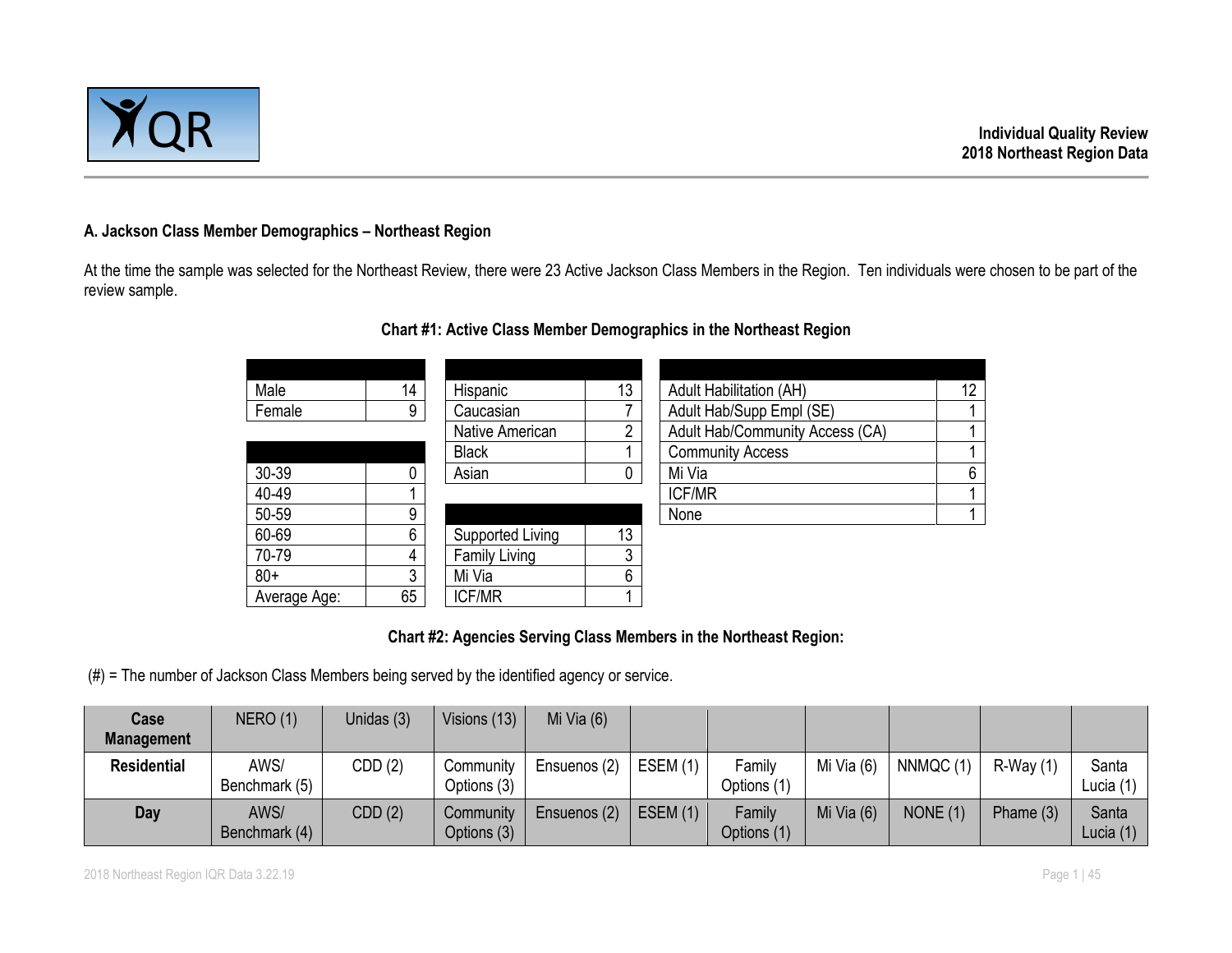#### **B. Most Frequently Identified Findings by Category**

The Northeast Region had a total of 203 Findings and Recommendations. The table below shows the number of findings in each category identified below.



# **Chart #3: Number of Findings by Category**

#### **C. Most Frequently Identified Findings by Provider**

IQR Findings include the identification of good and exemplary as well as deficient practice. Findings are developed by the reviewer, reviewed by a Case Judge, the Community Monitor, Regional Office and State DDSD and DHI Staff, the individual and his/her Team before they become final. The expectation is that the identified issue will be resolved not only for the individual but, if applicable, for everyone in that agency, and resolved in a way that is sustainable so that the identified issue remains "fixed".

Of the 203 Findings and Recommendations in the Northeast Region's Review, there were 46 Recommendations that were identified as "repeat recommendations/issues" within the last ten years. The category where the repeats are most frequent is in the area of Planning and Services, followed by Health/Assessments.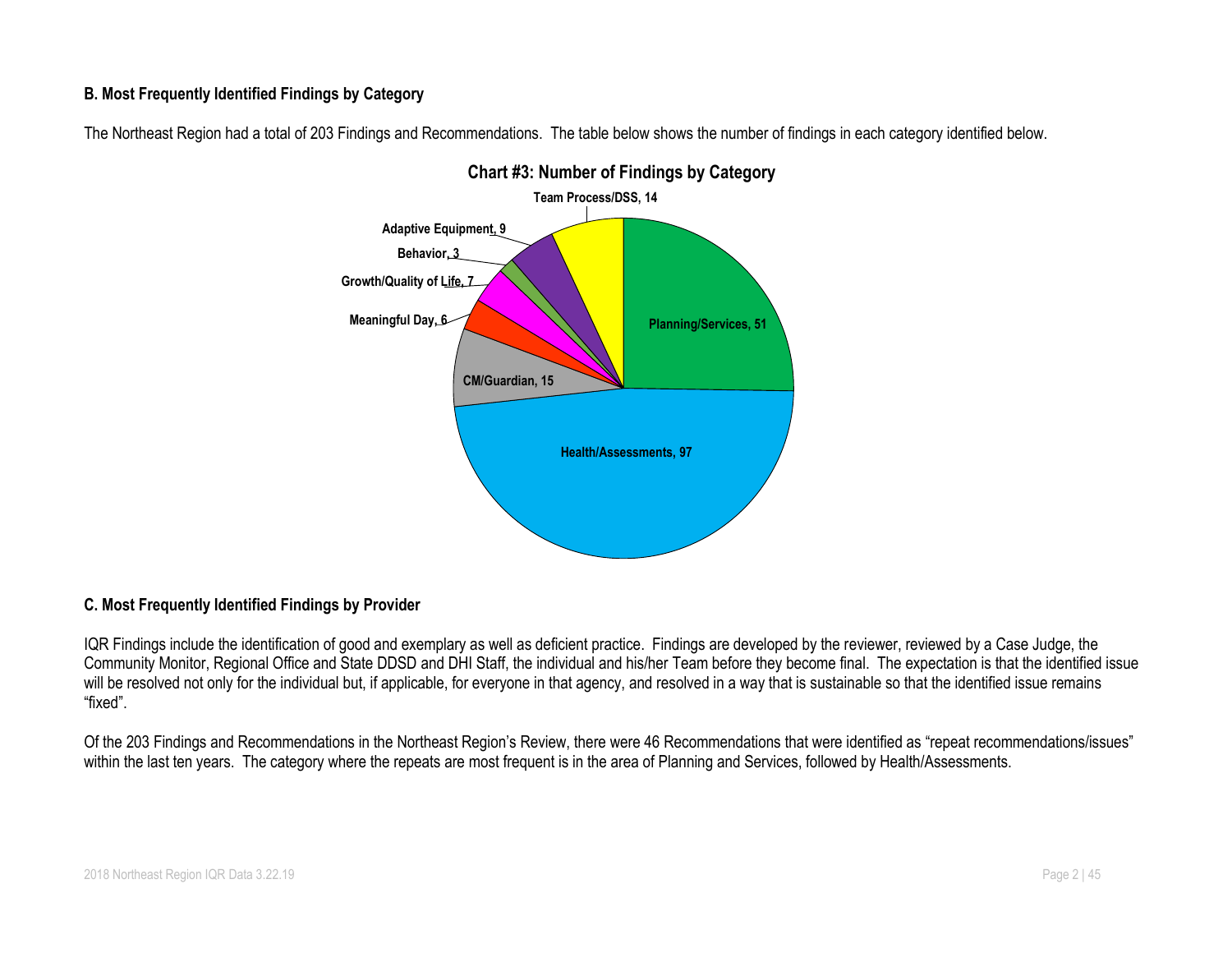| Chart #4: Repeat Findings by Area and Residential Provider |                       |                |                                 |                                |                       |            |           |              |  |  |  |  |  |
|------------------------------------------------------------|-----------------------|----------------|---------------------------------|--------------------------------|-----------------------|------------|-----------|--------------|--|--|--|--|--|
| <b>Area</b>                                                | AWS/<br>Benchmark (2) | <b>CDD</b> (1) | <b>Community</b><br>Options (2) | <b>Ensuenos</b><br>(ELADC) (1) | Family<br>Options (1) | Mi Via (2) | NNMQC (1) | <b>Total</b> |  |  |  |  |  |
| Adaptive Equipment / Augmentative<br>Communication         |                       |                |                                 |                                |                       |            |           |              |  |  |  |  |  |
| <b>Behavior</b>                                            |                       |                |                                 |                                |                       |            |           |              |  |  |  |  |  |
| Case Manager/ Guardian                                     |                       |                |                                 |                                |                       |            |           |              |  |  |  |  |  |
| Expectations of Growth/Quality of Life                     |                       |                |                                 |                                |                       |            |           |              |  |  |  |  |  |
| Health/Assessments                                         |                       |                |                                 |                                |                       |            |           | 15           |  |  |  |  |  |
| Meaningful Day                                             |                       |                |                                 |                                |                       |            |           |              |  |  |  |  |  |
| <b>Planning and Services</b>                               |                       |                |                                 |                                |                       |            |           | 15           |  |  |  |  |  |
| Team Process/DSS                                           |                       |                |                                 |                                |                       |            |           |              |  |  |  |  |  |
| <b>TOTAL</b>                                               | 14                    |                | 10                              |                                |                       |            |           | 46           |  |  |  |  |  |

|                                                 |            | Chart #5: Repeat Findings by Area and Case Management Agency |             |              |
|-------------------------------------------------|------------|--------------------------------------------------------------|-------------|--------------|
| <b>Area</b>                                     | Mi Via (2) | Unidas (2)                                                   | Visions (6) | <b>Total</b> |
| Adaptive Equipment / Augmentative Communication |            |                                                              |             |              |
| <b>Behavior</b>                                 |            |                                                              |             |              |
| Case Manager/ Guardian                          |            |                                                              |             |              |
| Expectations of Growth/Quality of Life          |            |                                                              |             |              |
| Health/Assessments                              |            |                                                              |             | 15           |
| Meaningful Day                                  |            |                                                              |             |              |
| <b>Planning and Services</b>                    |            |                                                              |             | 15           |
| Team Process/DSS                                |            |                                                              |             |              |
| TOTAL                                           |            |                                                              | 34          |              |

#### **D. Immediate and Special Findings**

There were ten (10) Class Members reviewed in the Northeast Region as part of the 2018 IQR. Five individuals (50% of the total sample) were found to have Immediate Needs. Three of those five also had Special findings. Two additional individuals were found to have Special needs. A total of seven people were found to have Immediate and/or Special needs, 70% of the sample. There was a total of six Immediate findings and seven Special findings. Details of the issues of these findings are available in the table below.

Class Members identified as **"***needing immediate attention***"** are persons for whom urgent health, safety, environment and/or abuse/neglect/exploitation issues were identified which the team is not successfully and actively in the process of addressing in a timely fashion.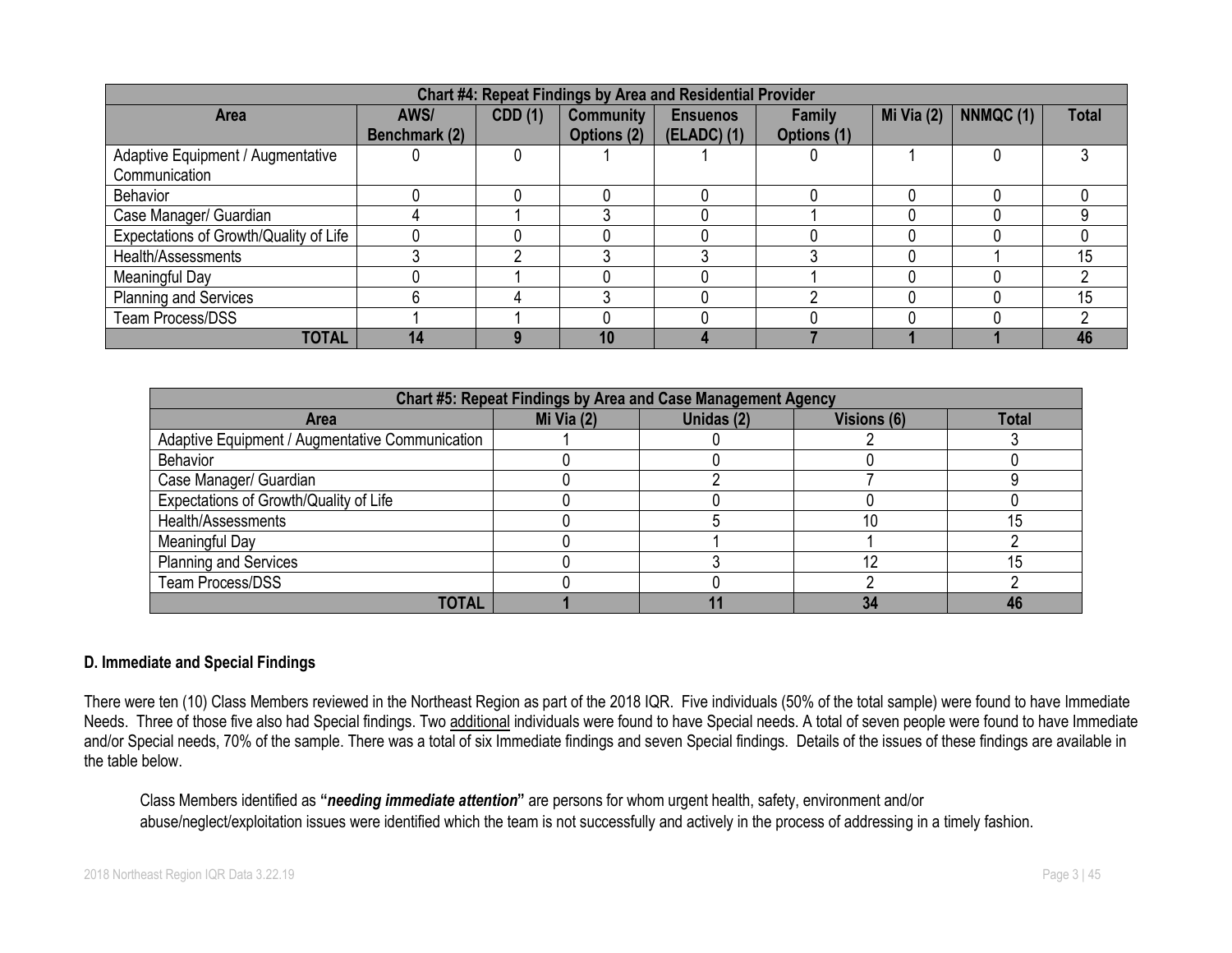Class Members identified as **"***needing special attention***"** are individuals for whom issues have been identified that, if not addressed, are likely to become an urgent health and safety concern.

# **Chart #6: Immediate/Special Identified Individual Issues – 2018 IQR Northeast**

#### **DETAILS REGARDING THE SPECIFIC FINDINGS HAVE BEEN REMOVED FOR POSTING ON THE COMMUNITY MONITOR WEBSITE**

|              | Immediate/Special Identified Individual Issues - 2018 IQR |                                                      |                          |   |              |  |  |  |  |  |
|--------------|-----------------------------------------------------------|------------------------------------------------------|--------------------------|---|--------------|--|--|--|--|--|
| Reg          | <b>CM</b>                                                 | Res                                                  | Day                      |   | Immd Spec IR |  |  |  |  |  |
|              |                                                           | <b>Health Oversight Issues</b>                       |                          |   |              |  |  |  |  |  |
| NE           |                                                           | Unidas   Community Options                           | <b>Community Options</b> | χ |              |  |  |  |  |  |
|              | NE Visions AWS                                            |                                                      | AWS                      | Χ |              |  |  |  |  |  |
|              | NE Visions ELADC                                          |                                                      | <b>ELADC</b>             | Χ |              |  |  |  |  |  |
|              | NE Visions AWS                                            |                                                      | Phame                    |   | X            |  |  |  |  |  |
|              |                                                           | <b>Medication/Side Effects</b>                       |                          |   |              |  |  |  |  |  |
|              |                                                           | NE   Visions   Community Options   Community Options |                          |   | Χ            |  |  |  |  |  |
|              |                                                           | <b>Aspiration/CARMP Issues</b>                       |                          |   |              |  |  |  |  |  |
| NE           | Mi Via Mi Via                                             |                                                      | Mi Via                   |   | x            |  |  |  |  |  |
|              | NE Visions ELADC                                          |                                                      | <b>ELADC</b>             | Χ |              |  |  |  |  |  |
|              | NE Visions ELADC                                          |                                                      | <b>ELADC</b>             |   | X            |  |  |  |  |  |
|              | NE Visions AWS                                            |                                                      | Phame                    | χ |              |  |  |  |  |  |
|              |                                                           | <b>Falls/Fractures/Safety</b>                        |                          |   |              |  |  |  |  |  |
| NE           | Mi Via Mi Via                                             |                                                      | Mi Via                   |   | X            |  |  |  |  |  |
|              | <b>DNR</b> issues                                         |                                                      |                          |   |              |  |  |  |  |  |
|              |                                                           | NE   Visions   Community Options   Community Options |                          | X |              |  |  |  |  |  |
|              |                                                           | NE   Visions   NNMQC                                 | None                     |   | X            |  |  |  |  |  |
| <b>Other</b> |                                                           |                                                      |                          |   |              |  |  |  |  |  |
| NE           | Mi Via                                                    | Mi Via                                               | Mi Via                   |   | Χ            |  |  |  |  |  |

#### **E. Health, Assessments and Overall Wellness**

There is a series of scored questions in the IQR protocol that specifically relate to medical attention received by class members. The charts which follow detail the findings based on related questions which are summarized first.

Question #55: Are all of the individual's needed medical treatments timely received? Question #56: Does the individual receive routine/scheduled medical treatment? Question #57: Does the individual receive medication as prescribed?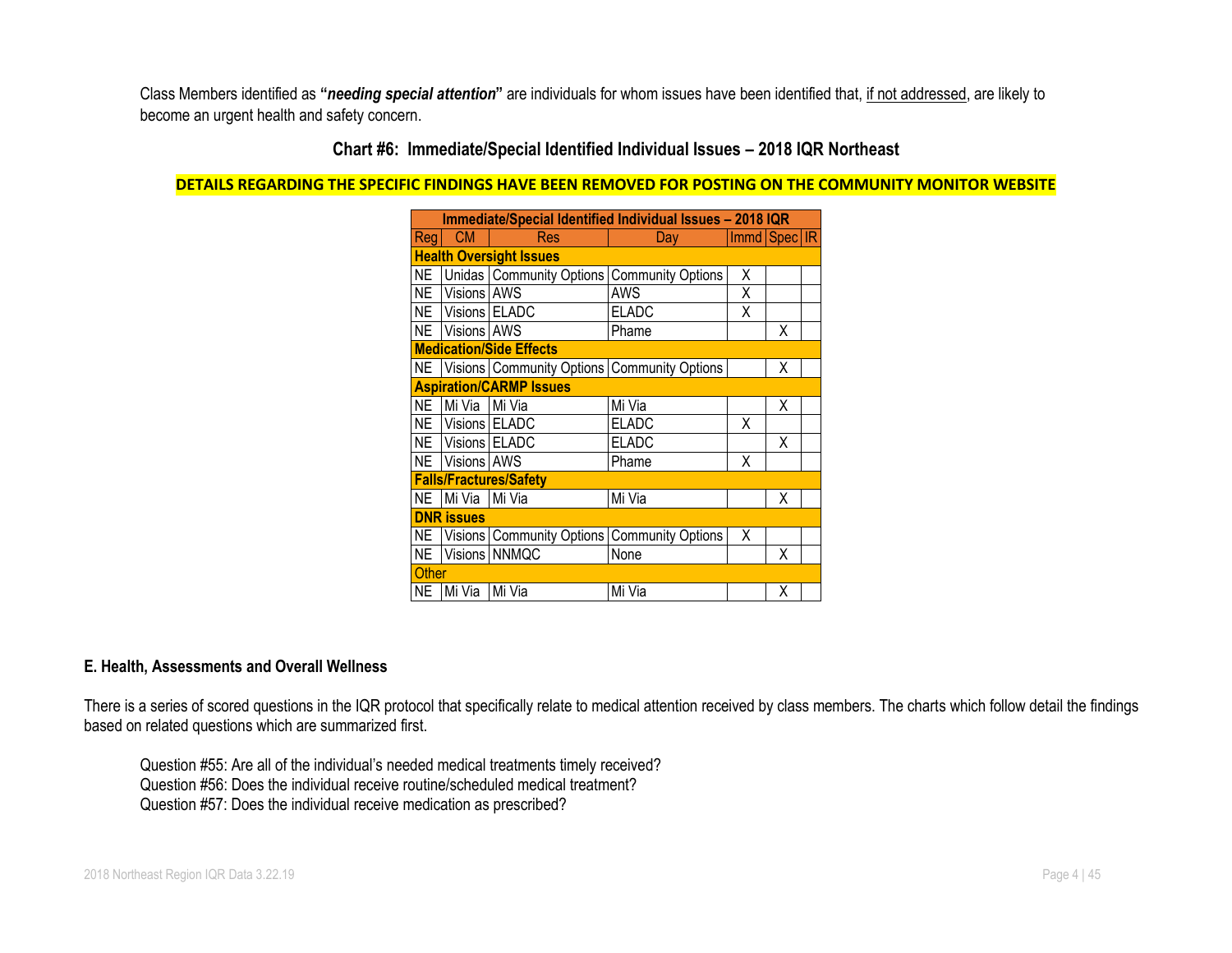Ensuring individuals have the medical treatment they require includes scheduling and obtaining needed assessments, and using the information from those assessments to influence treatment and inform future planning. The IQR also evaluates the assessments needed by the individual and obtained by the teams as summarized below.



Additional Question probe the acquisition of assessments.

Question #63: Did the team consider what assessment the person needs and would be relevant to the Team's planning efforts?

Question #64: Has the individual received all age and gender appropriate health screenings, in accordance with national best practice and/or as recommended by his/her PCP or other health care professionals?

Question #65: Did the team arrange for and obtain the needed, relevant assessments?

Question #66: Are the assessments adequate for planning?

Question #67: Were the recommendations from assessments used in planning?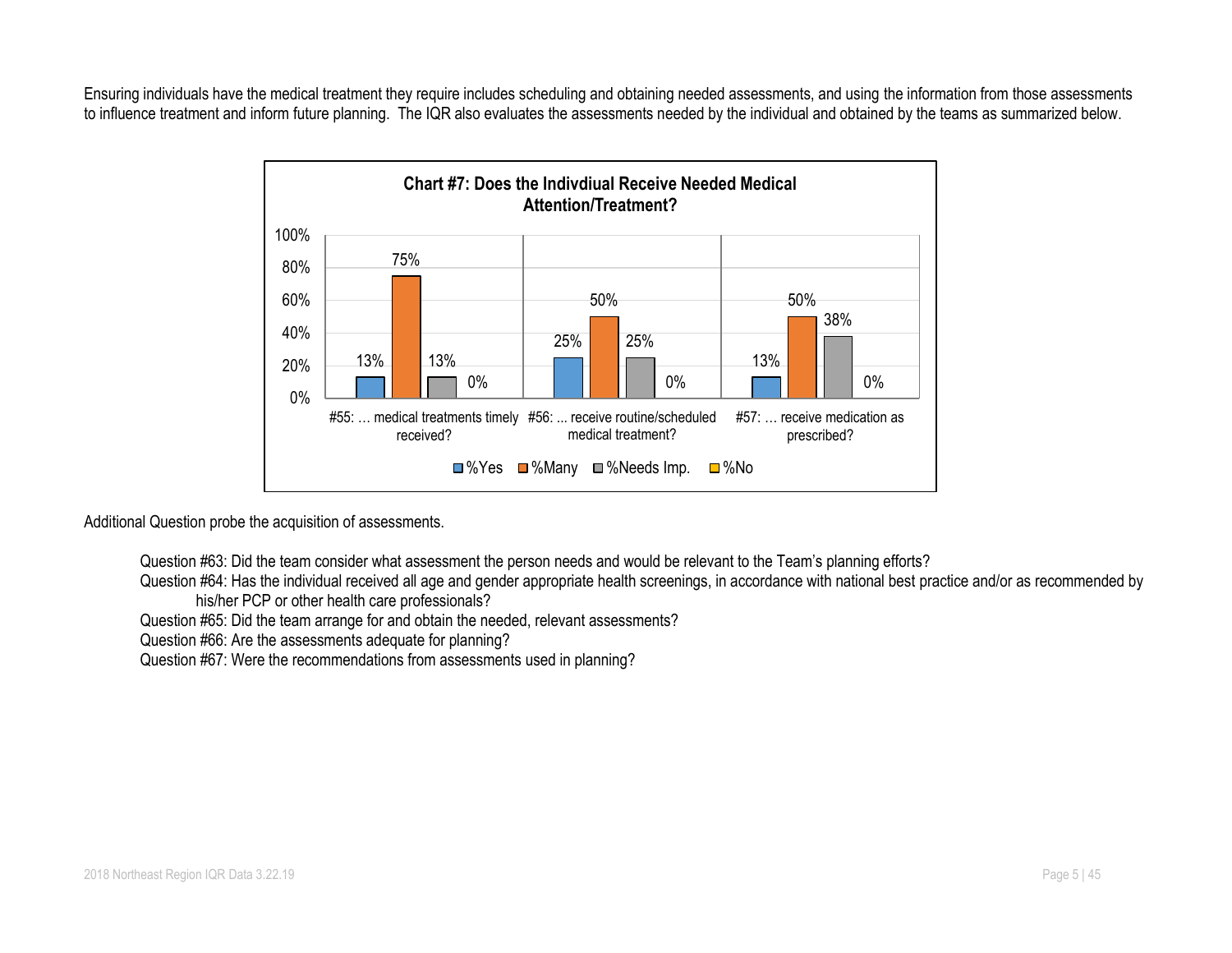

As indicated earlier, a letter of Findings and Recommendations is issued for each class member. This letter is developed by the reviewer, reviewed by the Case Judge, Community Monitor, Regional and State DDSD and DHI staff, the individual and his/her team prior to becoming final. The table below summarizes some of the issues which were identified. It is important to note that the indications are number of issues found; not the number of findings. For example, if one individual was found to have a Medication Administration Record (MAR) which called for the administration of a medication for which a doctors order was not found AND was also found to have been given a medication twice a day when the doctor's order called for one time a day, that might be ONE finding regarding medication but TWO different issues.

**Chart #9: Type of Issues identified by Residential Agency**

| Residential Agency (# in sample):                 |               |                |                  |                 |               |              |          |              |  |  |  |
|---------------------------------------------------|---------------|----------------|------------------|-----------------|---------------|--------------|----------|--------------|--|--|--|
| <b>Area</b>                                       | AWS/          | <b>CDD</b> (1) | <b>Community</b> | <b>Ensuenos</b> | <b>Family</b> | Mi Via $(2)$ | NNMQC(1) | <b>Total</b> |  |  |  |
|                                                   | Benchmark (2) |                | Options (2)      | (ELADC) (1)     | Options (1)   |              |          |              |  |  |  |
| AIMS/TD Screen needed                             |               |                |                  |                 |               |              |          |              |  |  |  |
| Audiology/ABR: Not Current/Missing/Inaccurate     |               |                |                  |                 |               |              |          |              |  |  |  |
| Vision/Optometry/Ophthalmology missing/needed     |               |                |                  |                 |               |              |          |              |  |  |  |
| Nutrition: Not Current/Missing/Inaccurate         |               |                |                  |                 |               |              |          | 6            |  |  |  |
| Bone Density/Dexa: Not Current/Missing/Inaccurate |               |                |                  |                 |               |              |          | 4            |  |  |  |
| Hep B vaccine not done                            |               |                |                  |                 |               |              |          |              |  |  |  |
| HepC vaccine not done (healthfinder.gov)          |               |                |                  |                 |               |              |          |              |  |  |  |
| Shingles vaccine not done (healthfinder.gov)      |               |                |                  |                 |               |              |          |              |  |  |  |
| Pneumonia vaccine not done (healthfinder.gov)     |               |                |                  |                 |               |              |          |              |  |  |  |
| Colon cancer screen not done (healthfinder.gov)   |               |                |                  |                 |               |              |          |              |  |  |  |

2018 Northeast Region IQR Data 3.22.19 Page 6 | 45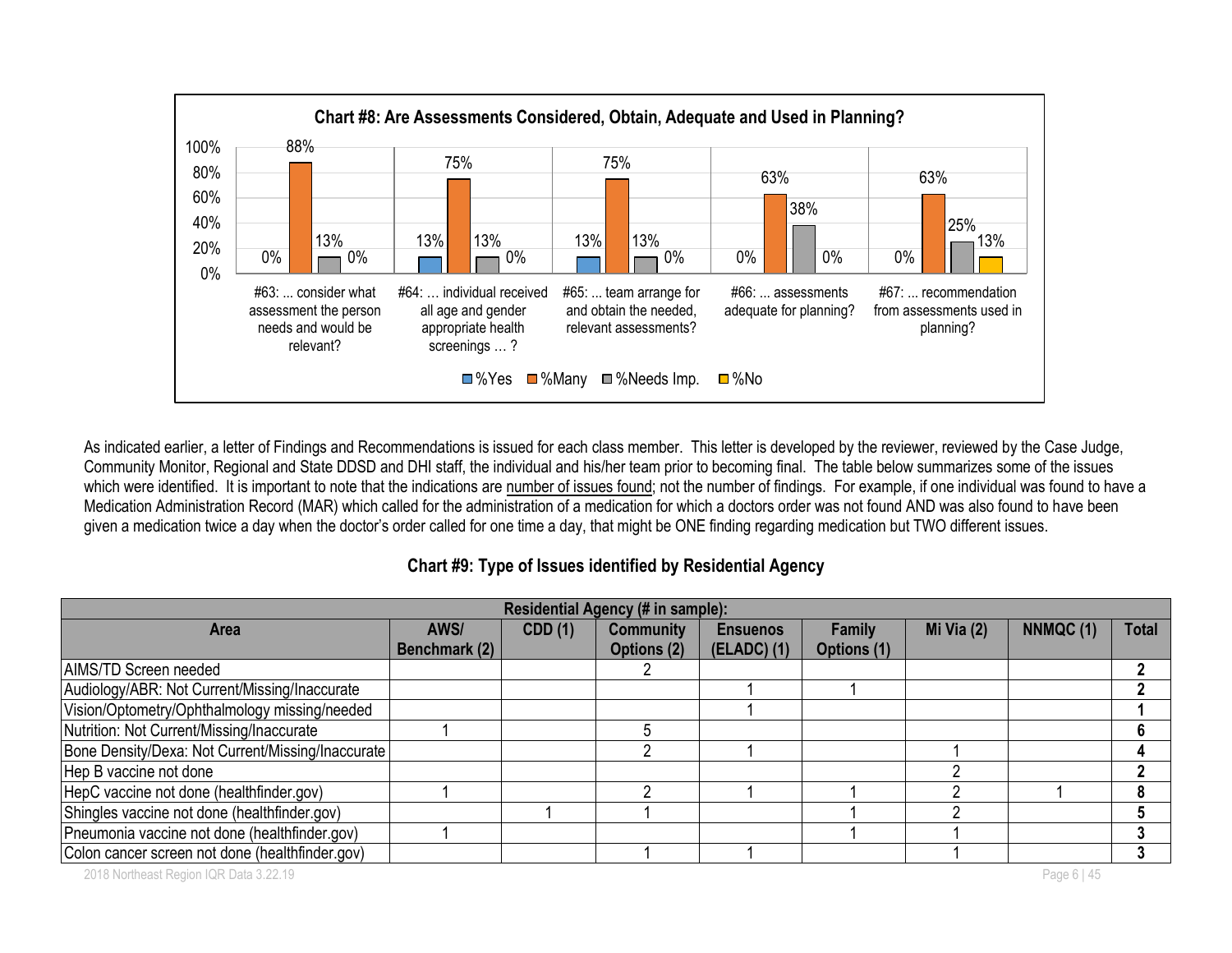| <b>Residential Agency (# in sample):</b>          |               |                |                  |                 |             |                |           |              |  |  |
|---------------------------------------------------|---------------|----------------|------------------|-----------------|-------------|----------------|-----------|--------------|--|--|
| Area                                              | AWS/          | <b>CDD</b> (1) | <b>Community</b> | <b>Ensuenos</b> | Family      | Mi Via $(2)$   | NNMQC (1) | <b>Total</b> |  |  |
|                                                   | Benchmark (2) |                | Options (2)      | (ELADC) (1)     | Options (1) |                |           |              |  |  |
| TDap not completed as recommended                 |               |                |                  |                 |             | $\overline{2}$ |           | 4            |  |  |
| (healthfinder)                                    |               |                |                  |                 |             |                |           |              |  |  |
| HIV Testing not completed (healthfinder.gov)      |               |                |                  |                 |             |                |           |              |  |  |
| Flu vaccine not done (healthfinder.gov)           |               |                |                  |                 |             |                |           | 3            |  |  |
| Weight tracking/monitoring issues                 |               |                | 8                |                 |             |                |           | 10           |  |  |
| Fluid input/output tracking not done/has issues   |               |                | 6                | 4               |             |                |           | 11           |  |  |
| Bowel tracking inaccurate/not done/no follow up   | 80            |                | 37               | 17              |             |                |           | 134          |  |  |
| Labs missing (PSA, pre-Physical, pre-Neuro appt.) |               |                |                  |                 |             |                |           |              |  |  |
| Breast exam/Mammogram missing/not current         |               |                |                  |                 |             |                |           |              |  |  |
| Pap smear/well woman exam                         |               |                |                  |                 |             |                |           |              |  |  |
| Poor oral hygiene noted                           |               |                |                  |                 |             |                |           |              |  |  |
| Follow up with specialist not complete            |               |                |                  | $\overline{2}$  |             |                |           | 3            |  |  |
| MAR/Medication/Dr. Order do not match             |               |                | 9                |                 | 5           |                |           | 15           |  |  |
| MAAT note timely                                  |               |                |                  |                 |             |                |           |              |  |  |
| Medication distribution errors found/reported     |               |                | 45               |                 |             |                |           | 47           |  |  |
| MERPs/HCPs Not found/not specific/incorrect       | 8             |                | 12               |                 | 2           |                |           | 33           |  |  |
| eChat incorrect/incomplete/has errors             | 9             | 17             | 27               |                 | 9           |                |           | 66           |  |  |
| CARMP inaccurate/incomplete/not current           |               |                | 5                | 9               | ∩           | 4              |           | 20           |  |  |
| <b>CARMP</b> implementation incorrect/issues      |               |                |                  |                 |             |                |           |              |  |  |
| Inconsistency between HCP/CARMP/MERP/eChat        | 8             |                | 3                |                 |             |                |           | 14           |  |  |
| Total                                             | 112           | 20             | 176              | 46              | 27          | 16             |           | 406          |  |  |

For health care management, oversight and monitoring, I/DD services rely heavily on nurses, primary care physicians and referrals to needed specialists. Nurses and the supports they can provide are essential for the protection and healthy living of class members. Relevant scored protocol questions related directly to nursing include:

Question #54: Was the eChat updated timely?

Question #58: Does my nurse provide oversight of health issues (i.e. weight records, vitals, lab reports, PRN medication use, seizure records) in order to ensure accuracy, identify and respond to new issues?

Question #59: Are nursing services provided as needed by the individual?

Question #60: Is the CARMP accurate?

Question #61: Is the CARMP consistently implemented as intended?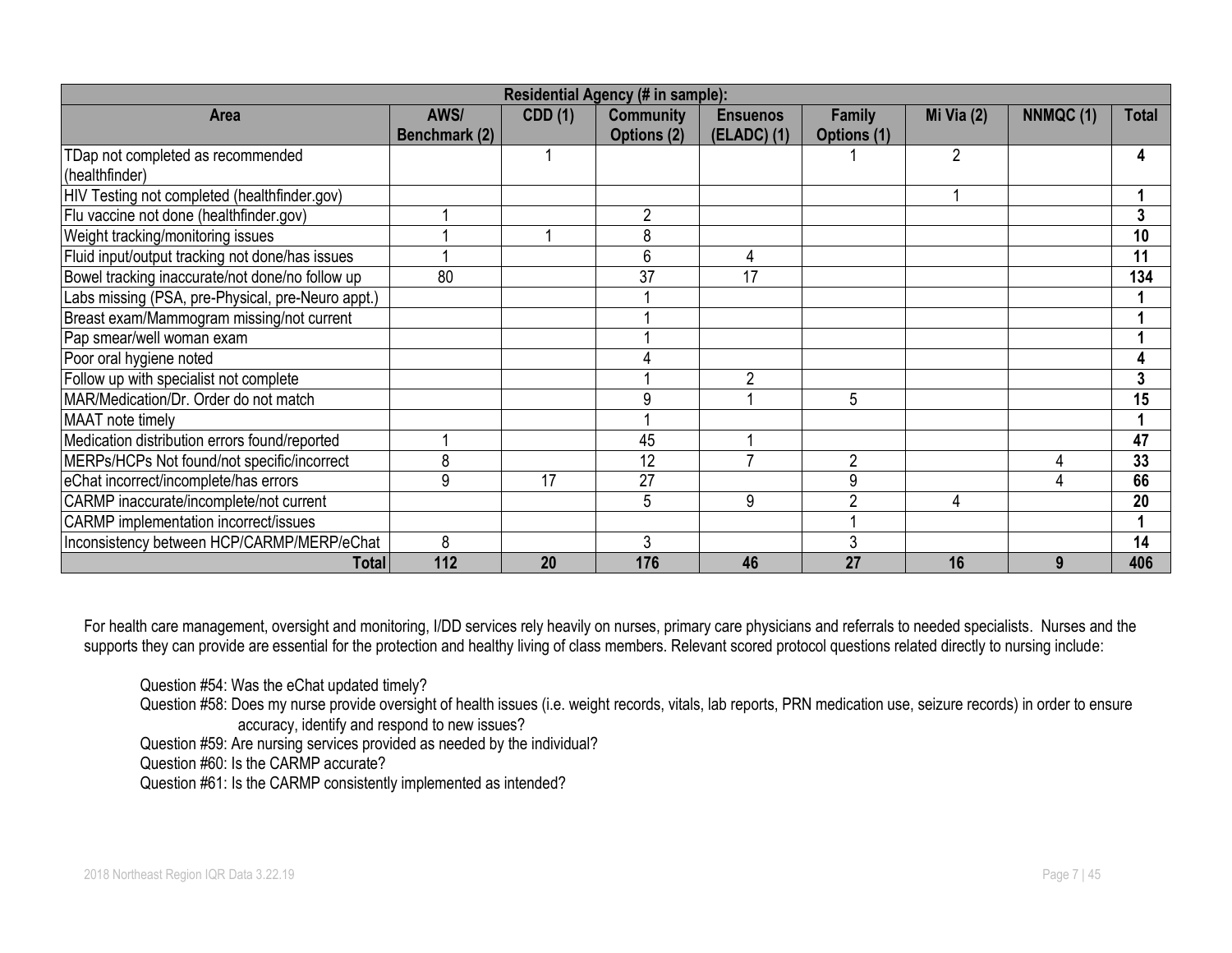

Oversight provided by nurses is a critical safeguard for Jackson Class Members, direct support professionals and their supervisors. The table below provides specific details, by residential provider, of nursing related issues identified during the 2018 IQR. Again, this represents the number of issues found; not the number of findings.

| Residential Agency (# in sample):                |               |         |                  |                 |             |              |          |              |  |  |  |
|--------------------------------------------------|---------------|---------|------------------|-----------------|-------------|--------------|----------|--------------|--|--|--|
| <b>Area</b>                                      | AWS/          | CDD (1) | <b>Community</b> | <b>Ensuenos</b> | Family      | Mi Via $(2)$ | NNMQC(1) | <b>Total</b> |  |  |  |
|                                                  | Benchmark (2) |         | Options (2)      | (ELADC) (1)     | Options (1) |              |          |              |  |  |  |
| Nursing Quarter/Annual/Monthly report not timely | 10            |         |                  |                 |             |              |          | 23           |  |  |  |
| Nursing documentation not accurate               |               |         |                  |                 |             |              |          | 18           |  |  |  |
| Nurse report(s) not accurate/missing information |               |         | 10               |                 |             |              |          | 20           |  |  |  |
| Nurse not monitoring as required                 |               |         |                  |                 | 30          |              |          | 41           |  |  |  |
| Total # of Issues                                | 22            | 20      | 20               |                 | 35          |              |          | 102          |  |  |  |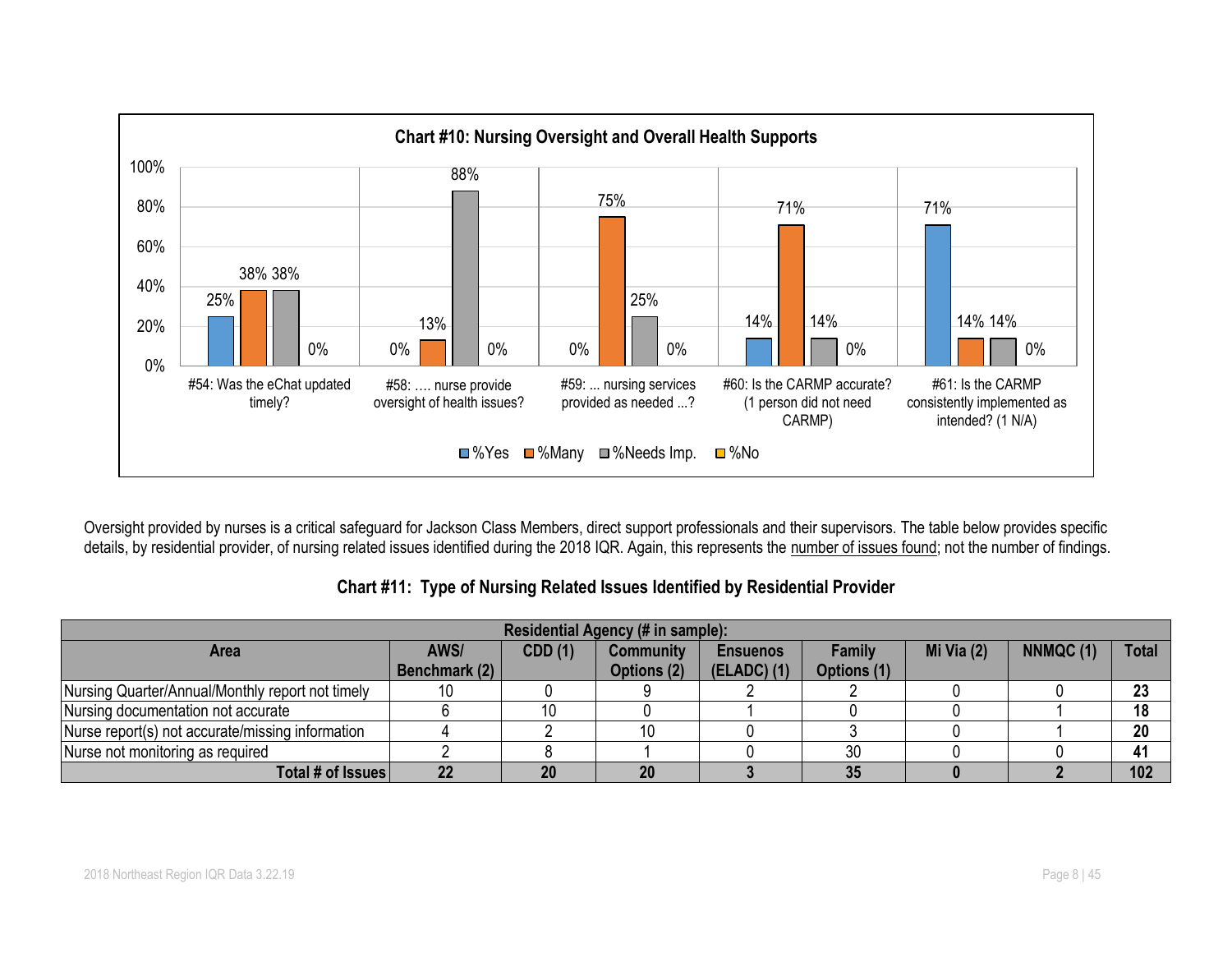In addition to the issues and questions noted above, the individual's nurse is responsible, with the assistance of the rest of the Team, to assure that the documents presented and created for planning, such as the ISP, are accurate and thorough and contain the needed plans and information required. The protocol questions related to these issues include:

Question #87: If needed, does the ISP contain a specific MERP? Question #88: Does the ISP contain information regarding primary health (medical) care? Question #88a: Does the ISP face sheet contain contact information listed in the ISP? Question #88b: Is the Health Care Coordinator's name and contact information listed in the ISP?



There are many components to ensuring the health and safety of individuals with I/DD. These components vary and are unique to each individual. While the scored protocol questions cannot encompass each and every issue, they do allow for a score that measures the adequacy of response to the individual's overall health needs. That question is **#62: Are the person's health supports/needs being adequately addressed?**

As noted in the chart below, for the 8 people scored in the Northeast review, no individual had their health supports/needs adequately addressed. There were five people who had many of their needs addressed (63%), and three are receiving supports that need improvement (38%).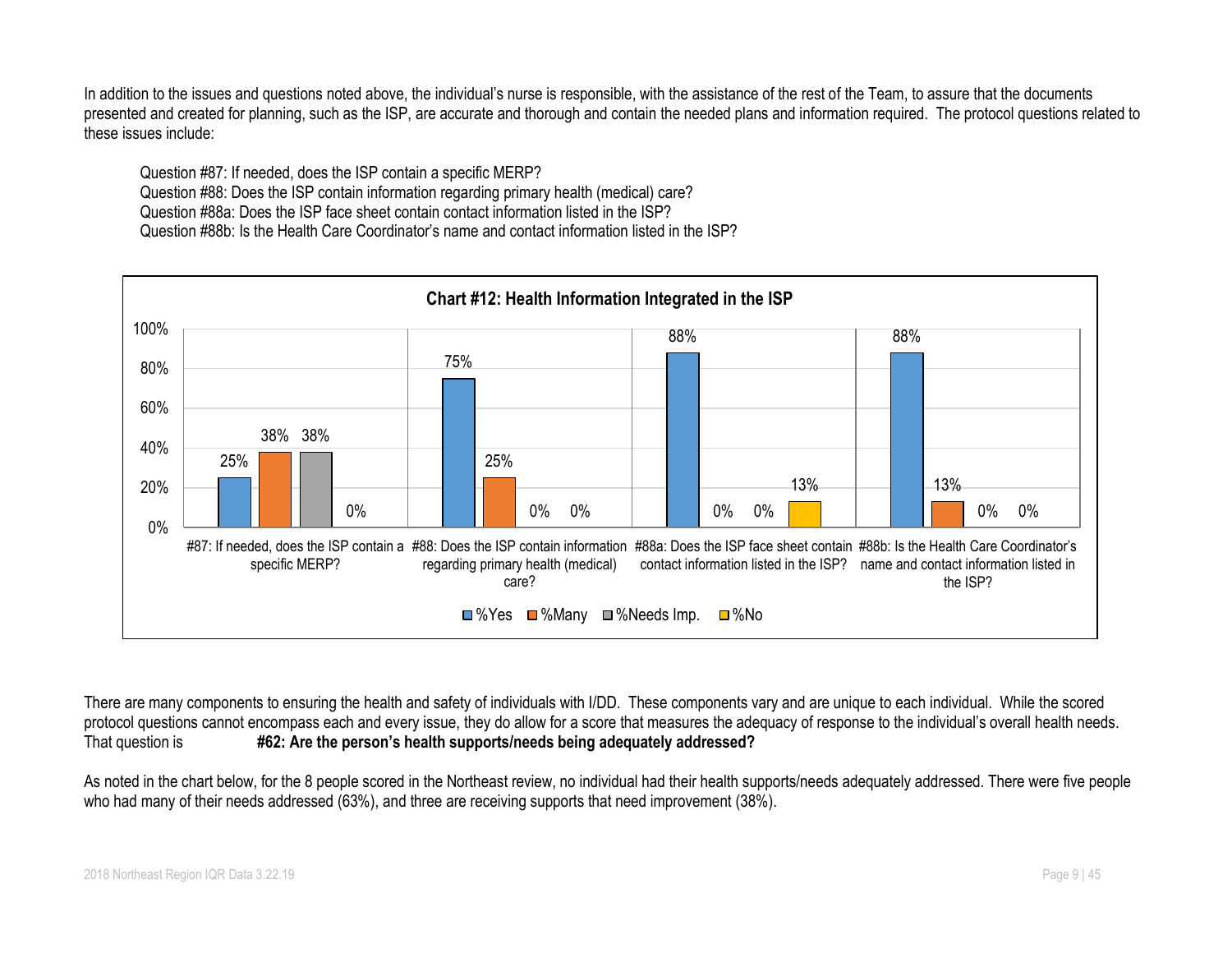

As noted, beyond the scored protocol questions, the Findings Letter issued for each class member in a review provides person-specific detail about the issues which impact the answer to protocol question #62. This includes the adequacy and incorporation of needed care plans (CARMP, MERP, HCPs) into the Team's planning process, and other areas to ensure the health and safety of the individual being reviewed. Again, it is important to note that the indications are number of issues found; not the number of findings in the Findings Letters. For example, if one individual had a finding that noted four different inconsistencies in that person's MERP, that would be counted as a "4", for the number of issues, not just a "1" for the overall MERP related finding.

#### **Chart #14: Issues Found Which Affect the Adequacy of Health Care Provision, by Provider**

NOTE: Therapists and Behavior Support Consultants are independent providers with separate DD Waiver Provider numbers.

| Residential Agency (# in sample):                        |               |         |                  |                 |             |              |          |              |  |  |  |
|----------------------------------------------------------|---------------|---------|------------------|-----------------|-------------|--------------|----------|--------------|--|--|--|
| <b>Area</b>                                              | AWS/          | CDD (1) | <b>Community</b> | <b>Ensuenos</b> | Family      | Mi Via $(2)$ | NNMQC(1) | <b>Total</b> |  |  |  |
|                                                          | Benchmark (2) |         | Options (2)      | $(ELADC)$ (1)   | Options (1) |              |          |              |  |  |  |
| <b>PT Evaluation Needed/missing</b>                      |               |         |                  |                 |             |              |          |              |  |  |  |
| <b>PT Evaluation does not identify baseline/progress</b> |               |         |                  |                 |             |              |          |              |  |  |  |
| PT Report (Annual/Semi) inaccurate/inadequate            |               |         |                  |                 |             |              |          |              |  |  |  |
| <b>PT</b> Report not found/provided; missing             |               |         |                  |                 |             |              |          |              |  |  |  |
| <b>OT Evaluation Needed/missing</b>                      |               |         |                  |                 |             |              |          |              |  |  |  |
| OT Evaluation does not identify baseline/progress        |               |         |                  |                 |             |              |          |              |  |  |  |
| OT Report not found/provided; missing                    |               |         |                  |                 |             |              |          |              |  |  |  |
| SLP Report (Annual/Semi) inaccurate/inadequate           |               |         |                  |                 |             |              |          |              |  |  |  |

2018 Northeast Region IQR Data 3.22.19 Page 10 | 45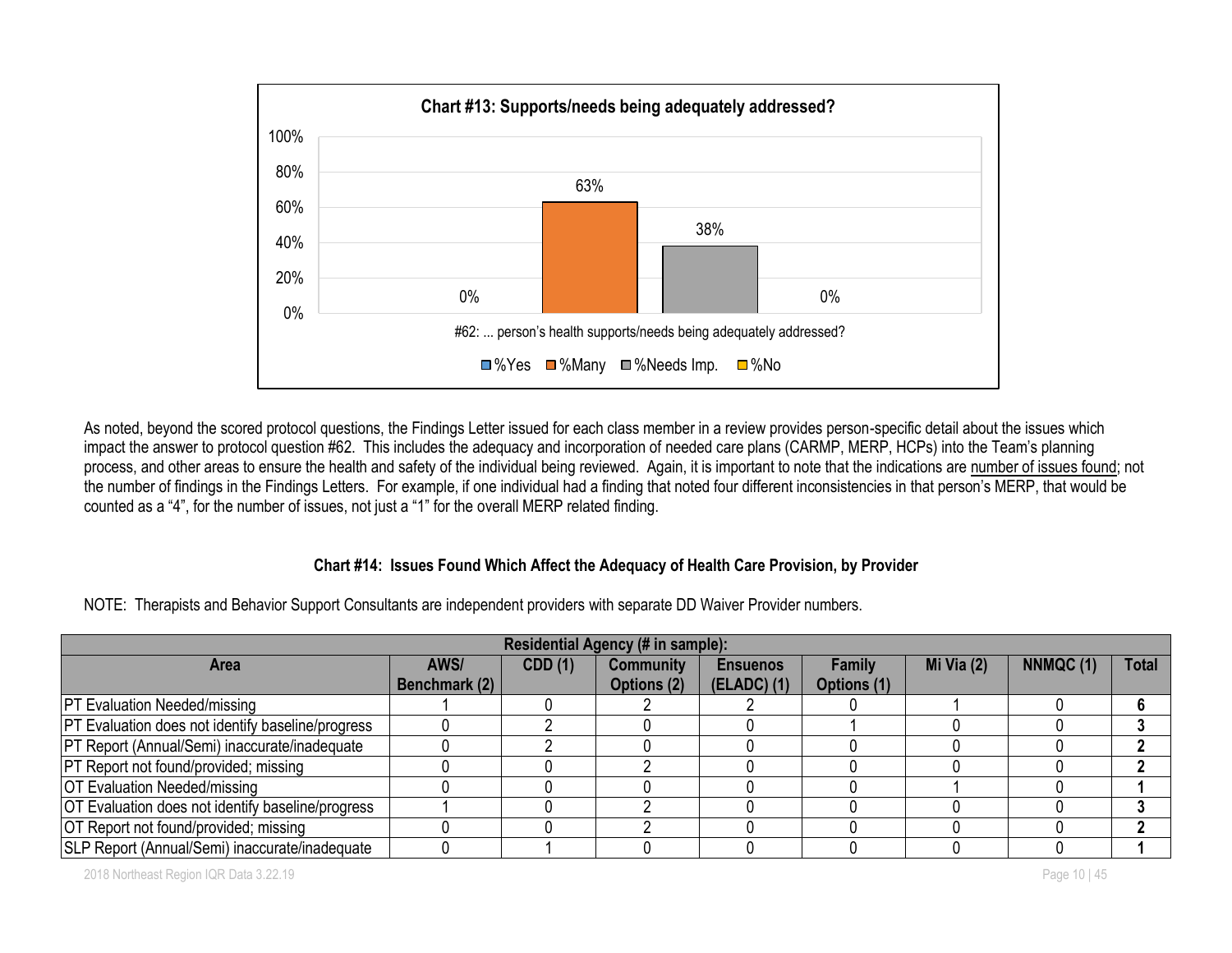| Residential Agency (# in sample):                         |                       |                |                                 |                                  |                       |              |          |              |  |  |  |
|-----------------------------------------------------------|-----------------------|----------------|---------------------------------|----------------------------------|-----------------------|--------------|----------|--------------|--|--|--|
| <b>Area</b>                                               | AWS/<br>Benchmark (2) | <b>CDD</b> (1) | <b>Community</b><br>Options (2) | <b>Ensuenos</b><br>$(ELADC)$ (1) | Family<br>Options (1) | Mi Via $(2)$ | NNMQC(1) | <b>Total</b> |  |  |  |
| <b>SLP Evaluation Needed/missing</b>                      |                       |                |                                 |                                  |                       |              |          |              |  |  |  |
| <b>SLP Evaluation does not identify baseline/progress</b> |                       |                |                                 |                                  |                       |              |          |              |  |  |  |
| <b>SLP Report not found/provided; missing</b>             |                       |                |                                 |                                  |                       |              |          |              |  |  |  |
| <b>SLP WDSI missing/not provided</b>                      |                       |                |                                 |                                  |                       |              |          |              |  |  |  |
| Behavior Eval not completed/submitted timely              |                       |                |                                 |                                  |                       |              |          |              |  |  |  |
| Behavior Eval does not identify baseline/progress         |                       |                |                                 |                                  |                       |              |          |              |  |  |  |
| Behavior Report inaccurate/inadequate                     |                       |                |                                 |                                  |                       |              |          |              |  |  |  |
| Total # of Issues                                         |                       |                | 14                              |                                  |                       |              |          | 35           |  |  |  |

#### **F. Adequacy of Planning, Adequacy of Services, Individual Service Plan**

Before a plan can be implemented, it must first be created. ISPs are intended to provide details regarding the individuals' visions and outcomes and are to be developed by an Interdisciplinary Team that includes the Individual and those who know and provide supports to that person. This includes the Case Manager, Guardian, the Direct Support Staff, Therapists, Nurse, and any additional persons who are needed to ensure the implementation of the Plan. The 2018 IQR protocol specifically probes many of the aspects of the planning process, including specifics of who participates in plan creation. The chart below details the answers to related questions in the 2018 review.

Question #70: Was the ISP developed by an appropriately constituted IDT?

Question #71: For any team members not physically present at the IDT meeting, is there evidence of their participation in the development of the ISP?

Question #35: Did the [day/employment] direct service staff have input into the person's ISP?

Question #43: Did the [residential] staff have input into the person's ISP?

Question #100: Was the person provided the assistance and support needed to participate meaningfully in the planning process?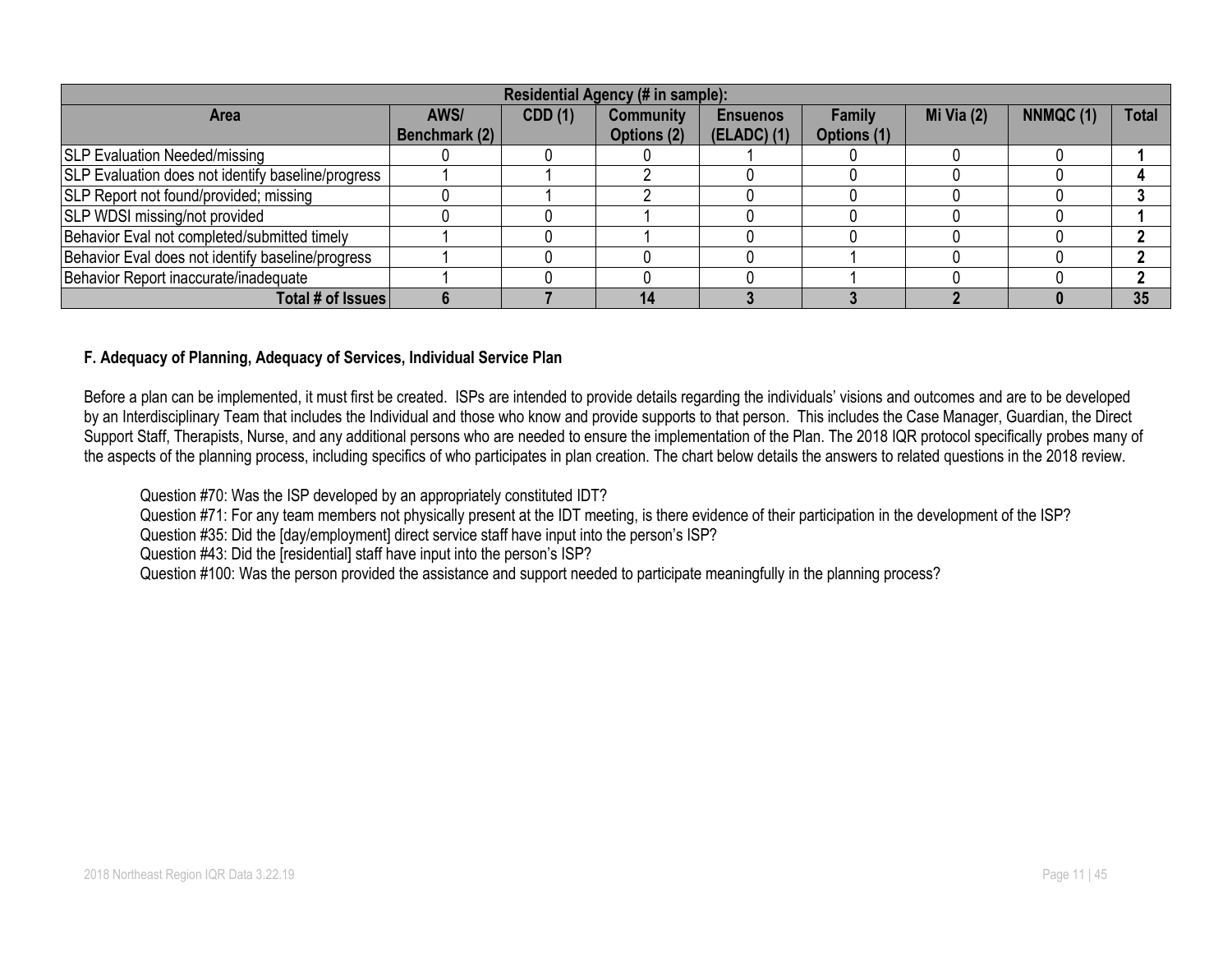

**Chart #16: ISP Development Participation, by Provider**

|                 |                                              |                         |                                              | Residential Agency (# in sample): |                           |                |
|-----------------|----------------------------------------------|-------------------------|----------------------------------------------|-----------------------------------|---------------------------|----------------|
| <b>Question</b> | <b>AWS/Benchmark (2)</b>                     | <b>CDD</b> (1)          | <b>Community Options</b><br>(2)              | <b>Ensuenos</b><br>(ELADC) (1)    | <b>Family Options (1)</b> | NNMQC (1)      |
| Q#70            | 0% Yes<br>50% Many (1)<br>50% Needs Impv (1) | 0% Yes<br>100% Many (1) | 0% Yes<br>50% Many (1)<br>50% No (1)         | 0% Yes<br>100% Many (1)           | 100% Yes (1)              | 100% Yes (1)   |
| Q#71            | 0% Yes<br>50% Many (1)<br>50% Needs Impv (1) | 0% Yes<br>100% Many (1) | 0% Yes<br>50% Many (1)<br>50% Needs Impv (1) | 0% Yes<br>100% Many (1)           | (1 N/A)                   | (1 N/A)        |
| Q# 34           | 50% Yes (1)<br>50% Many (1)                  | 0% Yes<br>100% Many (1) | 0% Yes<br>50% Many (1)<br>50% No (1)         | 100% Yes (1)                      | 100% Yes (1)              | (1 not scored) |
| Q#43            | 50% Yes (1)<br>50% Many (1)                  | 100% Yes (1)            | 0% Yes<br>50% Many (1)<br>50% Needs Impv (1) | 100% Yes (1)                      | 100% Yes (1)              | 100% Yes (1)   |
| Q# 100          | 50% Yes (1)<br>50% Many (1)                  | 0% Yes<br>100% Many (1) | 0% Yes<br>100% Needs Impv (2)                | 100% Yes (1)                      | 0% Yes<br>100% Many (1)   | 100% Yes (1)   |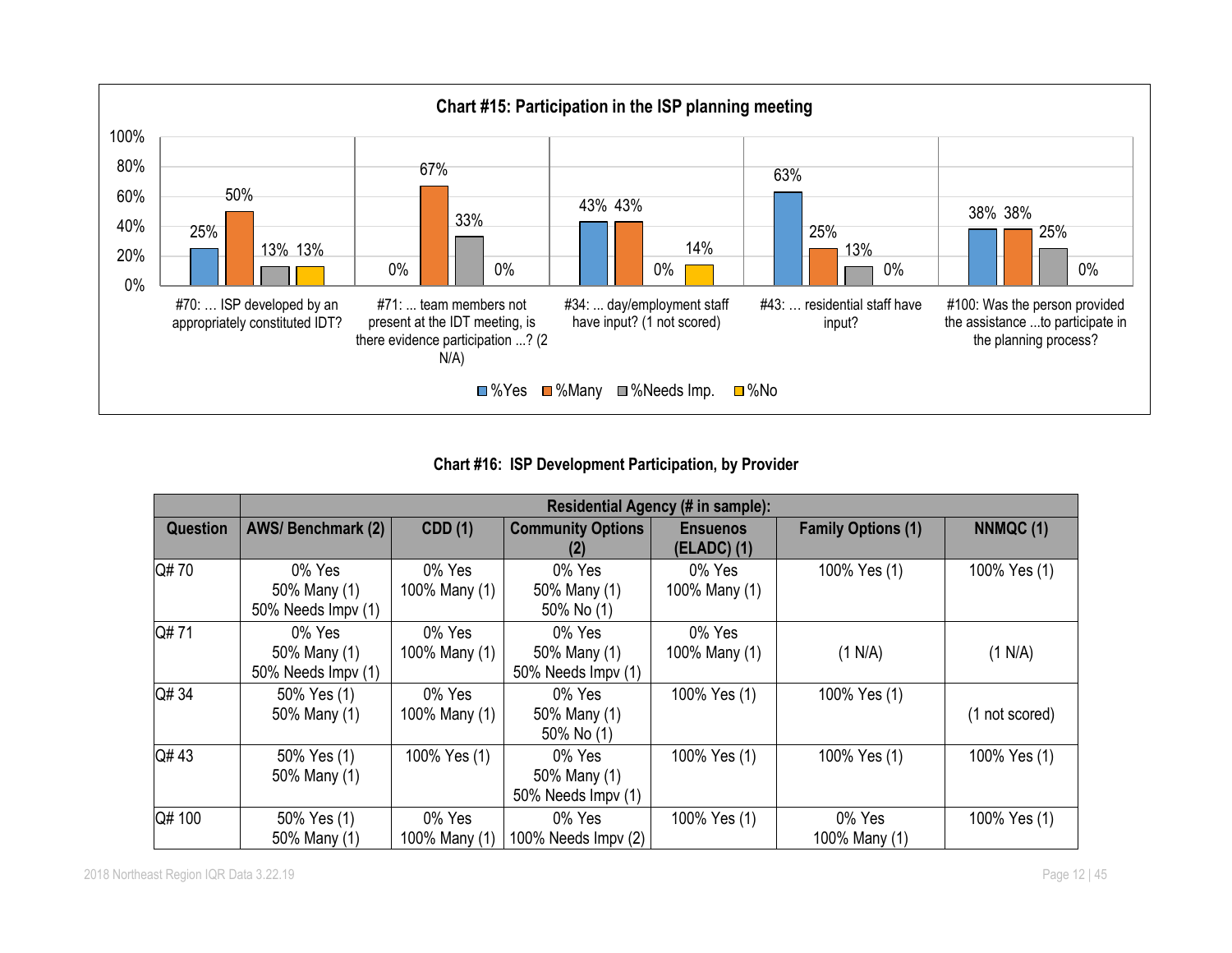|          | <b>Case Management Agency (# in sample):</b> |                    |  |  |  |  |  |
|----------|----------------------------------------------|--------------------|--|--|--|--|--|
| Question | Unidas (2)                                   | <b>Visions (6)</b> |  |  |  |  |  |
| Q# 70    | 50% Yes (1)                                  | 17% Yes (1)        |  |  |  |  |  |
|          | 50% Many (1)                                 | 50% Many (3)       |  |  |  |  |  |
|          |                                              | 17% Needs Impv (1) |  |  |  |  |  |
|          |                                              | 17% No (1)         |  |  |  |  |  |
| Q#71     | 0% Yes                                       | $0\%$ Yes          |  |  |  |  |  |
|          | 100% Many (1)                                | 60% Many (3)       |  |  |  |  |  |
|          | (1 N/A)                                      | 40% Needs Impv (2) |  |  |  |  |  |
|          |                                              | (1 N/A)            |  |  |  |  |  |
| Q# 34    | 50% Yes (1)                                  | 40% Yes (2)        |  |  |  |  |  |
|          | 50% Many (1)                                 | 40% Many (2)       |  |  |  |  |  |
|          |                                              | 20% No (1)         |  |  |  |  |  |
|          |                                              | (1 not scored)     |  |  |  |  |  |
| Q#43     | 50% Yes (1)                                  | 83% Yes (4)        |  |  |  |  |  |
|          | 50% Many (1)                                 | 17% Many (1)       |  |  |  |  |  |
|          |                                              | 17% Needs Impv (1) |  |  |  |  |  |
| Q# 100   | 0% Yes                                       | 50% Yes (3)        |  |  |  |  |  |
|          | 50% Many (1)                                 | 33% Many (2)       |  |  |  |  |  |
|          | 50% Needs Impv (1)                           | 17% Needs Impv (1) |  |  |  |  |  |

**Chart #17: ISP Development Participation, by Case Management Agency**

One foundational component of an individual's ISP is the Long Term Vision, which summarizes what the individual wants to accomplish in the near future (3 to 5 years) in each life area. To that end, Outcomes are to be developed by the Team in a way that results in an accomplishable path to the visions. The 2018 IQR protocol specifically probes the content of identified visions as well as the content and clarity of related outcomes. The chart below details the findings related to identified questions for class members ISPs in the 2018 review.

Question #73: Overall, does the long term vision show expectations for growth and skill building?

Question #169: Does the person have an ISP that contains a complete Vision Section that is based on a long term view?

Question #74: Overall, does the ISP give adequate guidance to achieving the person's long term vision?

Question #82: Overall, are the ISP outcomes related to achieving the person's long term vision?

Question #83: Overall, do the ISP outcomes address the person's major needs?

Question #81: Overall, do the outcomes in the ISP include criteria by which the team can determine when the outcomes have been achieved?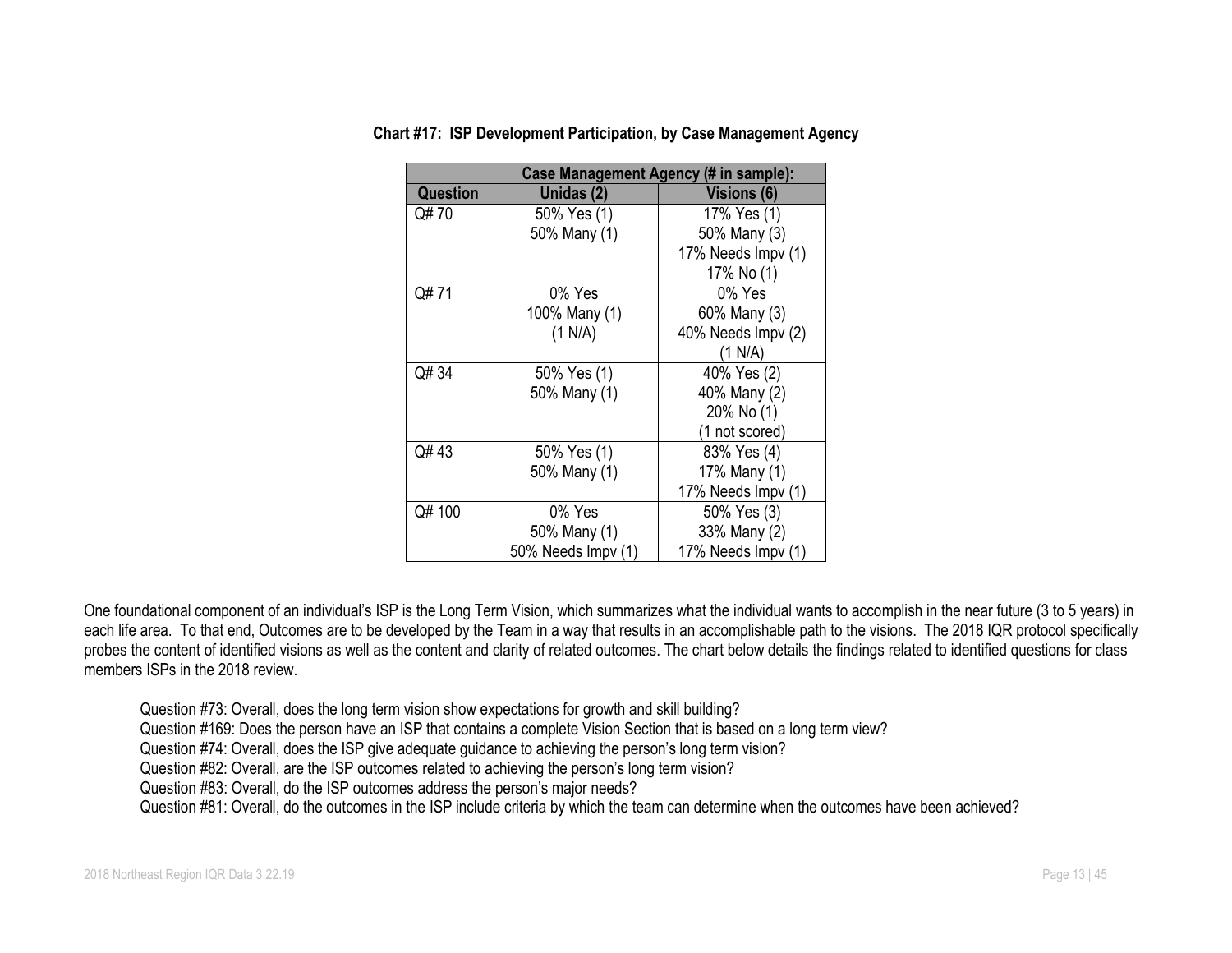

**Chart #19: Vision and Outcome Scores, by Residential Agency**

| Residential Agency (# in sample): |                                                                 |                     |                    |                 |                     |              |  |  |
|-----------------------------------|-----------------------------------------------------------------|---------------------|--------------------|-----------------|---------------------|--------------|--|--|
| <b>Question</b>                   | AWS/Benchmark (2)<br><b>CDD</b> (1)<br><b>Community Options</b> |                     |                    | <b>Ensuenos</b> | NNMQC (1)           |              |  |  |
|                                   |                                                                 |                     |                    | $(ELADC)$ $(1)$ |                     |              |  |  |
| Q#73                              | 50% Yes (1)                                                     | 0% Yes              | 0% Yes             | 100% Yes (1)    | 100% Yes (1)        | 100% Yes (1) |  |  |
|                                   | 50% No (1)                                                      | 100% Many (1)       | 50% Many (1)       |                 |                     |              |  |  |
|                                   |                                                                 |                     | 50% Needs Impv (1) |                 |                     |              |  |  |
| Q# 169                            | 50% Yes (1)                                                     | 0% Yes              | 0% Yes             | 100% Yes (1)    | 100% Yes (1)        | 100% Yes (1) |  |  |
|                                   | 50% No (1)                                                      | 100% Needs Impv (1) | 50% Many (1)       |                 |                     |              |  |  |
|                                   |                                                                 |                     | 50% Needs Impv (1) |                 |                     |              |  |  |
| Q#74                              | 50% Yes (2)                                                     | 0% Yes              | 50% Yes (1)        | 100% Yes (1)    | 100% Yes (1)        | 100% Yes (1) |  |  |
|                                   |                                                                 | 100% Needs Impv (1) | 50% Many (1)       |                 |                     |              |  |  |
| Q#82                              | 50% Yes (2)                                                     | 100% Yes (1)        | 50% Yes (2)        | 100% Yes (1)    | 100% Yes (1)        | 100% Yes (1) |  |  |
| Q#83                              | 50% Yes (1)                                                     | 100% Yes (1)        | 0% Yes             | 100% Yes (1)    | 100% Yes (1)        | 100% Yes (1) |  |  |
|                                   | 50% No (1)                                                      |                     | 50% Many (1)       |                 |                     |              |  |  |
|                                   |                                                                 |                     | 50% Needs Impv (1) |                 |                     |              |  |  |
| Q#81                              | 50% Yes (1)                                                     | 0% Yes              | 50% Yes (1)        | 100% Yes (1)    | 0% Yes              | 100% Yes (1) |  |  |
|                                   | 50% Needs Impv (1)                                              | 100% Many (1)       | 50% No (1)         |                 | 100% Needs Impv (1) |              |  |  |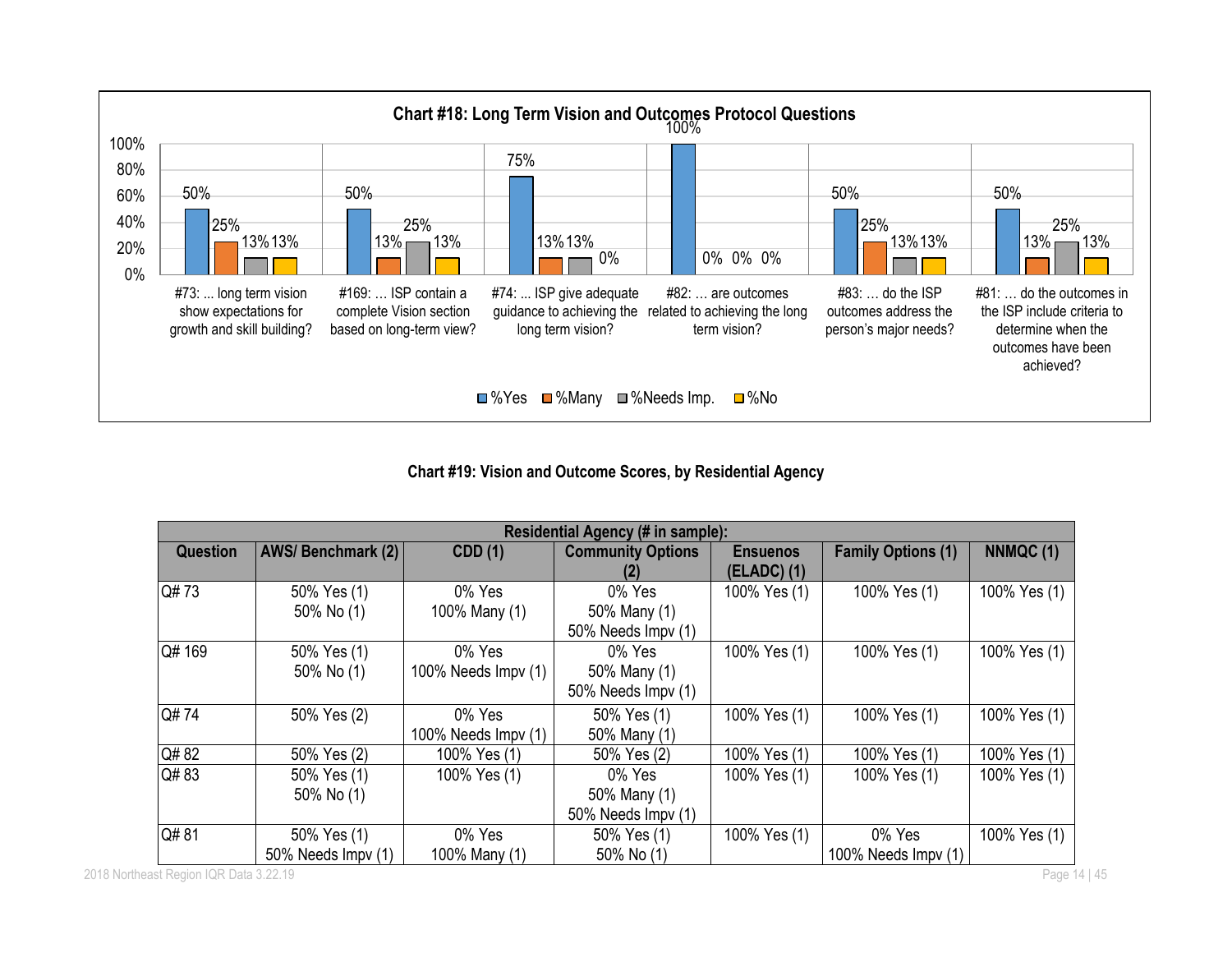|                 | Case Management Agency (# in sample): |                    |  |  |  |  |  |
|-----------------|---------------------------------------|--------------------|--|--|--|--|--|
| <b>Question</b> | Unidas (2)                            | <b>Visions (6)</b> |  |  |  |  |  |
| Q# 73           | 50% Yes (1)                           | 50% Yes (3)        |  |  |  |  |  |
|                 | 50% Needs Impv (1)                    | 33% Many (2)       |  |  |  |  |  |
|                 |                                       | 17% No (1)         |  |  |  |  |  |
| Q# 169          | 50% Yes (1)                           | 50% Yes (3)        |  |  |  |  |  |
|                 | 50% Needs Impv (1)                    | 17% Many (1)       |  |  |  |  |  |
|                 |                                       | 17% Needs Impv (1) |  |  |  |  |  |
|                 |                                       | 17% No (1)         |  |  |  |  |  |
| Q#74            | 100% Yes (2)                          | 67% Yes (4)        |  |  |  |  |  |
|                 |                                       | 17% Many (1)       |  |  |  |  |  |
|                 |                                       | 17% Needs Impv (1) |  |  |  |  |  |
| Q# 82           | 100% Yes (2)                          | 100% Yes (3)       |  |  |  |  |  |
| Q#83            | 0% Yes                                | 67% Yes (4)        |  |  |  |  |  |
|                 | 50% Many (1)                          | 17% Many (1)       |  |  |  |  |  |
|                 | 50% Needs Impv (1)                    | 17% No (1)         |  |  |  |  |  |
| Q#81            | 50% Yes (1)                           | 50% Yes (3)        |  |  |  |  |  |
|                 | 50% Needs Impv (1)                    | 17% Many (1)       |  |  |  |  |  |
|                 |                                       | 17% Needs Impv (1) |  |  |  |  |  |
|                 |                                       | 17% No (1)         |  |  |  |  |  |

**Chart #20: Vision and Outcome Scores by Case Management Agency**

Additional components of an individual's ISP include Action Steps, which should be written in measurable terms, in sequential order which logically leads to the achievement of the related outcome. The data gathered during the implementation of the Action Steps should also be written in measurable terms, so team members can review them and determine if measurable progress toward the outcome is being made. The chart below details the findings related to specific questions which probe the action steps and data collection for class members ISPs in the 2018 review.

Question #75: Is measureable data kept which verifies the consistent implementation of each of the action steps?

Question #76: Does the data kept identify what the person does so a determination can be made regarding the progress/lack of progress?

Question #77: Is each action step in the ISP implemented at a frequency that enables the person to learn new skills?

Question #78: If the person is not successful in achieving action steps, has the team tried to determine why, and change their approach as needed?

Question #79: If the person achieves action steps, does the team move to the next in a progress of steps or develops a new one?

Question #80: Has the person made measureable progress on action steps during the past year?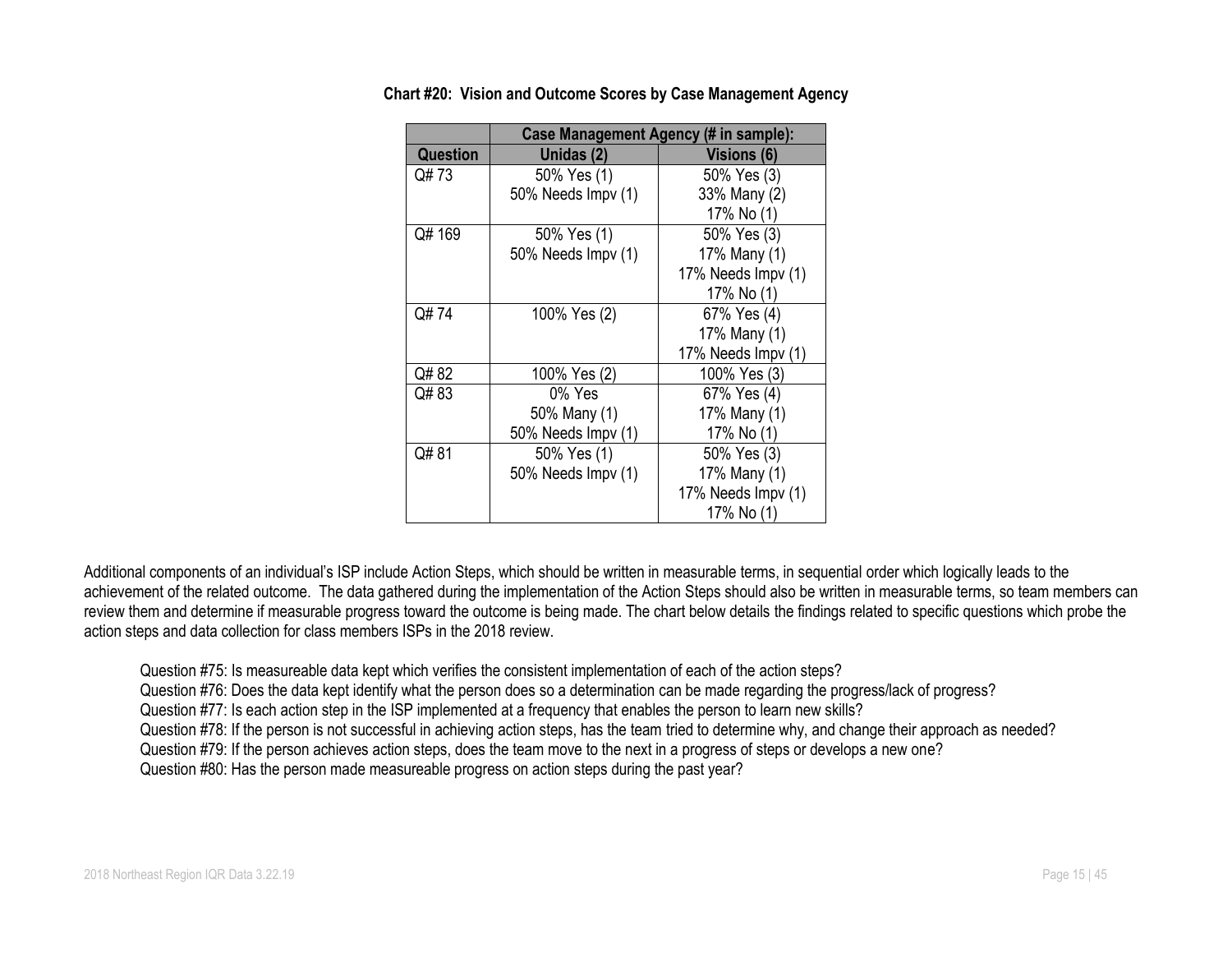

**Chart #22: Data and Related ISP Action Step Scores by Residential Agency**

|      | Residential Agency (# in sample): |                |                     |                     |                           |               |  |  |  |
|------|-----------------------------------|----------------|---------------------|---------------------|---------------------------|---------------|--|--|--|
| Area | <b>AWS/Benchmark (2)</b>          | <b>CDD</b> (1) | <b>Community</b>    | <b>Ensuenos</b>     | <b>Family Options (1)</b> | NNMQC (1)     |  |  |  |
|      |                                   |                | Options (2)         | $(ELADC)$ (1)       |                           |               |  |  |  |
| Q#75 | 0% Yes                            | 0% Yes         | 0% Yes              | 0% Yes              | 0% Yes                    | 0% Yes        |  |  |  |
|      | 50% Many (1)                      | 100% Many (1)  | 50% Needs Impv (1)  | 100% Needs Impv (1) | 100% Needs $Impv(1)$      | 100% Many (1) |  |  |  |
|      | 50% Needs Impv (1)                |                | 50% No (1)          |                     |                           |               |  |  |  |
| Q#76 | 0% Yes                            | 0% Yes         | 0% Yes              | 0% Yes              | 0% Yes                    | 0% Yes        |  |  |  |
|      | 100% No (2)                       | 100% Many (1)  | 50% Needs Impv (1)  | 100% Needs Impv (1) | 100% No (1)               | 100% Many (1) |  |  |  |
|      |                                   |                | 50% No (1)          |                     |                           |               |  |  |  |
| Q#77 | 0% Yes                            | 0% Yes         | 0% Yes              | 0% Yes              | 0% Yes                    | 0% Yes        |  |  |  |
|      | 50% Many (1)                      | 100% No (1)    | 50% Needs Impv (1)  | 100% Many (1)       | 100% Needs Impv (1)       | 100% No (1)   |  |  |  |
|      | 50% No(1)                         |                | 50% No (1)          |                     |                           |               |  |  |  |
| Q#78 | 0% Yes                            | 0% Yes         | 0% Yes              | 100% Yes (1)        | 0% Yes                    |               |  |  |  |
|      | 50% Needs Impv (1)                | 100% No (1)    | 100% Needs Impv (2) |                     | 100% Many (1)             | (1 N/A)       |  |  |  |
|      | 50% No (1)                        |                |                     |                     |                           |               |  |  |  |
| Q#79 | 0% Yes                            |                | 0% Yes              | 100% Yes (1)        | 0% Yes                    | 0% Yes        |  |  |  |
|      | 100% Needs Impv (2)               | (1 N/A)        | 100% No (2)         |                     | 100% No (1)               | 100% No (1)   |  |  |  |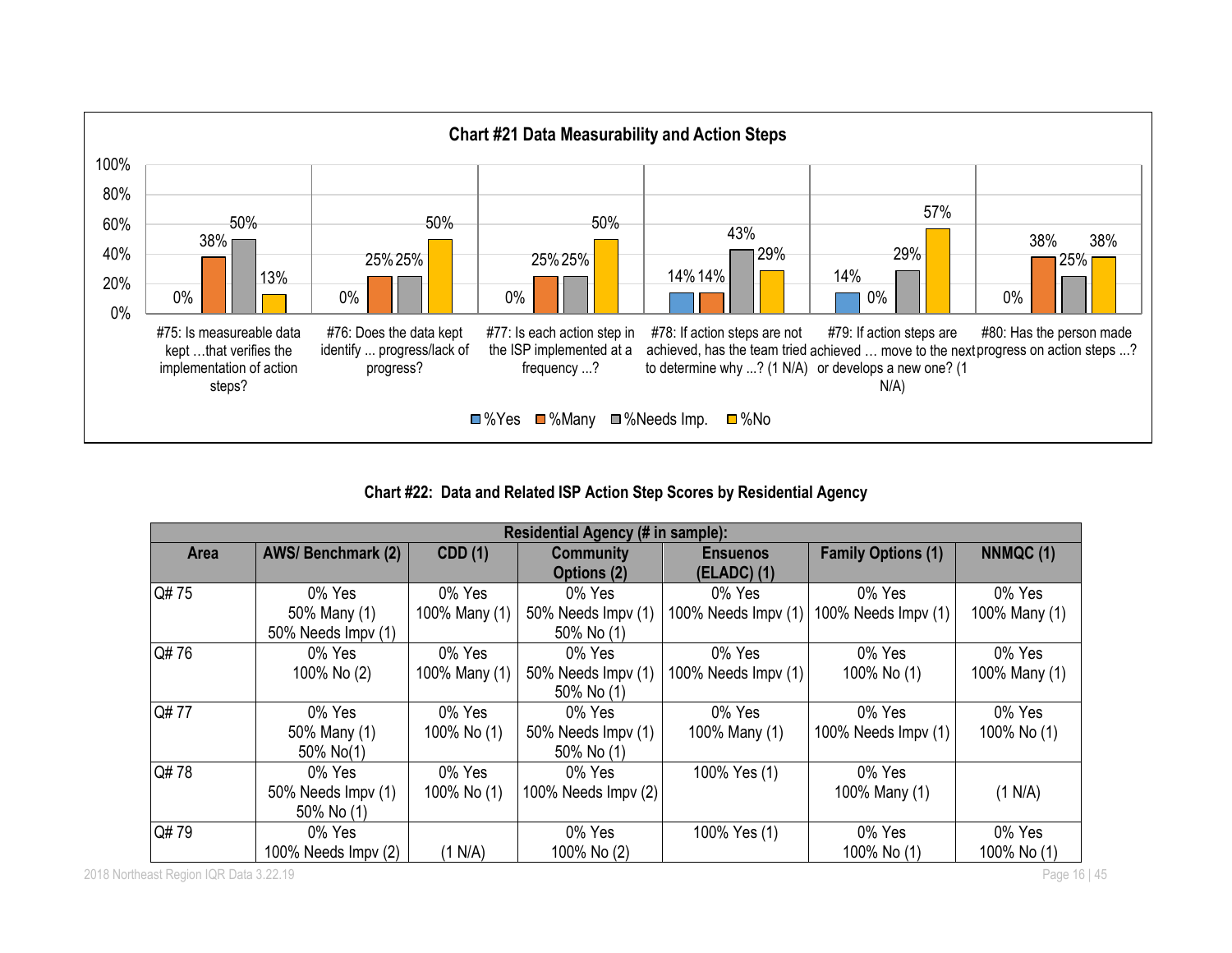| Residential Agency (# in sample): |                                                                                                                    |             |                    |               |               |               |  |  |
|-----------------------------------|--------------------------------------------------------------------------------------------------------------------|-------------|--------------------|---------------|---------------|---------------|--|--|
| Area                              | NNMQC(1)<br><b>AWS/Benchmark (2)</b><br>CDD(1)<br><b>Family Options (1)</b><br><b>Community</b><br><b>Ensuenos</b> |             |                    |               |               |               |  |  |
|                                   |                                                                                                                    |             | Options (2)        | $(ELADC)$ (1) |               |               |  |  |
| Q#80                              | 0% Yes                                                                                                             | 0% Yes      | 0% Yes             | 0% Yes        | 0% Yes        | 0% Yes        |  |  |
|                                   | 50% Needs Impv (1)                                                                                                 | 100% No (1) | 50% Needs Impv (1) | 100% Many (1) | 100% Many (1) | 100% Many (1) |  |  |
|                                   | 50% No (1)                                                                                                         |             | 50% No (1)         |               |               |               |  |  |

#### **Chart #23: Data and Related Action Step Scores by Case Management Agency**

|                 |                     | Case Management Agency (# in sample): |  |  |  |  |  |  |
|-----------------|---------------------|---------------------------------------|--|--|--|--|--|--|
| <b>Question</b> | Unidas (2)          | <b>Visions (6)</b>                    |  |  |  |  |  |  |
| Q# 75           | 0% Yes              | 0% Yes                                |  |  |  |  |  |  |
|                 | 100% Needs Impv (2) | 50% Many (3)                          |  |  |  |  |  |  |
|                 |                     | 33% Needs Impv (2)                    |  |  |  |  |  |  |
|                 |                     | 17% No (1)                            |  |  |  |  |  |  |
| Q#76            | 0% Yes              | 0% Yes                                |  |  |  |  |  |  |
|                 | 50% Needs Impv (1)  | 33% Many (2)                          |  |  |  |  |  |  |
|                 | 50% No (1)          | 17% Needs Impv (1)                    |  |  |  |  |  |  |
|                 |                     | 50% No (3)                            |  |  |  |  |  |  |
| Q#77            | 0% Yes              | 0% Yes                                |  |  |  |  |  |  |
|                 | 100% Needs Impv (2) | 33% Many (2)                          |  |  |  |  |  |  |
|                 |                     | 67% No (4)                            |  |  |  |  |  |  |
| Q#78            | 0% Yes              | 20% Yes (1)                           |  |  |  |  |  |  |
|                 | 50% Many (1)        | 40% Needs Impv (2)                    |  |  |  |  |  |  |
|                 | 50% Needs Impv (1)  | 40% No (2)                            |  |  |  |  |  |  |
|                 |                     | (1 N/A)                               |  |  |  |  |  |  |
| Q#79            | 0% Yes              | 20% Yes (1)                           |  |  |  |  |  |  |
|                 | 100% No (2)         | 40% Needs Impv (2)                    |  |  |  |  |  |  |
|                 |                     | 40% No (2)                            |  |  |  |  |  |  |
|                 |                     | (1 N/A)                               |  |  |  |  |  |  |
| Q#80            | 0% Yes              | 0% Yes                                |  |  |  |  |  |  |
|                 | 50% Many (1)        | 33% Many (2)                          |  |  |  |  |  |  |
|                 | 50% Needs Impv (1)  | 17% Needs Impv (1)                    |  |  |  |  |  |  |
|                 |                     | 50% No (3)                            |  |  |  |  |  |  |

In addition to the components listed above, the Teaching and Support Strategies (T&SS) are also an integral part of the ISP. T&SS should be developed by the residential and/or day provider responsible for implementing the T&SS. Input from others such as therapists should be included as needed. WDSIs are developed by therapists as a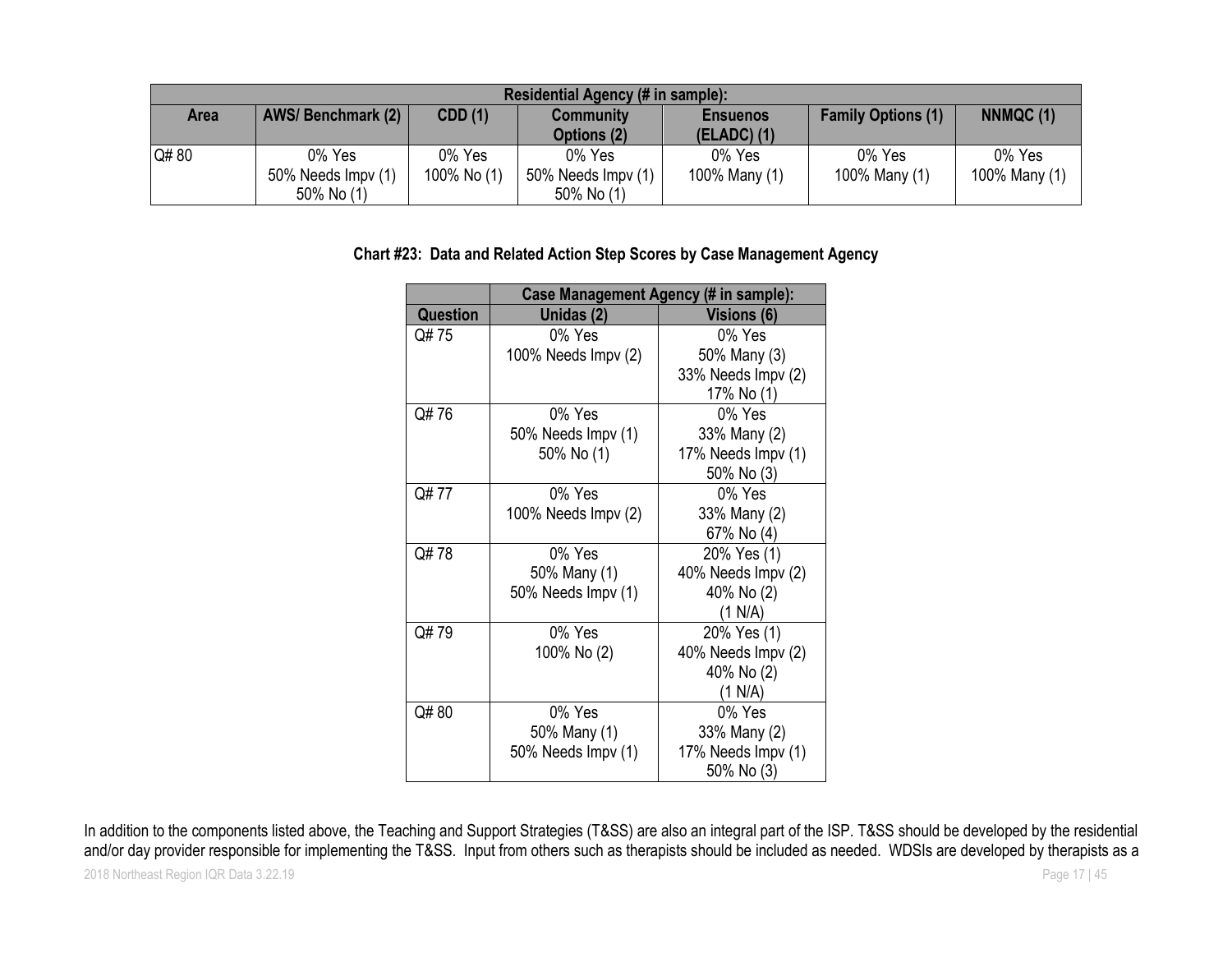complement to the T&SS. All T&SS and WDSIs should provide guidance for those direct support professionals who support the person in achieving his/her Vision/Outcomes. The following protocol questions in the 2018 IQR relate to the T&SS and implementation of the ISP.

Question #84: Overall, are the T&SS sufficient to ensure consistent implementation of the services planned?

Question #85: Overall, are the recommendations and/or objectives/strategies of ancillary provider integrated into the ISP?

Question #97: Overall, do the progress notes or other documentation in the record reflect the status of the outcomes and services of the key life areas stated in the ISP?

Question #96: Overall, were the direct service staff able to describe their responsibilities in providing daily care/supports to the person?

Question #95: Overall, was the direct service staff trained on the implementation of this person's ISP?

Question #93/94a: Is the ISP being implemented?



**Chart #25: T&SS and ISP Implementation Scores by Residential Agency**

| Residential Agency (# in sample): |                   |                            |                    |               |                                   |             |  |  |
|-----------------------------------|-------------------|----------------------------|--------------------|---------------|-----------------------------------|-------------|--|--|
| Area                              | AWS/Benchmark (2) | NNMQC (1)                  |                    |               |                                   |             |  |  |
|                                   |                   |                            |                    | $(ELADC)$ (1) |                                   |             |  |  |
| #84                               | 50% Yes (1)       | 0% Yes                     | 0% Yes             | 0% Yes        | 0% Yes                            | 0% Yes      |  |  |
|                                   | 50% No (1)        | $ 100\%$ Needs Impv $(1) $ | 50% Needs Impv (1) |               | 100% Many (1) 100% Needs Impv (1) | 100% No (1) |  |  |
|                                   |                   |                            | 50% No (1)         |               |                                   |             |  |  |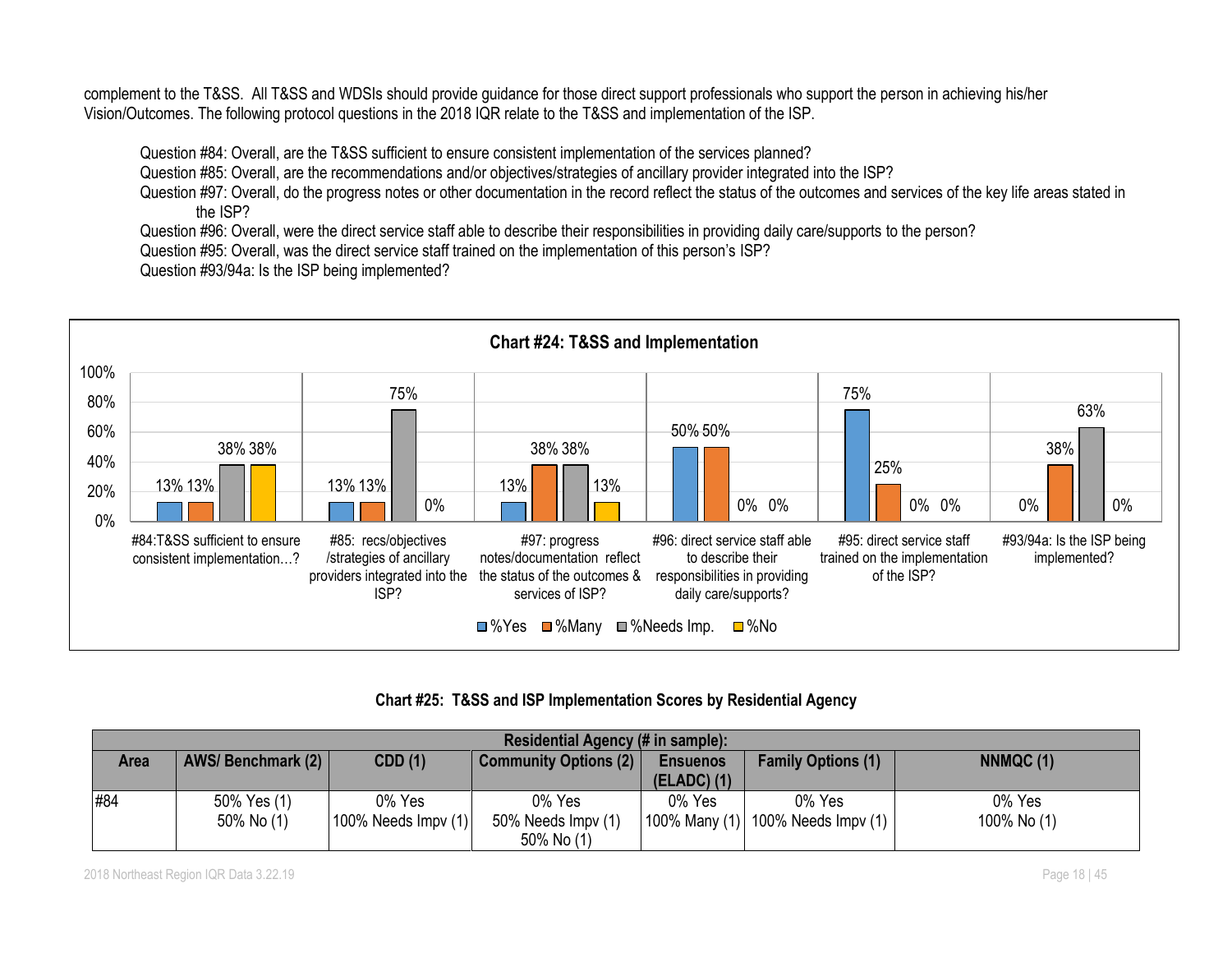|             | Residential Agency (# in sample): |                             |                              |                 |                           |                     |  |  |  |
|-------------|-----------------------------------|-----------------------------|------------------------------|-----------------|---------------------------|---------------------|--|--|--|
| <b>Area</b> | <b>AWS/Benchmark (2)</b>          | CDD(1)                      | <b>Community Options (2)</b> | <b>Ensuenos</b> | <b>Family Options (1)</b> | NNMQC(1)            |  |  |  |
|             |                                   |                             |                              | $(ELADC)$ (1)   |                           |                     |  |  |  |
| #85         | 0% Yes                            | 0% Yes                      | 0% Yes                       |                 | 0% Yes                    | 0% Yes              |  |  |  |
|             | 50% Many (1)                      | 100% Needs $\text{Impv}(1)$ | 100% Needs Impv (2)          |                 | 100% Needs Impv (1)       | 100% Needs Impv (1) |  |  |  |
|             | 50% Needs Impv (1)                |                             |                              |                 |                           |                     |  |  |  |
| #97         | 0% Yes                            | 0% Yes                      | 0% Yes                       | 0% Yes          | 100% Yes (1)              | 0% Yes              |  |  |  |
|             | 100% Needs Impv (2)               | 100% Many (1)               | 50% Needs Impv (1)           | 100% Many (1)   |                           | 100% Many (1)       |  |  |  |
|             |                                   |                             | 50% No (1)                   |                 |                           |                     |  |  |  |
| #96         | 50% Yes (1)                       | 100% Yes (1)                | 0% Yes                       | 0% Yes          | 100% Yes (1)              | 100% Yes (1)        |  |  |  |
|             | 50% Many (1)                      |                             | 100% Many (2)                | 100% Many (1)   |                           |                     |  |  |  |
| #95         | 100% Yes (2)                      | 100% Yes (1)                | 0% Yes                       |                 | 100% Yes (1)              | 100% Yes (1)        |  |  |  |
|             |                                   |                             | 100% Many (2)                |                 |                           |                     |  |  |  |
| #94a        | 0% Yes                            | 0% Yes                      | 0% Yes                       | 0% Yes          | 0% Yes                    | 0% Yes              |  |  |  |
|             | 100% Needs Impv $(2)$             | 100% Needs Impy (1)         | 100% Needs Impv (2)          | 100% Many (1)   | 100% Many (1)             | 100% Many (1)       |  |  |  |

# **Chart #26: T&SS and ISP Implementation Scores by Case Management Agency**

|                 | Case Management Agency (# in sample): |                    |  |  |  |  |  |
|-----------------|---------------------------------------|--------------------|--|--|--|--|--|
| <b>Question</b> | Unidas (2)                            | Visions (6)        |  |  |  |  |  |
| #84             | 0% Yes                                | 17% Yes (1)        |  |  |  |  |  |
|                 | 100% Needs Impv (2)                   | 17% Many (1)       |  |  |  |  |  |
|                 |                                       | 17% Needs Impv (1) |  |  |  |  |  |
|                 |                                       | 50% No (3)         |  |  |  |  |  |
| #85             | 0% Yes                                | 17% Yes (1)        |  |  |  |  |  |
|                 | 100% Needs Impv (2)                   | 17% Many (1)       |  |  |  |  |  |
|                 |                                       | 67% Needs Impv (4) |  |  |  |  |  |
| #97             | 50% Yes (1)                           | 0% Yes             |  |  |  |  |  |
|                 | 50% Need Impv (1)                     | 50% Many (3)       |  |  |  |  |  |
|                 |                                       | 67% Needs Impv (2) |  |  |  |  |  |
|                 |                                       | 17% No (1)         |  |  |  |  |  |
| #96             | 50% Yes (1)                           | 50% Yes (3)        |  |  |  |  |  |
|                 | 50% Many (1)                          | 50% Many (3)       |  |  |  |  |  |
| #95             | 50% Yes (1)                           | 83% Yes (5)        |  |  |  |  |  |
|                 | 50% Many (1)                          | 17% Many (1)       |  |  |  |  |  |
| #94a            | 0% Yes                                | 0% Yes             |  |  |  |  |  |
|                 | 50% Many (1)                          | 33% Many (2)       |  |  |  |  |  |
|                 | 50% Needs Impv (1)                    | 67% Needs Impv (4) |  |  |  |  |  |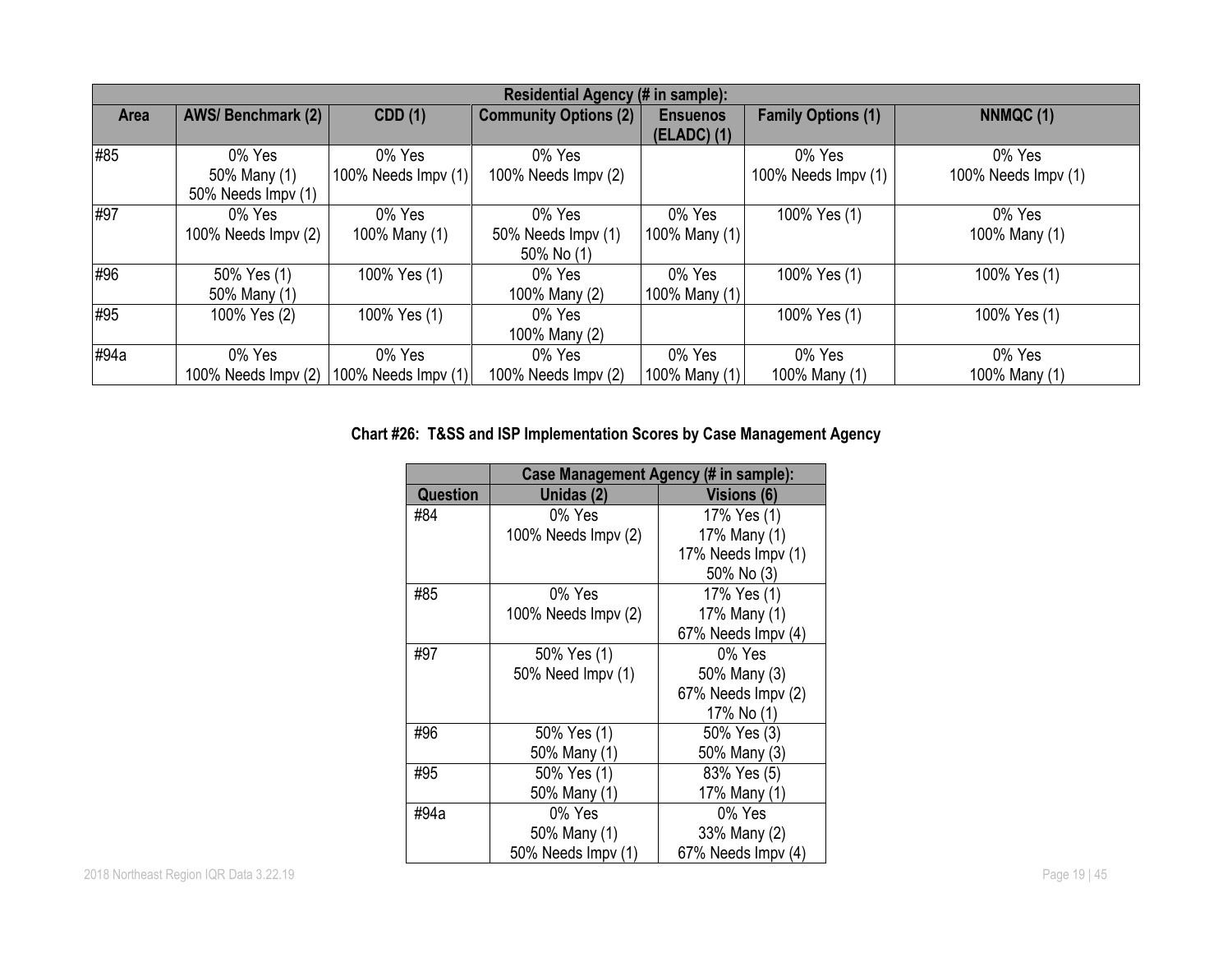As evidenced above, the different components of each person's ISP are evaluated. Based on that analysis, an overview of the adequacy of ISP content as well as implementation and effectiveness of the ISP can be determined. There are multiple questions in the 2018 IQR protocol that probe these items, and the level of intensity of services that individuals in the review receive.

Question #72: Does my ISP contain current and accurate information?

Question #133: Has the IDT process been adequate for assessing, planning, implementing and monitoring of services for this person?

Question #92/173: Overall, is the ISP adequate to meet the person's needs?

Question #170: Does the person receive services and supports recommended in the ISP?

Question #94b: Are current services adequate to meet the person's needs?

Question #174: Is the total program of the level of intensity adequate to meet this person's needs?



|             | Residential Agency (# in sample): |                                                                |               |               |               |               |  |  |  |
|-------------|-----------------------------------|----------------------------------------------------------------|---------------|---------------|---------------|---------------|--|--|--|
| <b>Area</b> | <b>AWS/Benchmark (2)</b>          | CDD(1)<br><b>Family</b><br><b>Community</b><br><b>Ensuenos</b> |               |               |               |               |  |  |  |
|             |                                   |                                                                | Options (2)   | $(ELADC)$ (1) | Options (1)   |               |  |  |  |
| #72         | 0% Yes                            | 0% Yes                                                         | 0% Yes        | 0% Yes        | 0% Yes        | 0% Yes        |  |  |  |
|             | 100% Needs $\text{Impv}(2)$       | 100% Many (1)                                                  | 100% Many (2) | 100% Many (1) | 100% Many (1) | 100% Many (1) |  |  |  |
| #133        | 0% Yes                            | 0% Yes                                                         | 0% Yes        | 0% Yes        | 100% Yes (1)  | 0% Yes        |  |  |  |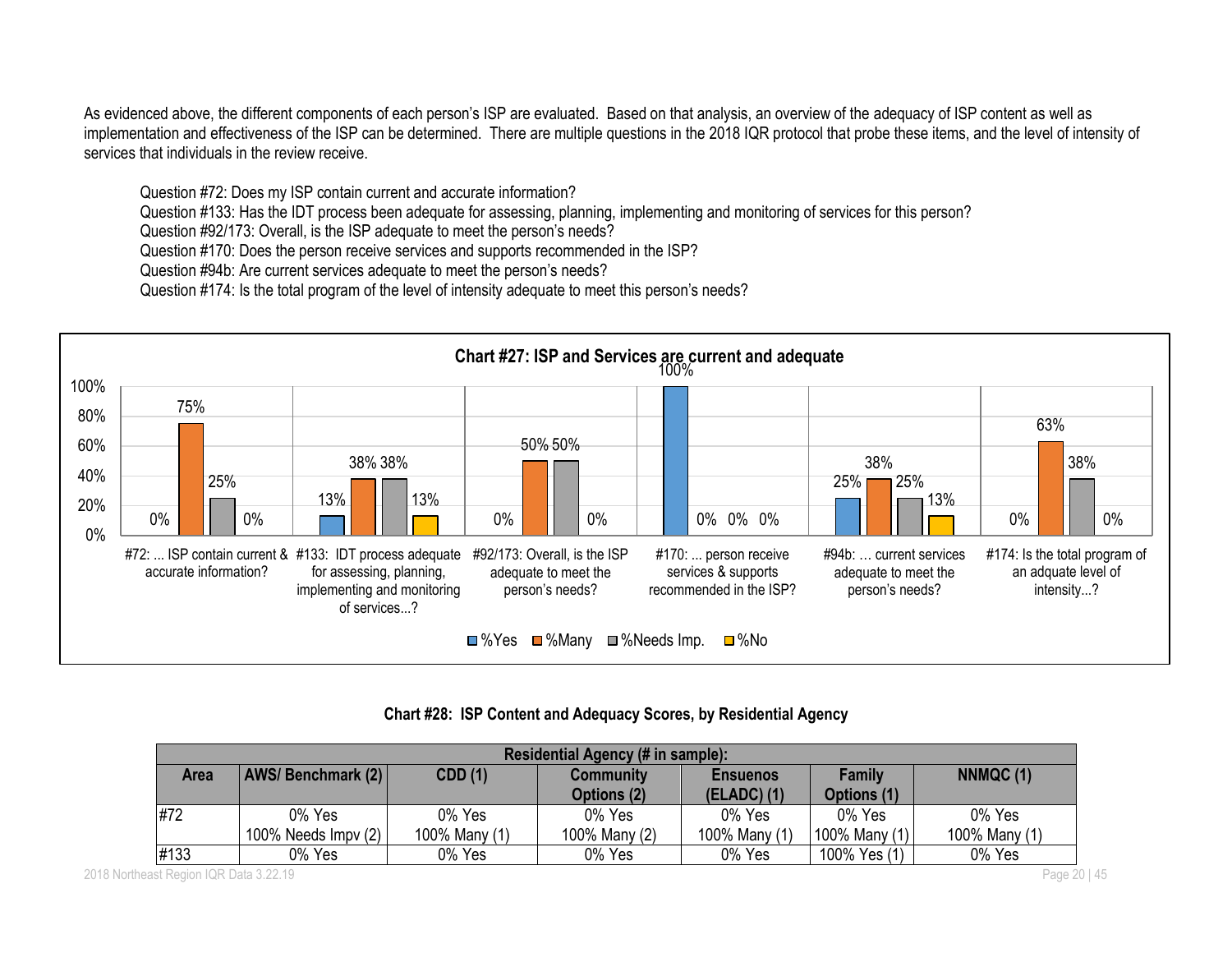|             | Residential Agency (# in sample): |                     |                             |                 |               |               |  |  |  |
|-------------|-----------------------------------|---------------------|-----------------------------|-----------------|---------------|---------------|--|--|--|
| <b>Area</b> | AWS/Benchmark (2)                 | <b>CDD</b> (1)      | <b>Community</b>            | <b>Ensuenos</b> | <b>Family</b> | NNMQC (1)     |  |  |  |
|             |                                   |                     | <b>Options (2)</b>          | $(ELADC)$ (1)   | Options (1)   |               |  |  |  |
|             | 50% Needs Impv (1)                | 100% Needs Impv (1) | 50% Many (1)                | 100% Many (1)   |               | 100% Many (1) |  |  |  |
|             | 50% No (1)                        |                     | 50% Needs Impv (1)          |                 |               |               |  |  |  |
| #92/173     | 0% Yes                            | 0% Yes              | 0% Yes                      | 0% Yes          | 0% Yes        | 0% Yes        |  |  |  |
|             | 100% Needs Impv (2)               | 100% Many (1)       | 100% Needs $\text{Impv}(2)$ | 100% Many (1)   | 100% Many (1) | 100% Many (1) |  |  |  |
| #170        | 100% Yes (2)                      | 100% Yes (1)        | 100% Yes (2)                | 100% Yes (1)    | 100% Yes (1)  | 100% Yes (1)  |  |  |  |
| #94b        | 0% Yes                            | 0% Yes              | 0% Yes                      | 0% Yes          | 100% Yes (1)  | 100% Yes (1)  |  |  |  |
|             | 50% Many (1)                      | 100% Many (1)       | 50% Many (1)                | 100% Many (1)   |               |               |  |  |  |
|             | 50% Needs Impv (1)                |                     | 50% Needs Impv (1)          |                 |               |               |  |  |  |
| #174        | 0% Yes                            | 0% Yes              | 0% Yes                      | 0% Yes          | 0% Yes        | 0% Yes        |  |  |  |
|             | 100% Needs $\text{Impv}(2)$       | 100% Many (1)       | 50% Many (1)                | 100% Many (1)   | 100% Many (1) | 100% Many (1) |  |  |  |
|             |                                   |                     | 50% Needs Impy (1)          |                 |               |               |  |  |  |

# **Chart #29: ISP Content and Adequacy Scores, by Case Management Agency**

|                 | Case Management Agency (# in sample): |                    |  |  |  |
|-----------------|---------------------------------------|--------------------|--|--|--|
| <b>Question</b> | Unidas (2)                            | <b>Visions (6)</b> |  |  |  |
| #72             | 0% Yes                                | 0% Yes             |  |  |  |
|                 | 100% Many (2)                         | 67% Many (4)       |  |  |  |
|                 |                                       | 33% Needs Impv (2) |  |  |  |
| #133            | 50% Yes (1)                           | $0\%$ Yes          |  |  |  |
|                 | 50% Many (1)                          | 33% Many (2)       |  |  |  |
|                 |                                       | 50% Needs Impv (3) |  |  |  |
|                 |                                       | 17% No (1)         |  |  |  |
| #92/173         | 0% Yes                                | 0% Yes             |  |  |  |
|                 | 50% Many (1)                          | 50% Many (3)       |  |  |  |
|                 | 50% Needs Impv (1)                    | 50% Needs Impv (3) |  |  |  |
| #170            | 100% Yes (2)                          | 100% Yes (6)       |  |  |  |
|                 |                                       |                    |  |  |  |
| #94b            | 50% Yes                               | 17% Yes (1)        |  |  |  |
|                 | 50% Needs Impv (1)                    | 50% Many (3)       |  |  |  |
|                 |                                       | 17% Needs Impv (1) |  |  |  |
|                 |                                       | 17% No (1)         |  |  |  |
| #174            | 0% Yes                                | 0% Yes             |  |  |  |
|                 | 100% Many (2)                         | 50% Many (3)       |  |  |  |
|                 |                                       | 50% Needs Impv (3) |  |  |  |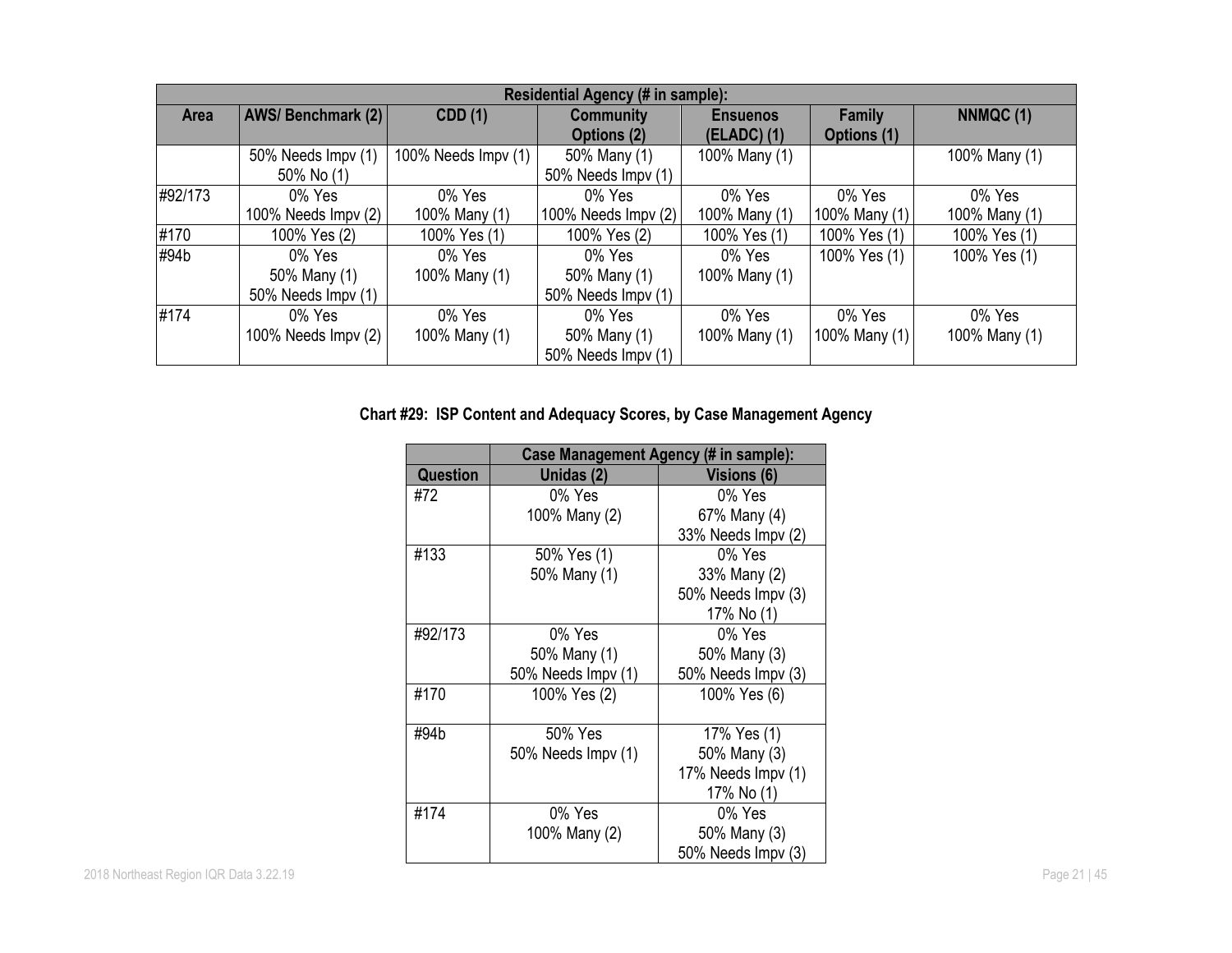#### **G. Case Management**

Case Management services are intended to be person-centered and are key to enabling people to pursue their desired life outcomes while gaining as much independence as possible along with access to needed services and supports. The region scored well on a couple of the case management questions. The charts below detail the related findings.

Question #24: Does the case manager "know" the person?

Question #25: Does the case manager understand his/her role/job?

Question #26: Did the case manager receive training on the topics needed to assist him/her in meeting the needs of this person?

Question #27: Is the case manager available to the person?

Question #28: Was the case manager able to describe the person's health related needs?



#### **Chart #31: Case Management Scores, by Case Management Agency**

|                 | Case Management Agency (# in sample): |                    |  |  |  |  |
|-----------------|---------------------------------------|--------------------|--|--|--|--|
| <b>Question</b> | Unidas (2)                            | <b>Visions (6)</b> |  |  |  |  |
| Q# 24           | 100% Yes (2)                          | 100% Yes (6)       |  |  |  |  |
| Q# 25           | $0\%$ No                              | $0\%$ Yes          |  |  |  |  |
|                 | 100% Many (2)                         | 50% Many (3)       |  |  |  |  |
|                 |                                       | 50% Needs Impv (3) |  |  |  |  |
| $.$ )# 26       | 100% Yes (2)                          | 50% Yes (3)        |  |  |  |  |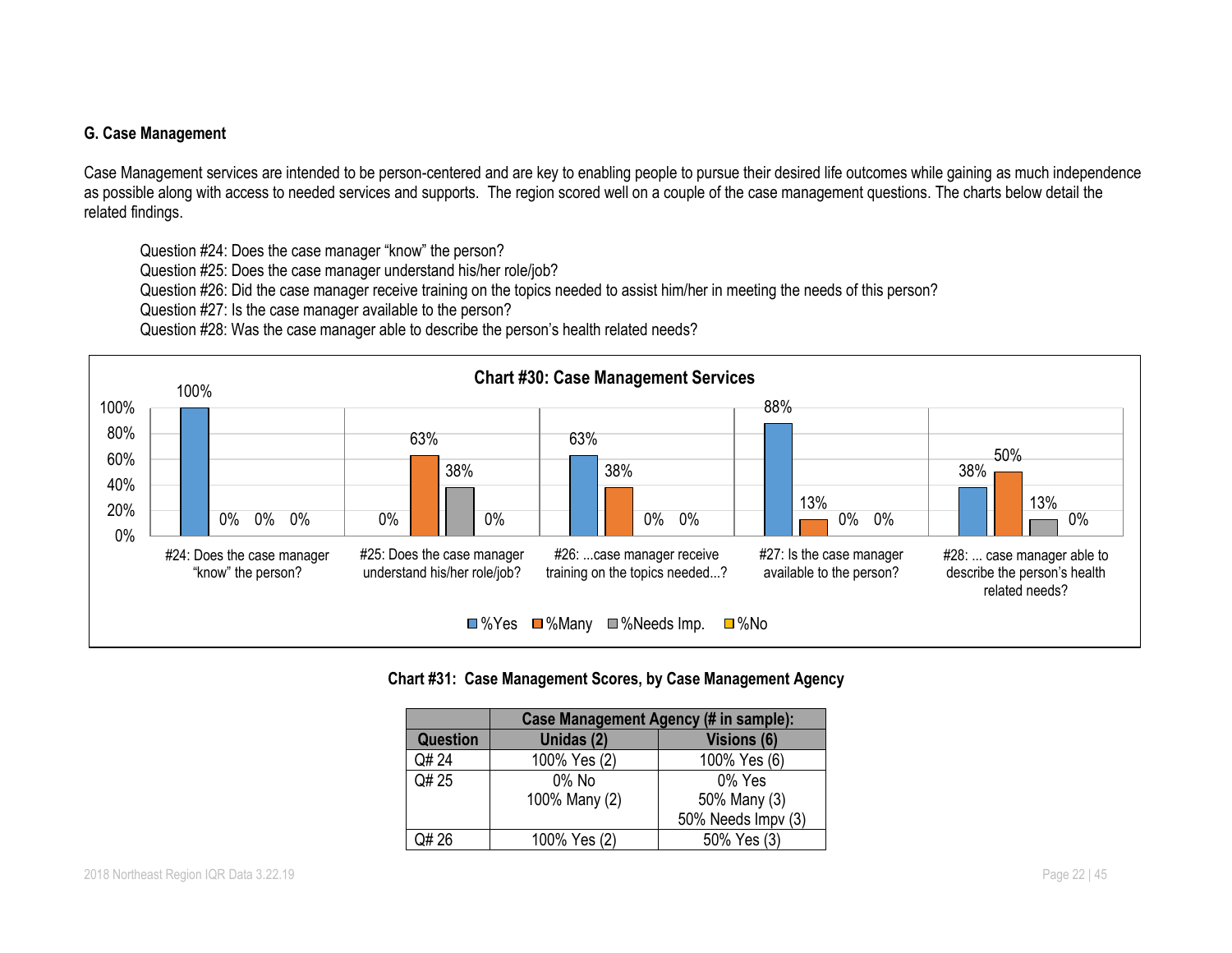|                 | Case Management Agency (# in sample): |                    |  |  |
|-----------------|---------------------------------------|--------------------|--|--|
| <b>Question</b> | Unidas (2)                            | <b>Visions (6)</b> |  |  |
|                 |                                       | 50% Many (3)       |  |  |
| Q# 27           | 100% Yes (2)                          | 83% Yes (5)        |  |  |
|                 |                                       | 17% Many (1)       |  |  |
| Q# 28           | 100% Yes (2)                          | 17% Yes (1)        |  |  |
|                 |                                       | 67% Many (4)       |  |  |
|                 |                                       | 17% Needs Impv (1) |  |  |

Question #29: Does the case manager have an appropriate expectation of growth for this person?

Question #30: Does the case management record contain documentation that the case manager is monitoring and tracking the delivery of services as outlined in the ISP?

Question #31: Does the case manager provide case management services at the level needed by this person?

Question #32: Does the case manager receive the type of level of support needed to do his/her job?



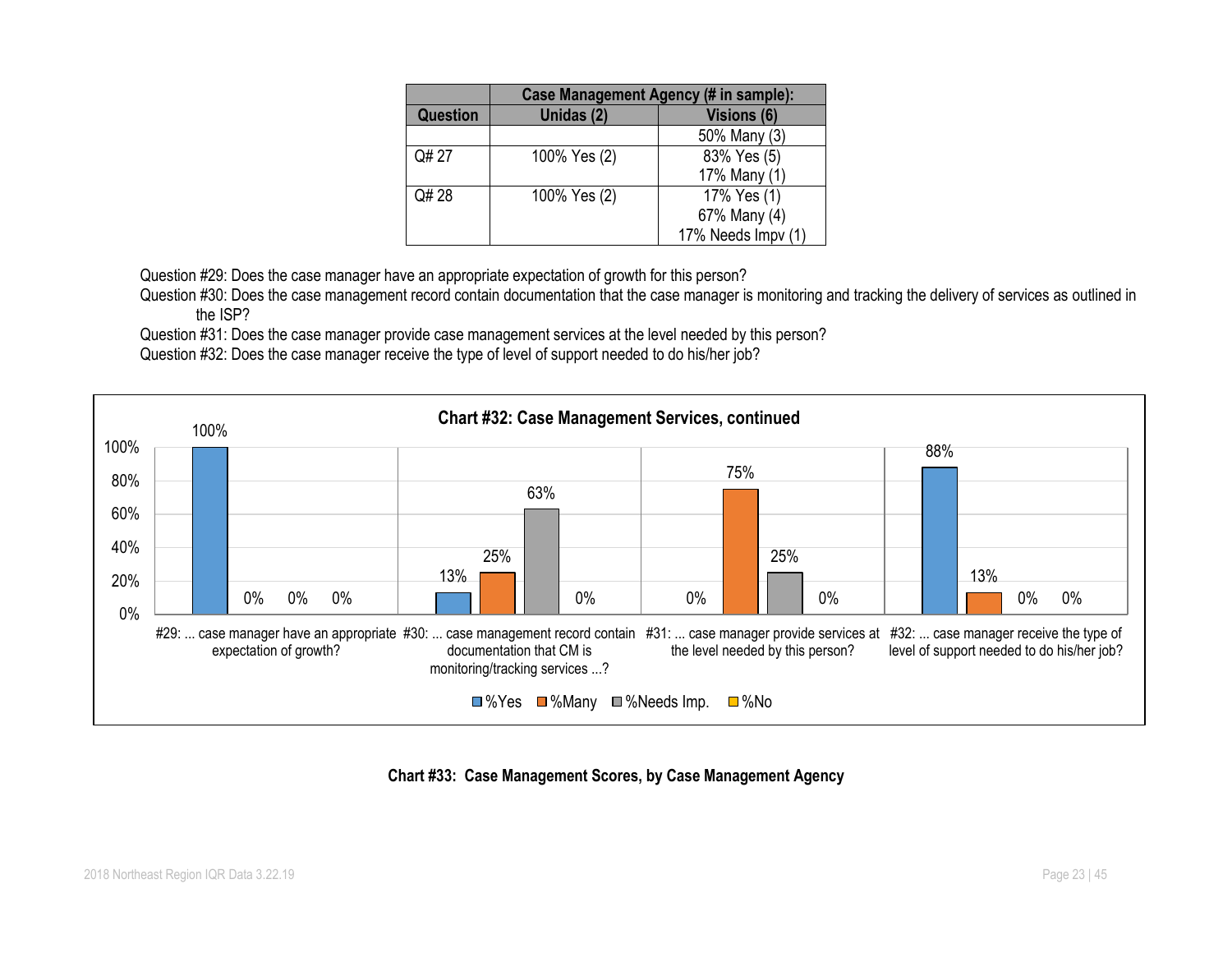|                 | <b>Case Management Agency (# in sample):</b> |                    |  |  |  |
|-----------------|----------------------------------------------|--------------------|--|--|--|
| <b>Question</b> | Unidas (2)                                   | <b>Visions (6)</b> |  |  |  |
| Q# 29           | 100% Yes (2)                                 | 100% Yes (6)       |  |  |  |
| Q# 30           | 0% Yes                                       | 17% Yes (1)        |  |  |  |
|                 | 100% Many (2)                                | 83% Yes (5)        |  |  |  |
| Q#31            | 0% Yes                                       | 0% Yes             |  |  |  |
|                 | 100% Many (2)                                | 67% Many (4)       |  |  |  |
|                 |                                              | 33% Needs Impv (2) |  |  |  |
| Q# 32           | 100% Yes (2)                                 | 83% Yes (5)        |  |  |  |
|                 |                                              | 17% Many (1)       |  |  |  |

#### **H. Supported Employment**

Access to competitive integrated employment enables an individual to engage in community life, increase personal resources, improve self-sufficiency and contribute back to the community. The 2018 Waiver Standards emphasize that, "employment should be the first consideration. If someone does not choose employment, the decision should be based on informed choice". Making an informed choice about employment is an individualized process. All people have unique histories and backgrounds, which means that some people may have limited experiences and will require more information to make a decision about employment while others may have a rich and varied employment history and can make an informed choice based on that history.

There are multiple components that make up the process of ensuring Informed Choice. These are probed as part of the Individual Quality Review, and detailed in the tables below. The questions in this section have been updated for 2018 IQR Protocol and reflect questions negotiated with the Parties. Provided in the charts below is the information regarding the participation of the Jackson Class Members in the Northeast 2018 IQR in Supported Employment related areas.

#### **1. Components of Informed Choice: Assessment**

Question #134. Does (Name) have a current Person Centered Assessment? Question #135. Did this assessment address vocational interests, abilities and needs? Question #136. Did the individual participate personally in the Person Centered Assessment? Question #137. Did the Guardian participate in the Person Centered Assessment? Question #138. Is the individual engaged in the Informed Choice Project?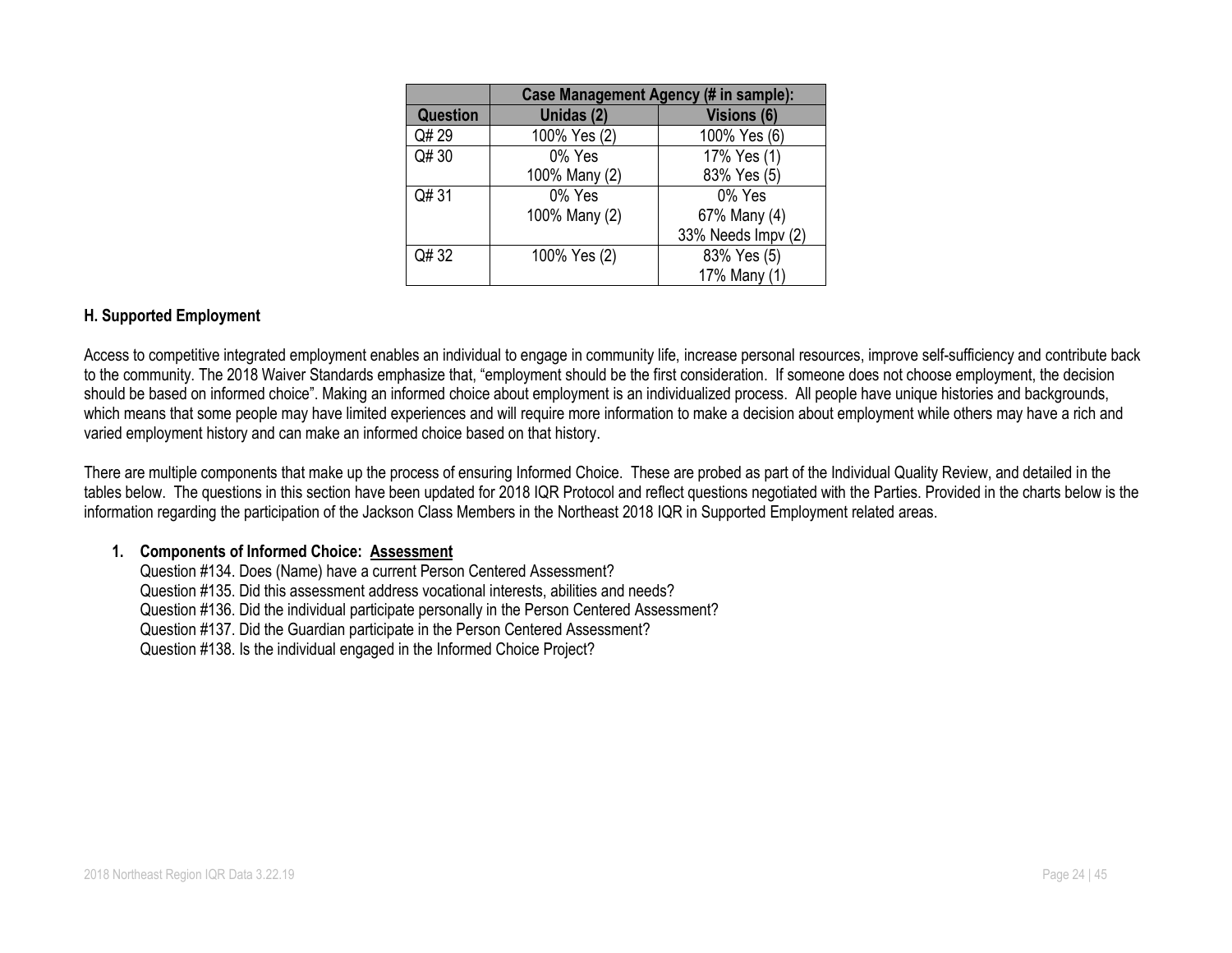

# **Chart #35: Supported Employment Scores by Provider Agency**

|      | Residential Agency (# in sample): |                     |                              |                 |                           |             |  |  |
|------|-----------------------------------|---------------------|------------------------------|-----------------|---------------------------|-------------|--|--|
| Area | AWS/                              | <b>CDD</b> (1)      | <b>Community Options (2)</b> | <b>Ensuenos</b> | <b>Family Options (1)</b> | NNMQC (1)   |  |  |
|      | Benchmark (2)                     |                     |                              | $(ELADC)$ $(1)$ |                           |             |  |  |
| #134 | 50% Yes (1)                       | 0% Yes              | 0% Yes                       | 100% Yes (1)    | 0% Yes                    | 0% Yes      |  |  |
|      | 50% Many (1)                      | 100% Needs Impv (1) | 50% Many (1)                 |                 | 100% Needs Impv (1)       | 100% No (1) |  |  |
|      |                                   |                     | 50% Needs Impv (1)           |                 |                           |             |  |  |
| #135 |                                   |                     | 100% Yes (1)                 | 100% Yes (1)    | 0% Yes                    |             |  |  |
|      | (2 N/A)                           | (1 N/A)             | (1 N/A)                      |                 | 100% Needs Impv (1)       | (1 N/A)     |  |  |
| #136 | 100% Yes (2)                      | 0% Yes              | 100% Yes (2)                 | 100% Yes (1)    | 100% Yes (1)              | 0% Yes      |  |  |
|      |                                   | 100% No (1)         |                              |                 |                           | 100% No (1) |  |  |
| #137 | 50% Yes (1)                       | 0% Yes              | 50% Yes (1)                  | 100% Yes (1)    | 100% Yes (1)              | 0% Yes      |  |  |
|      | 50% No (1)                        | 100% No (1)         | 50% No (1)                   |                 |                           | 100% No (1) |  |  |
| #138 | 0% Yes                            | 0% Yes              | 50% Yes (1)                  | 100% Yes (1)    | 0% Yes                    | 0% Yes      |  |  |
|      | 100% No (2)                       | 100% No (1)         | 50% No (1)                   |                 | 100% No (1)               | 100% No (1) |  |  |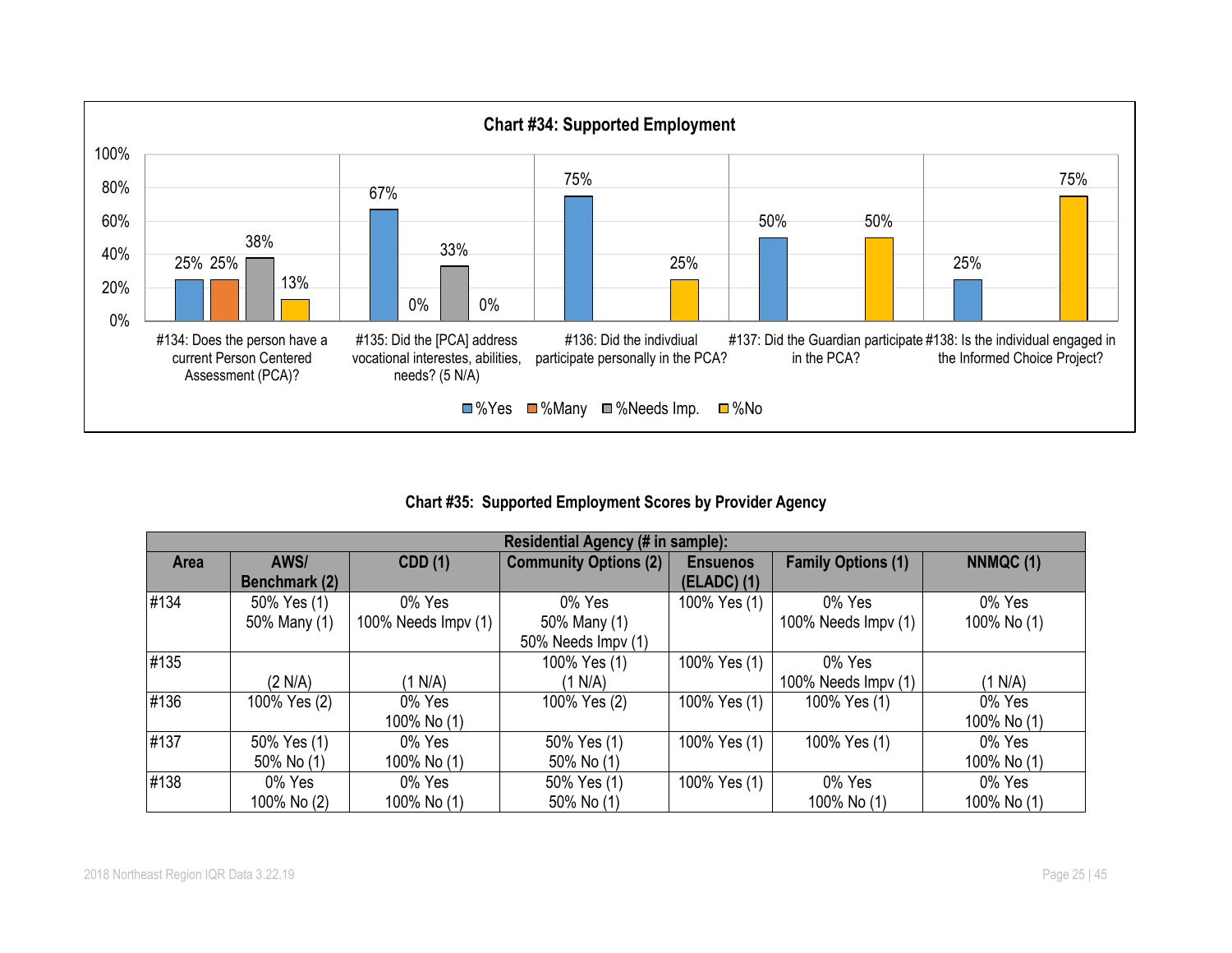|          |                    | Case Management Agency (# in sample): |  |  |  |  |  |
|----------|--------------------|---------------------------------------|--|--|--|--|--|
| Question | Unidas (2)         | Visions (6)                           |  |  |  |  |  |
| #134     | $0\%$ Yes          | 33% Yes (2)                           |  |  |  |  |  |
|          | 50% Many (1)       | 17% Many (1)                          |  |  |  |  |  |
|          | 50% Needs Impv (1) | 33% Needs Impv (2)                    |  |  |  |  |  |
|          |                    | 17% No (1)                            |  |  |  |  |  |
| #135     | 50% Yes (1)        | 100% Yes (1)                          |  |  |  |  |  |
|          | 50% Needs Impv (1) | (5 N/A)                               |  |  |  |  |  |
| #136     | 100% Yes (2)       | 67% Yes (4)                           |  |  |  |  |  |
|          |                    | 33% No (2)                            |  |  |  |  |  |
| #137     | 100% Yes (2)       | 33% Yes (2)                           |  |  |  |  |  |
|          |                    | 67% No (4)                            |  |  |  |  |  |
| #138     | 50% Yes (1)        | 17% Yes (1)                           |  |  |  |  |  |
|          | 50% No (1)         | 83% No (5)                            |  |  |  |  |  |

**Chart #36: Supported Employment Scores by Case Management Agency**

#### **2. Components of Informed Choice: Information and Experience**

Question #139. Has the individual been offered the opportunity to participate in work or job exploration including volunteer work and/or trial work opportunities? Question #140. If #139 is Yes, are these new experiences clearly documented in the ISP Work, Education and/or Volunteer History section?

Question #141. If #139 is No, is the individual trying new discovery experiences in the community to determine interests, abilities, skills and needs?

Question #142. Has the Guardian had the opportunity to gain information on how the individual responded during job exploration activities such as volunteering and/or trial work experiences?

Question #143. Has the individual received information regarding the range of employment options available to him/her?

Question #144. Has the Guardian received information regarding the range of employment options available for the individual?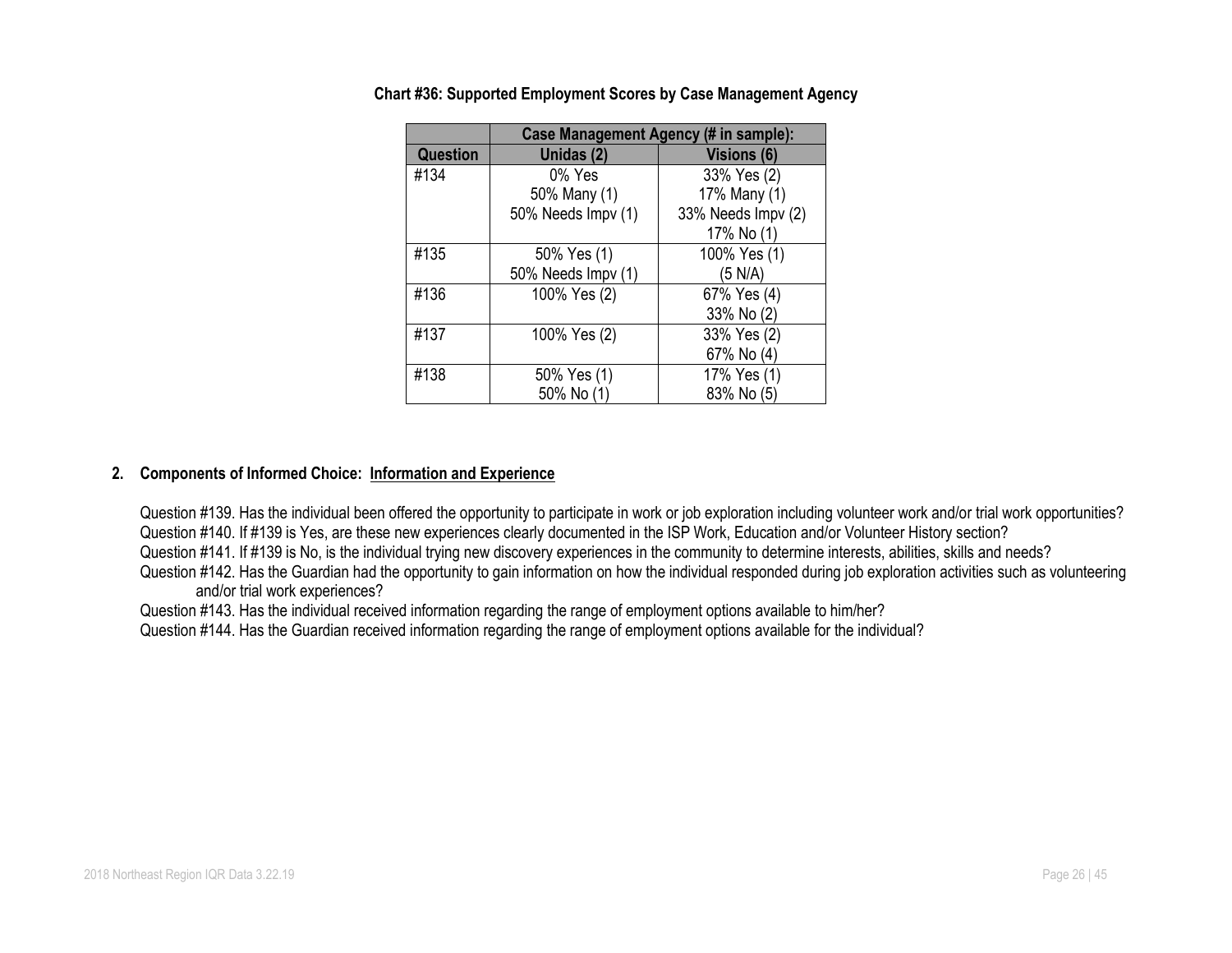

# **Chart #38: Supported Employment Scores by Provider Agency**

|      | Residential Agency (# in sample): |                |                                 |                                |                           |          |  |
|------|-----------------------------------|----------------|---------------------------------|--------------------------------|---------------------------|----------|--|
| Area | AWS/<br>Benchmark (2)             | <b>CDD</b> (1) | <b>Community</b><br>Options (2) | <b>Ensuenos</b><br>(ELADC) (1) | <b>Family Options (1)</b> | NNMQC(1) |  |
| #139 |                                   |                | 100% Yes (1)                    | 100% Yes (1)                   | 0% Yes                    |          |  |
|      | (2 N/A)                           | (1 N/A)        | (1 N/A)                         |                                | 100% No (1)               | (1 N/A)  |  |
| #140 |                                   |                | 100% Yes (1)                    | 100% Yes (1)                   |                           |          |  |
|      | (2 N/A)                           | (1 N/A)        | (1 N/A)                         |                                | (1 N/A)                   | (1 N/A)  |  |
| #141 |                                   |                |                                 |                                | 0% Yes                    |          |  |
|      | (2 N/A)                           | (1 N/A)        | (2 N/A)                         | (1 N/A)                        | 100% No (1)               | (1 N/A)  |  |
| #142 |                                   |                | 100% Yes (1)                    | 100% Yes (1)                   | 0% Yes                    |          |  |
|      | (2 N/A)                           | (1 N/A)        | (1 N/A)                         |                                | 100% No (1)               | (1 N/A)  |  |
| #143 |                                   |                | 0% Yes                          | 100% Yes (1)                   | 0% Yes                    |          |  |
|      | (2 N/A)                           | (1 N/A)        | 100% Many (1)                   |                                | 100% Needs Impv (1)       | (1 N/A)  |  |
|      |                                   |                | (1 N/A)                         |                                |                           |          |  |
| #144 |                                   |                | 100% Yes (1)                    | 100% Yes (1)                   | 0% Yes                    |          |  |
|      | (2 N/A)                           | (1 N/A)        | (1 N/A)                         |                                | 100% Needs Impv (1)       | (1 N/A)  |  |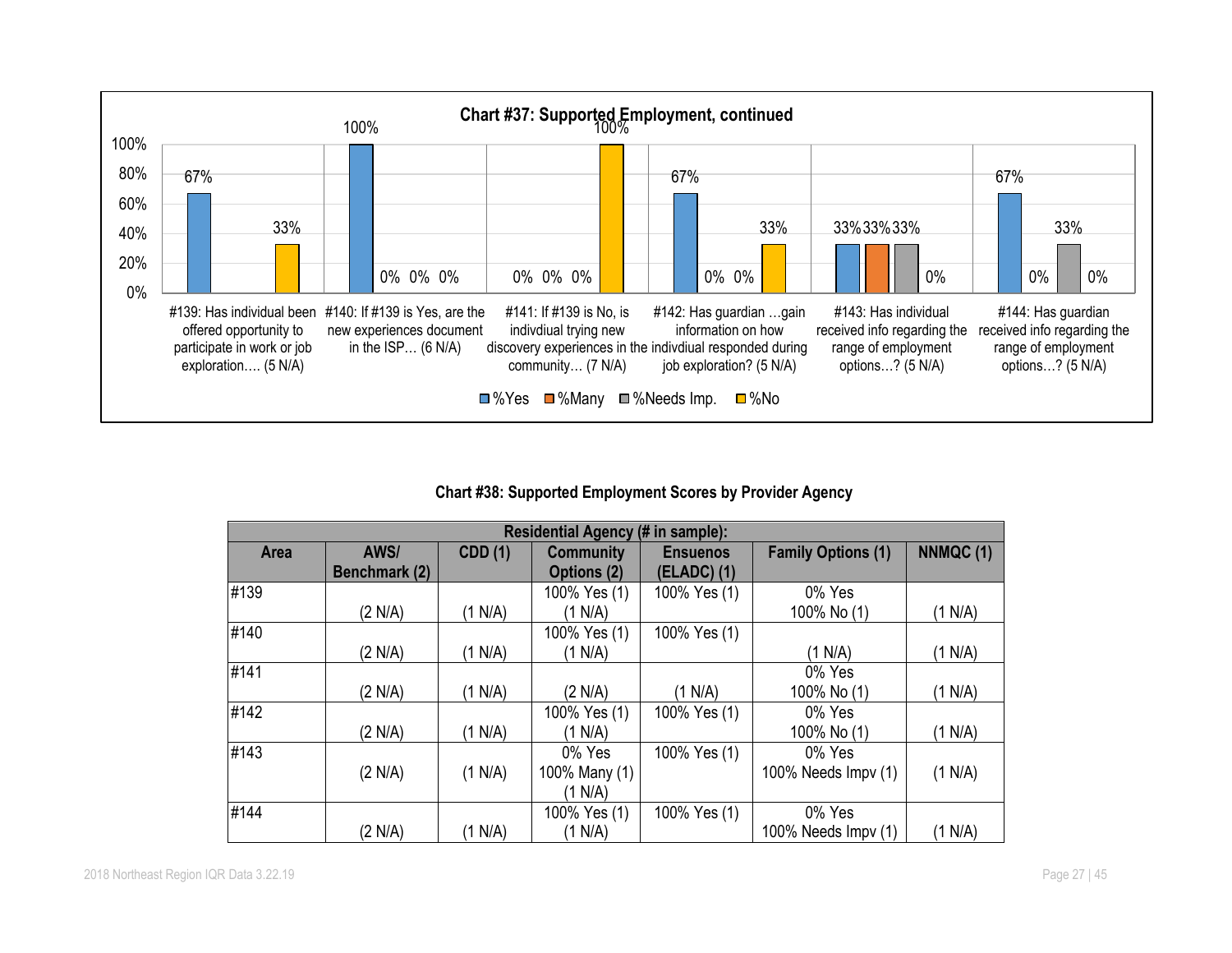|                 | Case Management Agency (# in sample): |              |  |  |  |
|-----------------|---------------------------------------|--------------|--|--|--|
| <b>Question</b> | Unidas (2)                            | Visions (6)  |  |  |  |
| #139            | 50% Yes (1)                           | 100% Yes (1) |  |  |  |
|                 | 50% No (1)                            | (5 N/A)      |  |  |  |
| #140            | 100% Yes (1)                          | 100% Yes (1) |  |  |  |
|                 | (1 N/A)                               | (5 N/A)      |  |  |  |
| #141            | 0% Yes                                |              |  |  |  |
|                 | 100% No (1)                           | (6 N/A)      |  |  |  |
|                 | (1 N/A)                               |              |  |  |  |
| #142            | 50% Yes (1)                           | 100% Yes (1) |  |  |  |
|                 | 50% No (1)                            | (5 N/A)      |  |  |  |
| #143            | 0% Yes                                | 100% Yes (1) |  |  |  |
|                 | 50% Many (1)                          | (5 N/A)      |  |  |  |
|                 | 50% Needs Impv (1)                    |              |  |  |  |
| #144            | 50% Yes (1)                           | 100% Yes (1) |  |  |  |
|                 | 50% Needs Impv (1)                    | (5 N/A)      |  |  |  |

#### **Chart #39: Supported Employment Scores by Case Management Agency**

#### **3. Components of Informed Choice: Identification of Employment Barriers/Issues.**

Question #145. If there are barriers to employment, has the Team, including the individual, addressed how to overcome those barriers to employment and integrating clinical info, AT, & therapies as necessary...?

Question #146. If there are barriers to employment, has the Team addressed with the Guardian how to overcome those barriers to employment and integrating clinical info, AT, & therapies as necessary...?

Question #147. Has the individual participated in work or volunteer activities during the past year?

Question #148. Has the individual identified what type of work or volunteer activities he/she would like to do?

Question #149. Does the Guardian support him/her working?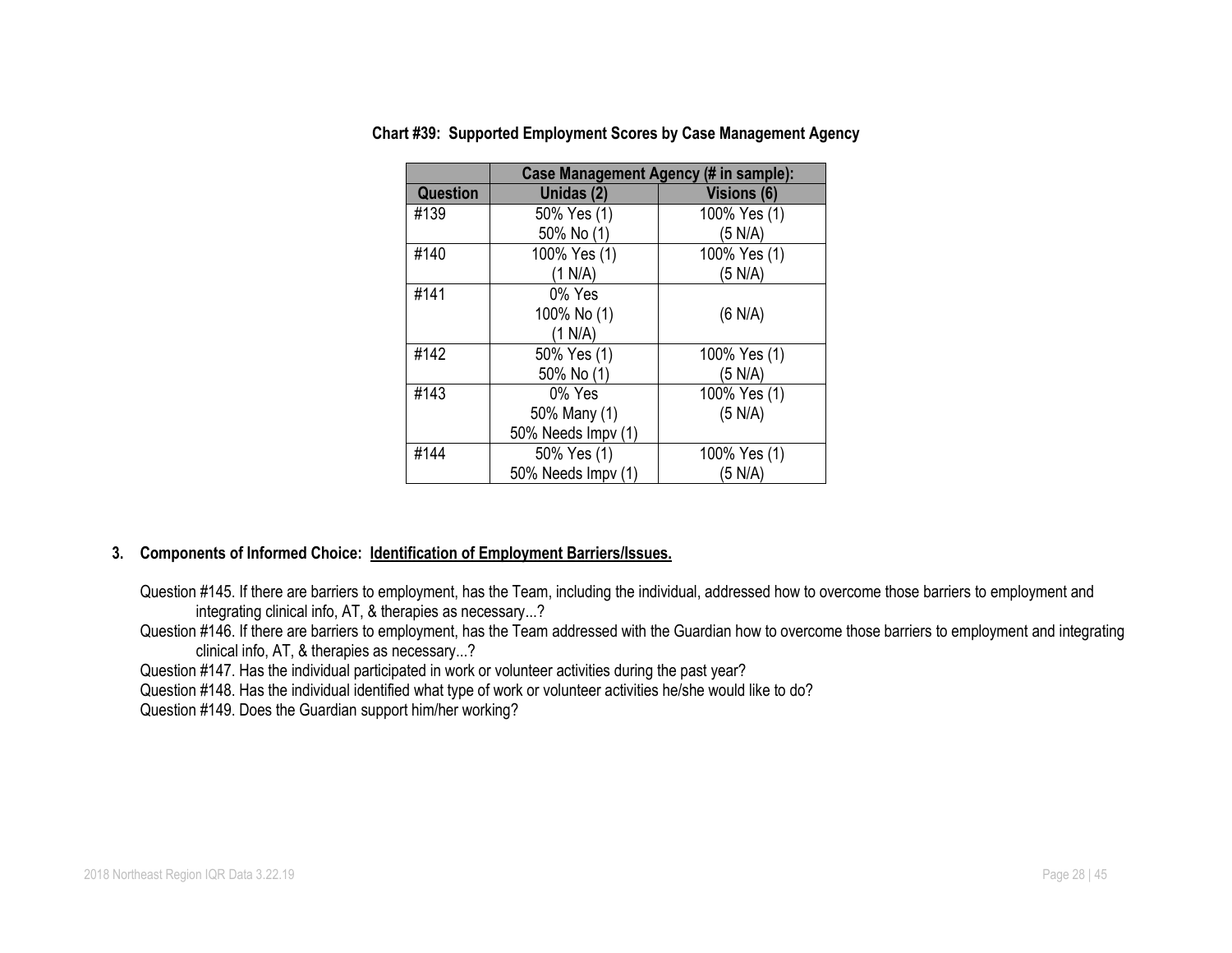

# **Chart #41: Supported Employment Scores by Provider Agency**

|      | Residential Agency (# in sample): |                |                          |                 |                           |          |  |
|------|-----------------------------------|----------------|--------------------------|-----------------|---------------------------|----------|--|
| Area | AWS/                              | <b>CDD (1)</b> | <b>Community Options</b> | <b>Ensuenos</b> | <b>Family Options (1)</b> | NNMQC(1) |  |
|      | Benchmark (2)                     |                | (2)                      | (ELADC) (1)     |                           |          |  |
| #145 |                                   |                | 50% Yes                  | 100% Yes (1)    | 0% Yes                    |          |  |
|      | (2 N/A)                           | (1 N/A)        | (1 N/A)                  |                 | 100% Many (1)             | (1 N/A)  |  |
| #146 |                                   |                | 50% Yes                  | 100% Yes (1)    | 0% Yes                    |          |  |
|      | (2 N/A)                           | (1 N/A)        | (1 N/A)                  |                 | 100% Needs Impv (1)       | (1 N/A)  |  |
| #147 |                                   |                | 0% Yes                   | 100% Yes (1)    | 0% Yes                    |          |  |
|      | (2 N/A)                           | (1 N/A)        | 100% Needs Impv (1)      |                 | 100% Many (1)             | (1 N/A)  |  |
|      |                                   |                | (1 N/A)                  |                 |                           |          |  |
| #148 |                                   |                | 50% Yes                  | 100% Yes (1)    | 0% Yes                    |          |  |
|      | (2 N/A)                           | (1 N/A)        | (1 N/A)                  |                 | 100% No (1)               | (1 N/A)  |  |
| #149 |                                   |                | 50% Yes                  | 100% Yes (1)    | 100% Yes (1)              |          |  |
|      | (2 N/A)                           | (1 N/A)        | (1 N/A)                  |                 |                           | (1 N/A)  |  |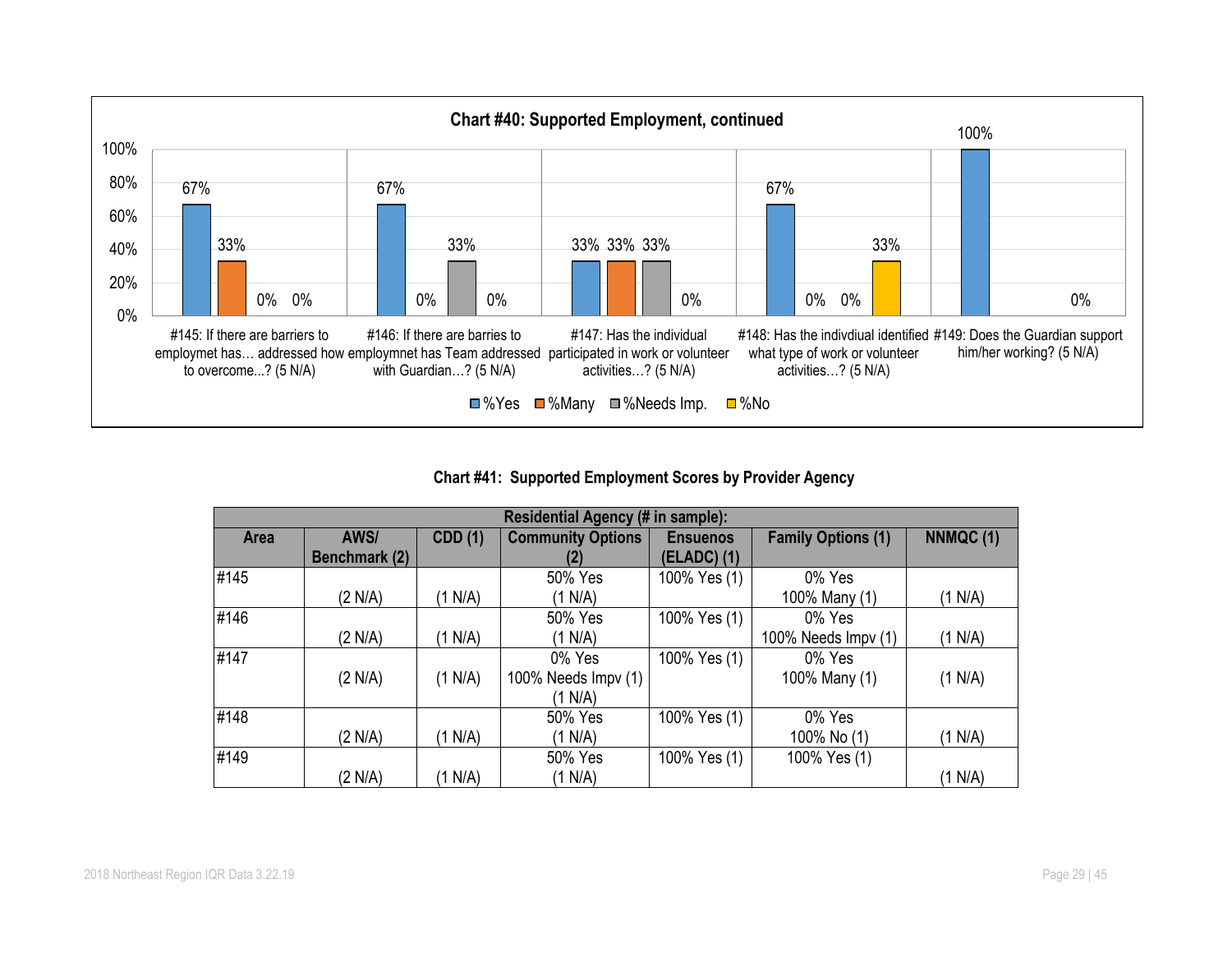|                 |                    | Case Management Agency (# in sample): |
|-----------------|--------------------|---------------------------------------|
| <b>Question</b> | Unidas (2)         | Visions (6)                           |
| #145            | 50% Yes (1)        | 100% Yes (1)                          |
|                 | 50% Many (1)       | (5 N/A)                               |
| #146            | 50% Yes (1)        | 100% Yes (1)                          |
|                 | 50% Needs Impv (1) | (5 N/A)                               |
| #147            | 0% Yes             | 100% Yes (1)                          |
|                 | 50% Many (1)       | (5 N/A)                               |
|                 | 50% Needs Impv (1) |                                       |
| #148            | 50% Yes (1)        | 100% Yes (1)                          |
|                 | 50% No (1)         | (5 N/A)                               |
| #149            | 100% Yes (2)       | 100% Yes (1)                          |
|                 |                    | (5 N/A)                               |

**Chart #42: Supported Employment Scores by Case Management Agency**

#### **4. JCMs Involved in Supported Employment**

Question #150. Is (Name) is involved in the DVR Outreach Project? Question #151. Is the individual engaged in Supported Employment? Question #152. Is the individual working in accordance with the following? Question #153. Does the person have a Career Development Plan?

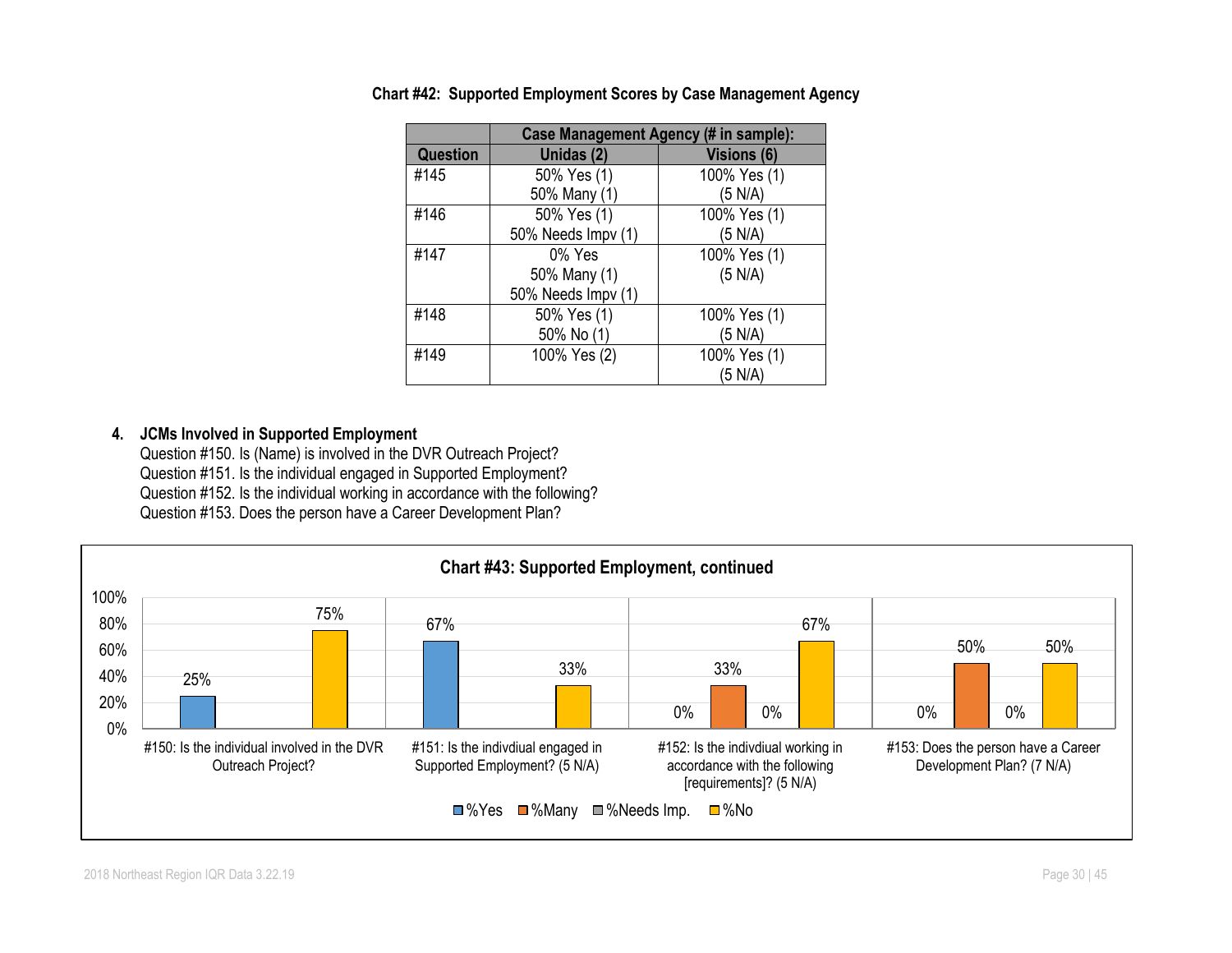|      | Residential Agency (# in sample): |                |                  |                 |                       |             |
|------|-----------------------------------|----------------|------------------|-----------------|-----------------------|-------------|
| Area | AWS/                              | <b>CDD</b> (1) | <b>Community</b> | <b>Ensuenos</b> | <b>Family Options</b> | NNMQC (1)   |
|      | Benchmark (2)                     |                | Options (2)      | $(ELADC)$ (1)   |                       |             |
| #150 | 0% Yes                            | 0% Yes         | 50% Yes (1)      | 100% Yes (1)    | 0% Yes                | 0% Yes      |
|      | 100% No (2)                       | 100% No (1)    | 50% No (1)       |                 | 100% No (1)           | 100% No (1) |
| #151 |                                   |                | 100% Yes (1)     | 100% Yes (1)    | 0% Yes                |             |
|      | (2 N/A)                           | (1 N/A)        | (1 N/A)          |                 | 100% No (1)           | (1 N/A)     |
| #152 |                                   |                | 0% Yes           | 0% Yes          | 0% Yes                |             |
|      | (2 N/A)                           | (1 N/A)        | 100% No (1)      | 100% Many (1)   | 100% No (1)           | (1 N/A)     |
|      |                                   |                | (1 N/A)          |                 |                       |             |
| #153 |                                   |                | 0% Yes           | 0% Yes          |                       |             |
|      | (2 N/A)                           | (1 N/A)        | 100% No (1)      | 100% Many (1)   | (1 N/A)               | (1 N/A)     |
|      |                                   |                | (1 N/A)          |                 |                       |             |

# **Chart #44: Supported Employment Scores by Provider Agency**

# **Chart #45: Supported Employment Scores by Case Management Agency**

|                 | Case Management Agency (# in sample): |                    |  |  |  |
|-----------------|---------------------------------------|--------------------|--|--|--|
| <b>Question</b> | Unidas (2)                            | <b>Visions (6)</b> |  |  |  |
| #150            | 50% Yes (1)                           | 17% Yes (1)        |  |  |  |
|                 | 50% No (1)                            | 53% No (5)         |  |  |  |
| #151            | 50% Yes (1)                           | 100% Yes (1)       |  |  |  |
|                 | 50% No (1)                            | (5 N/A)            |  |  |  |
| #152            | 0% Yes                                | 0% Yes             |  |  |  |
|                 | 100% No (2)                           | 100% Many (1)      |  |  |  |
|                 |                                       | (5 N/A)            |  |  |  |
| #153            | 0% Yes                                | 0% Yes             |  |  |  |
|                 | 100% No (1)                           | 100% Many (1)      |  |  |  |
|                 | (1 N/A)                               | (5 N/A)            |  |  |  |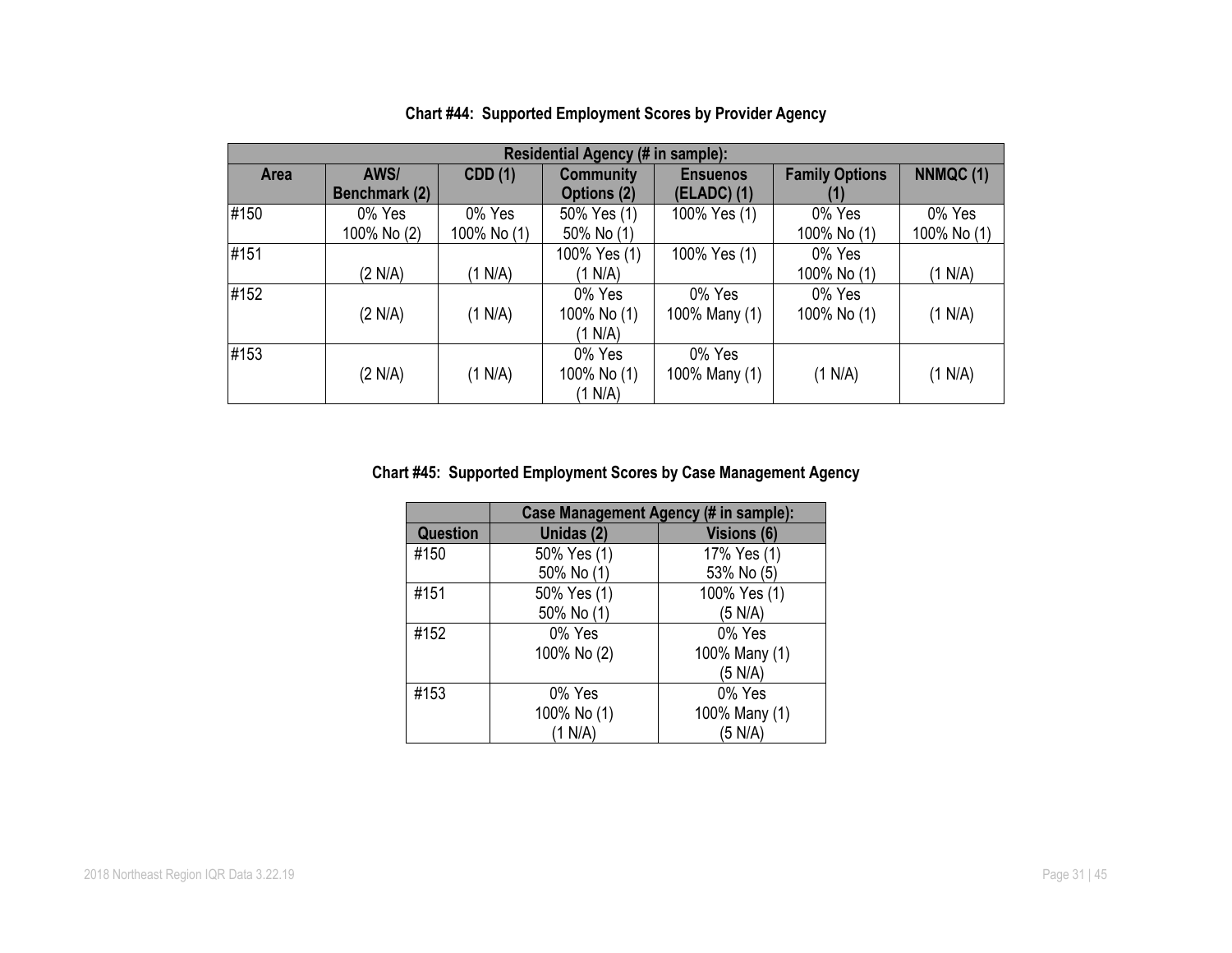# **I. IQR Scored Protocol Questions**

Below are all of the questions in the protocol and the scores of the Northwest Region Review. The questions that are **highlighted below** are also included in the data above.

| Question                                                                                                                                                                          | 2018<br>(sample=10)                               |
|-----------------------------------------------------------------------------------------------------------------------------------------------------------------------------------|---------------------------------------------------|
| <b>CASE MANAGEMENT</b>                                                                                                                                                            |                                                   |
| 24. Does the case manager "know" the person?<br>CPRQ26; '17IQR#8c                                                                                                                 | 100% Yes (8)                                      |
| 25. Does the case manager understand his/her role/job?<br>CPRQ27 '17IQR#16                                                                                                        | 0% Yes<br>63% Many (5)<br>38% Needs Impv (3)      |
| 26. Did the case manager receive training on the topics needed to assist him/her in meeting the needs of this person? CPRQ28                                                      | 63% Yes (5)<br>38% Many (3)                       |
| 27. Is the case manager available to the person? CPRQ29; '17IQR#16a                                                                                                               | 88% Yes (7)<br>13% Many (1)                       |
| 28. Was the case manager able to describe the person's health related needs? CPRQ30                                                                                               | 38% Yes (3)<br>50% Many (4)<br>13% Needs Impv (1) |
| 29. Does the case manager have an appropriate expectation of growth for this person? CPRQ31                                                                                       | 100% Yes (8)                                      |
| 30. Does the case management record contain documentation that the case manager is monitoring and tracking the delivery of services<br>as outlined in the ISP? CPRQ32; '17IQR#16b | 13% Yes (1)<br>25% Many (2)<br>63% Needs Impv (5) |
| 31. Does the case manager provide case management services at the level needed by this person? CPRQ33; '17IQR#16c                                                                 | 0% Yes<br>75% Many (6)<br>25% Needs Impv (2)      |
| 32. Does the case manager receive the type and level of support needed to do his/her job? CPRQ34                                                                                  | 88% Yes (7)<br>13% Many (1)                       |
| <b>EMPLOYMENT AND DAY</b>                                                                                                                                                         |                                                   |
| 33. Does the direct services staff "know" the person?<br>CPRQ35; '17IQR#8a                                                                                                        | 86% Yes (6)<br>14% Many (1)                       |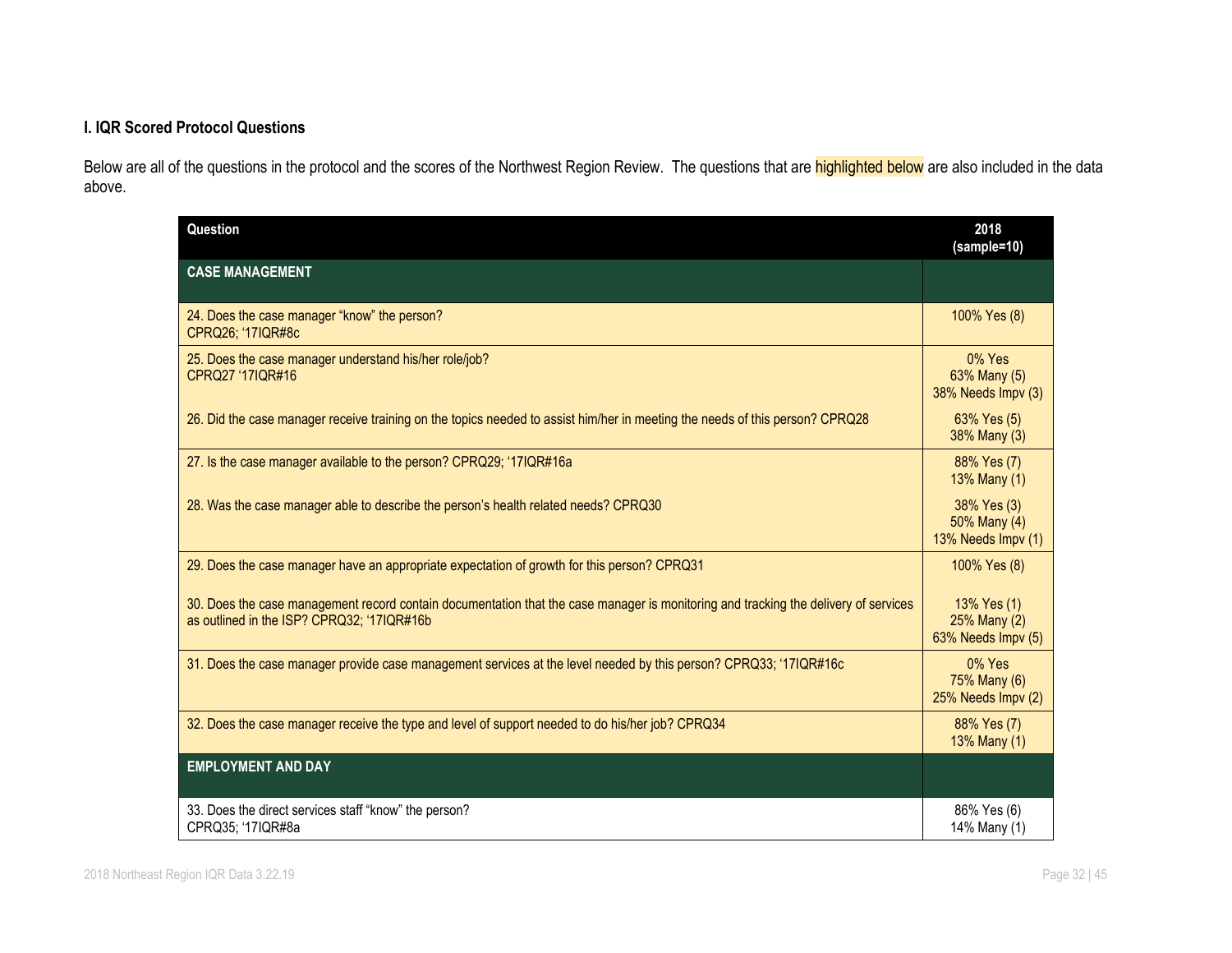| Question                                                                                                                                                       | 2018<br>(sample=10)                               |
|----------------------------------------------------------------------------------------------------------------------------------------------------------------|---------------------------------------------------|
| 34. Does the direct service staff have input into the person's ISP? CPRQ36                                                                                     | 43% Yes (3)<br>43% Many (3)<br>14% No (1)         |
| 35. Did the direct service staff receive training on implementing this person's ISP? CPRQ37                                                                    | 71% Yes (5)<br>29% Many (2)                       |
| 36. Was the direct service staff able to describe this person's health-related needs? CPRQ38                                                                   | 29% Yes (2)<br>71% Many (5)                       |
| 37. Was the direct service staff able to describe his/her responsibilities in providing daily care/supports to the person? CPRQ39                              | 57% Yes (4)<br>43% Many (3)                       |
| 37a. Was the direct service staff able to provide specific information regarding the person's daily activities? CPRQ39a                                        | 86% Yes (6)<br>14% Many (1)                       |
| 37b. Can the direct service staff describe his/her responsibilities in implementing this person's ISP, including outcomes, action plans,<br>and WDSIs? CPRQ39b | 57% Yes (4)<br>43% Many (3)                       |
| 38. Did the direct service staff have training in the ISP process? CPRQ40                                                                                      | 71% Yes (5)<br>14% Many (1)<br>14% No (1)         |
| 39. Did the direct service staff have training on the provider's complaint process and how to report abuse, neglect and exploitation?<br>CPRQ41                | 100% Yes (7)                                      |
| 40. Does the direct service staff have an appropriate expectation of growth for this person? CPRQ42                                                            | 86% Yes (6)<br>14% No (1)                         |
| 41. Does the person's day/work environment generally clean, free of safety hazards and conducive to the work/activity intended?<br>CPRQ43                      | 86% Yes (6)<br>14% Many (1)                       |
| <b>RESIDENTIAL</b>                                                                                                                                             |                                                   |
| 42. Does the residential direct services staff "know" the person? CPRQ44; '17IQR#8b                                                                            | 100% Yes (8)                                      |
| 43. Does the direct service staff have input into the person's ISP? CPRQ45                                                                                     | 63% Yes (5)<br>25% Many (2)<br>13% Needs Impv (1) |
| 44. Did the direct service staff receive training on implementing this person's ISP? CPRQ46                                                                    | 88% Yes (7)<br>13% Many (1)                       |
| 45. Is the residence safe for individuals (void of hazards)? CPRQ47                                                                                            | 88% Yes (7)<br>13% Many (1)                       |
| 46. Was the residential direct service staff able to describe this person's health-related needs? CPRQ48                                                       | 50% Yes (4)<br>50% Many (4)                       |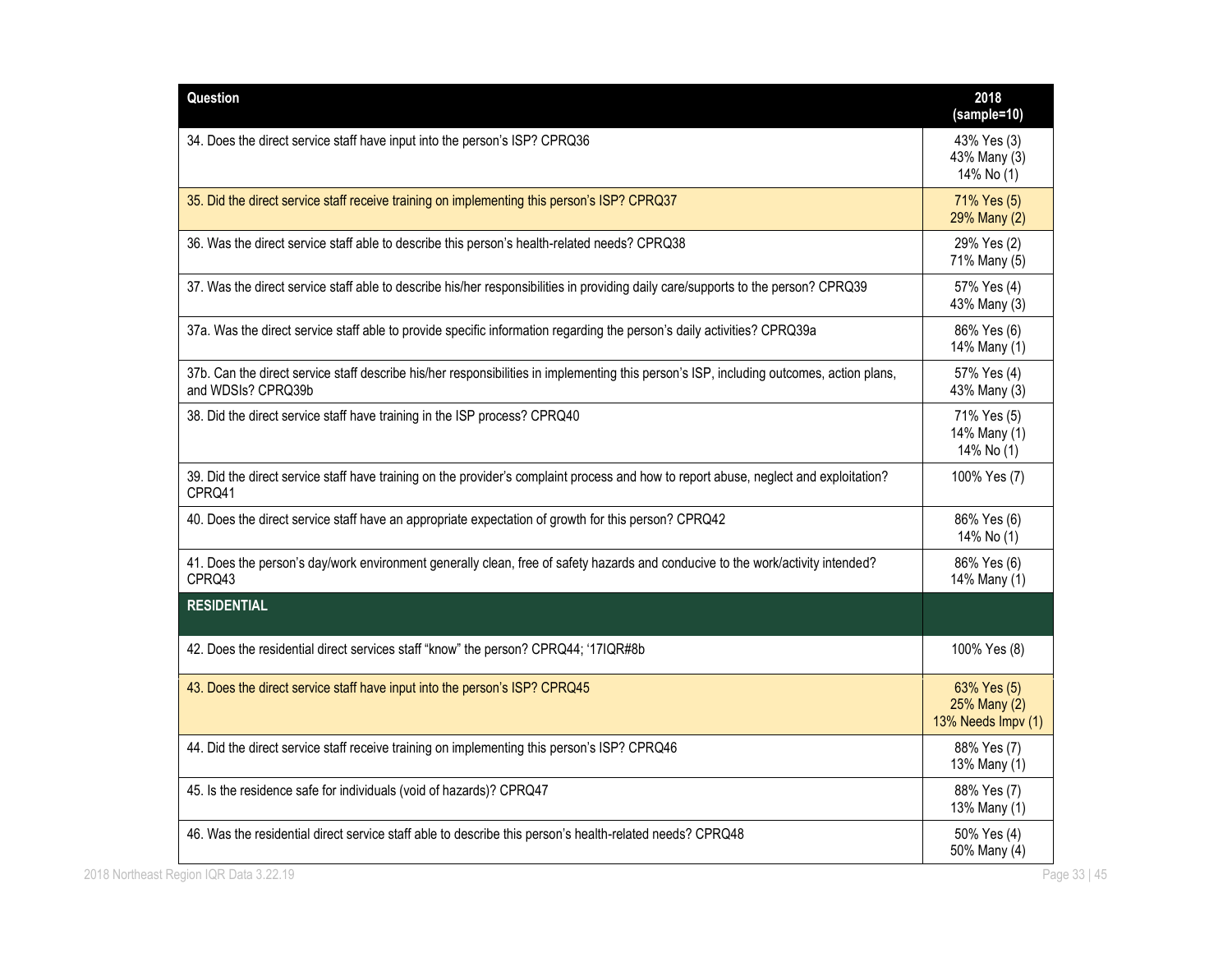| Question                                                                                                                                                                                                           | 2018<br>(sample=10)                               |
|--------------------------------------------------------------------------------------------------------------------------------------------------------------------------------------------------------------------|---------------------------------------------------|
| 47. Was the direct service staff able to describe his/her responsibilities in providing daily care/supports to the person? CPRQ49                                                                                  | 63% Yes (5)<br>38% Many (3)                       |
| 47a. Was the direct service staff able to provide specific information regarding the person's daily activities? CPRQ49a                                                                                            | 100% Yes (8)                                      |
| 47b. Can the direct service staff describe his/her responsibilities in implementing this person's ISP, including outcomes, action plans,<br>and WDSIs? CPRQ49b                                                     | 63% Yes (5)<br>38% Many (3)                       |
| 48. Did the residential direct service staff have training in the ISP process? CPRQ50                                                                                                                              | 50% Yes (4)<br>50% Many (4)                       |
| 49. Did the direct service staff have training on the provider's complaint process and how to report abuse, neglect and exploitation?<br>CPRQ51                                                                    | 100% Yes (8)                                      |
| 50. Does the residential direct service staff have an appropriate expectation of growth for this person? CPRQ52                                                                                                    | 88% Yes (7)<br>13% Needs Impv (1)                 |
| 51. Does the person's residential environment offer a minimal level of quality of life? CPRQ53                                                                                                                     | 88% Yes (7)<br>13% Needs Impv (1)                 |
| <b>HEALTH</b>                                                                                                                                                                                                      |                                                   |
| 52. Overall, were the team members interviewed able to describe the person's health-related needs? CPRQ54; '17IQR#21b                                                                                              | 13% Yes (1)<br>88% Many (7)                       |
| 53. Is there evidence that the IDT discussed the person's health related issues? CPRQ55; '17IQR#21                                                                                                                 | 13% Yes (1)<br>63% Many (5)<br>25% Needs Impv (2) |
| 54. Was the eChat updated timely? '17IQR#18g                                                                                                                                                                       | 25% Yes (2)<br>38% Many (3)<br>38% Needs Impv (3) |
| 55. Are all of the individual's needed medical treatments timely received? 17IQR#19                                                                                                                                | 13% Yes (1)<br>75% Many (6)<br>13% Needs Impv (1) |
| 56. Does the individual receive routine/scheduled medical treatment? 17IQR#19a                                                                                                                                     | 25% Yes (2)<br>50% Many (4)<br>25% Needs Impv (2) |
| 57. Does the individual receive medication as prescribed? 17IQR#19e                                                                                                                                                | 13% Yes (1)<br>50% Many (4)<br>38% Needs Impv (3) |
| 58. Does my nurse provide oversight of health needs (i.e. weight records, vitals, lab reports, PRN medication use, seizure records) in<br>order to ensure accuracy, identify and respond to new issues? '17IQR#20b | 0% Yes<br>13% Many (1)                            |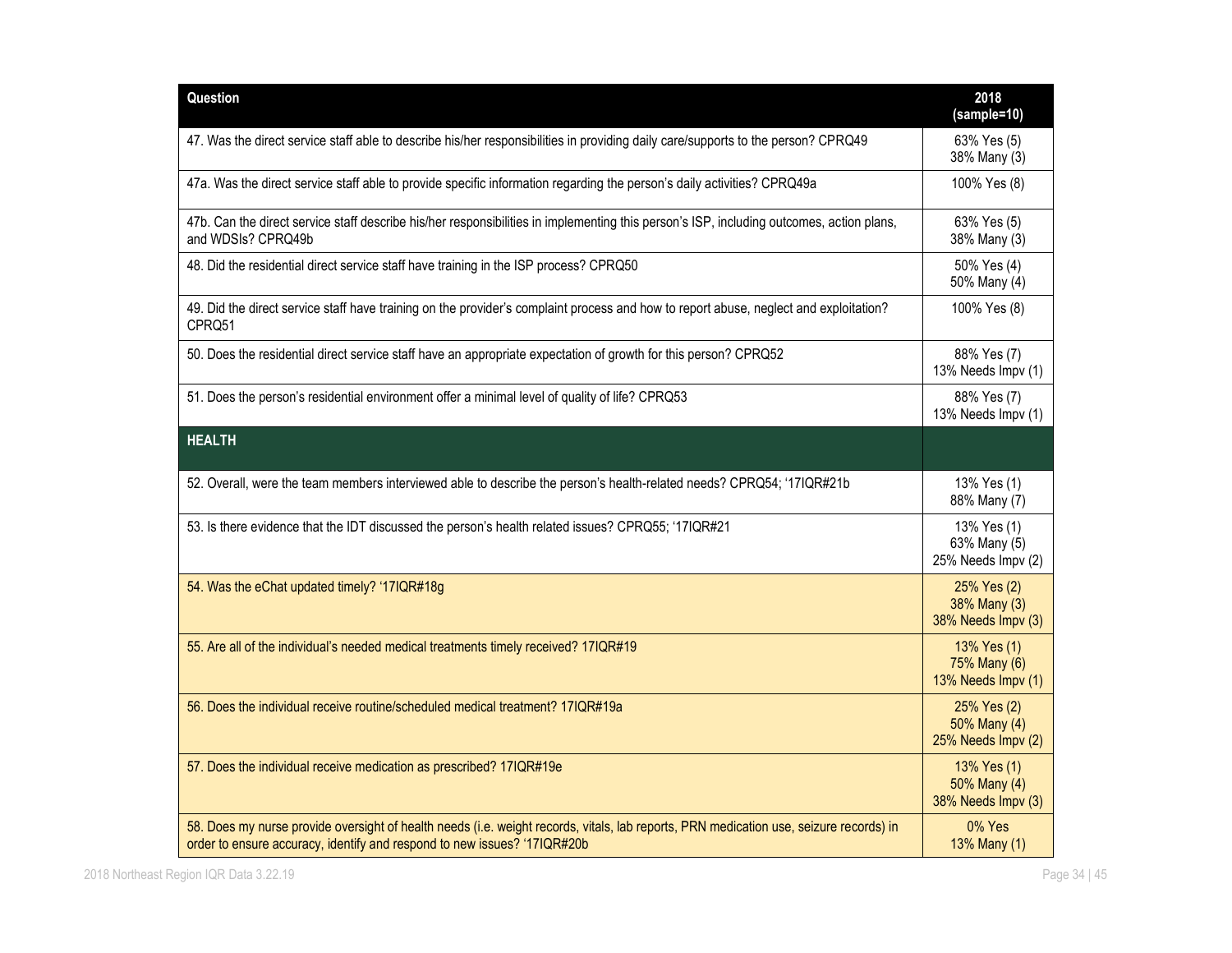| Question                                                                                                                                                                                                                            | 2018<br>(sample=10)                                          |
|-------------------------------------------------------------------------------------------------------------------------------------------------------------------------------------------------------------------------------------|--------------------------------------------------------------|
|                                                                                                                                                                                                                                     | 88% Needs Impv (7)                                           |
| 59. Are nursing services provided as needed by the individual? 17IQR#20                                                                                                                                                             | 0% Yes<br>75% Many (6)<br>25% Needs Impv (2)                 |
| 60. Is the CARMP is accurate? '17IQR#21f                                                                                                                                                                                            | 14% Yes (1)<br>71% Many (5)<br>14% Needs Impv (1)<br>(1 N/A) |
| 61. Is the CARMP consistently implemented as intended?                                                                                                                                                                              | 71% Yes (5)<br>14% Many (1)<br>14% Needs Impv (1)<br>(1 N/A) |
| 62. Are the person's health supports/needs being adequately addressed? CPRQ56; '17IQR#19                                                                                                                                            | 0% Yes<br>63% Many (5)<br>38% Needs Impv (3)                 |
| <b>ASSESSMENTS</b>                                                                                                                                                                                                                  |                                                              |
| 63. Did the team consider what assessments the person needs and would be relevant to the team's planning efforts? CPRQ57                                                                                                            | 0% Yes<br>88% Many (7)<br>13% Needs Impv (1)                 |
| 64. Has the individual received all age and gender appropriate health screenings, in accordance with national best practice and/or as<br>recommended by his/her PCP or other health care professionals? '17IQR#18a                  | 13% Yes (1)<br>75% Many (6)<br>13% Needs Impv (1)            |
| 65. Did the team arrange for and obtain the needed, relevant assessments? CPRQ58; '17IQR#18                                                                                                                                         | 13% Yes (1)<br>75% Many (6)<br>13% Needs Impv (1)            |
| 66. Are the assessments adequate for planning? CPRQ59; '17IQR#4f                                                                                                                                                                    | 0% Yes<br>63% Many (5)<br>38% Needs Impv (3)                 |
| 67. Were the recommendations from assessments used in planning? CPRQ60; '17IQR#5                                                                                                                                                    | 0% Yes<br>63% Many (5)<br>25% Needs Impv (2)<br>13% No (1)   |
| 68. For medical, clinical or health related rec's, has a DCF been completed if the individual and/or their guardian/health care decision<br>maker have decided not to follow all or part of an order, rec, or suggestion? '17IQR#5c | 17% Yes (1)<br>50% Many (3)<br>33% Needs Impv (2)            |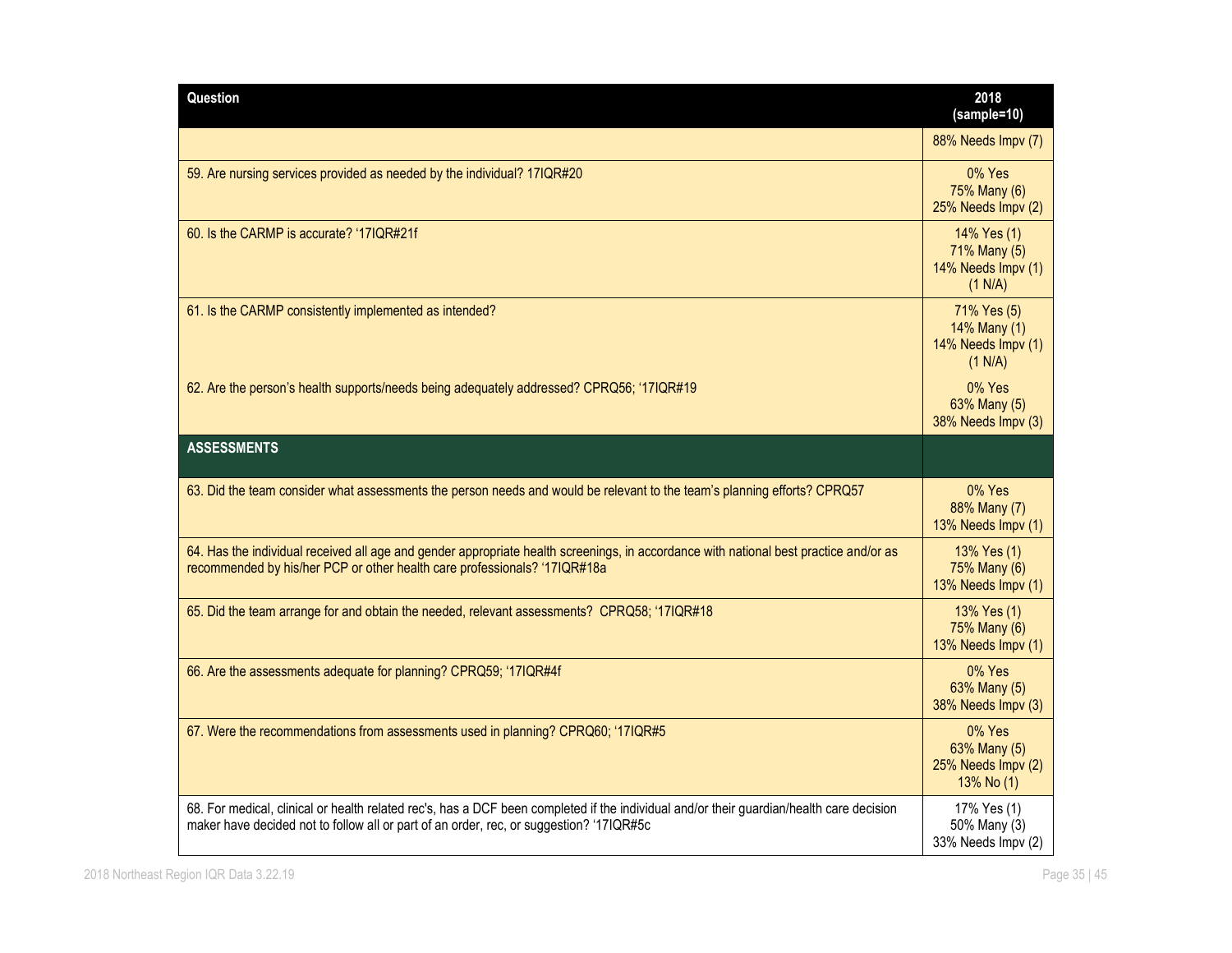|                                                                                                                                                                  | (2 N/A)                                                         |
|------------------------------------------------------------------------------------------------------------------------------------------------------------------|-----------------------------------------------------------------|
| ADEQUACY OF PLANNING AND ADEQUACY OF SERVICES                                                                                                                    |                                                                 |
| 69. Is there a document called an Individual Service Plan (ISP) that was developed within the past year? CPRQ61; '17IQR#9                                        | 100% Yes (8)                                                    |
| 70. Was the ISP developed by an appropriately constituted IDT? CPRQ62; '17IQR#3                                                                                  | 25% Yes (2)<br>50% Many (4)<br>13% Needs Impv (1)<br>13% No (1) |
| 71. For any team members not physically present at the IDT meeting, is there evidence of their participation in the development of the<br>ISP? CPRQ63; '17IQR#3d | 0% Yes<br>67% Many (4)<br>33% Needs Impv (2)<br>(2 N/A)         |
| 72. Does my ISP contain current and accurate information? '17IQR#6                                                                                               | 0% Yes<br>75% Many (6)<br>25% Needs Impv (2)                    |
| 73. Overall, does the long term vision show expectations for growth and skill building? CPRQ64; '17IQR#7b                                                        | 50% Yes (4)<br>25% Many (2)<br>13% Needs Impv (1)<br>13% No (1) |
| 74. Overall, does the ISP give adequate guidance to achieving the person's long-term vision? CPRQ65; '17IQR#7c                                                   | 75% Yes (6)<br>13% Many (1)<br>13% Needs Impv (1)               |
| 75. Is measurable data kept which verifies the consistent implementation of each of the action steps? '17IQR#12a                                                 | 0% Yes<br>38% Many (3)<br>50% Needs Impv (4)<br>13% No (1)      |
| 76. Does the data kept identify what the person does so a determination regarding progress/lack of progress? '17IQR#12b                                          | 0% Yes<br>25% Many (2)<br>25% Needs Impv (2)<br>50% No (4)      |
| 77. Is each action step in the ISP implemented at a frequency that enables the person to learn new skills? '17IQR#12c                                            | 0% Yes<br>25% Many (2)<br>25% Needs Impv (2)<br>50% No (4)      |
| 78. If the person is not successful in achieving actions steps, has the team tried to determine why, and change their approach if<br>needed? 17IQR#12d           | 14% Yes (1)<br>14% Many (1)                                     |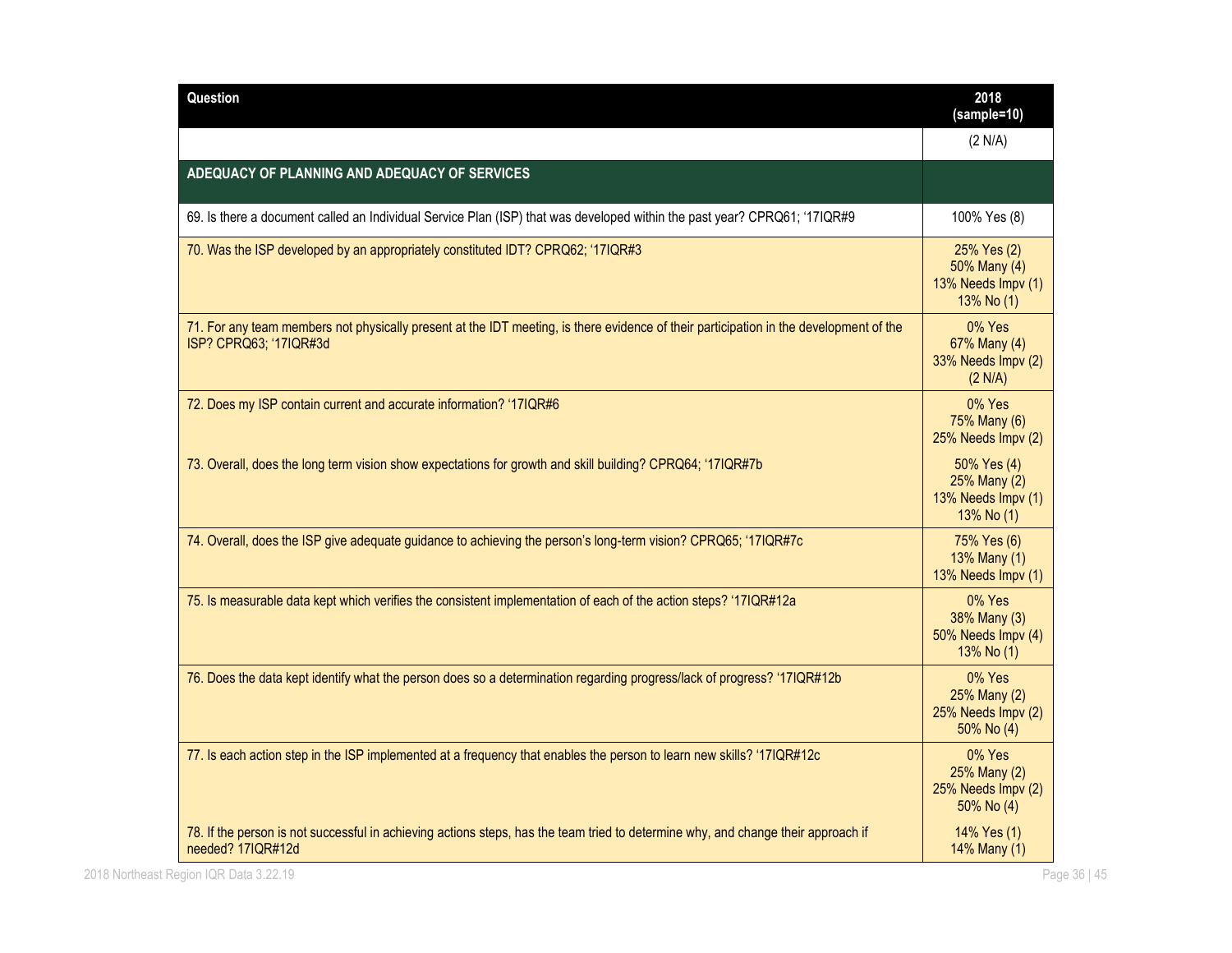| Question                                                                                                                                              | 2018<br>(sample=10)                                             |
|-------------------------------------------------------------------------------------------------------------------------------------------------------|-----------------------------------------------------------------|
|                                                                                                                                                       | 43% Needs Impv (3)<br>$29\%$ No $(2)$<br>(1 N/A)                |
| 79. If the person achieves action steps, does the team move to the next in the progression of steps or develops a new one?<br>'17IQR#12e              | 14% Yes (1)<br>29% Needs Impv (2)<br>57% No (4)<br>(1 N/A)      |
| 80. Has the person made measurable progress on actions steps during this past year?'17IQR#13b                                                         | 0% Yes<br>38% Many (3)<br>25% Needs Impv (2)<br>38% No (3)      |
| 81. Overall, do the outcomes in the ISP include criteria by which the team can determine when the outcome(s) have been achieved?<br>CPRQ67; '17IQR#7e | 50% Yes (4)<br>13% Many (1)<br>25% Needs Impv (2)<br>13% No (1) |
| 82. Overall, are the ISP outcomes related to achieving the person's long-term vision? CPRQ68; '17IQR#7d                                               | 100% Yes (8)                                                    |
| 83. Overall, do the ISP outcomes address the person's major needs? CPRQ69; '17IQR#7g                                                                  | 50% Yes (4)<br>25% Many (2)<br>13% Needs Impv (1)<br>13% No (1) |
| 84. Overall, are the Teaching and Support Strategies sufficient to ensure consistent implementation of the services planned? CPRQ71;<br>'17IQR#7i     | 13% Yes (1)<br>13% Many (1)<br>38% Needs Impv (3)<br>38% No (3) |
| 85. Overall, are the recommendations and/or objectives/strategies of ancillary providers integrated into the ISP? CPRQ72; '17IQR#7m                   | 13% Yes (1)<br>13% Many (1)<br>75% Needs Impv (6)               |
| 86. Has the person made measurable progress in therapy this year? '17IQR#13a                                                                          | 13% Yes (1)<br>13% Many (1)<br>75% Needs Impv (6)               |
| 87. If needed, does the ISP contain a specific Medical Emergency Response Plan (MERP)? CPRQ73b '17IQR#20c                                             | 25% Yes (2)<br>38% Many (3)<br>38% Needs Impv (3)               |
| 88. Does the ISP contain information regarding primary health (medical) care? CPRQ74                                                                  | 75% Yes (6)<br>25% Many (2)                                     |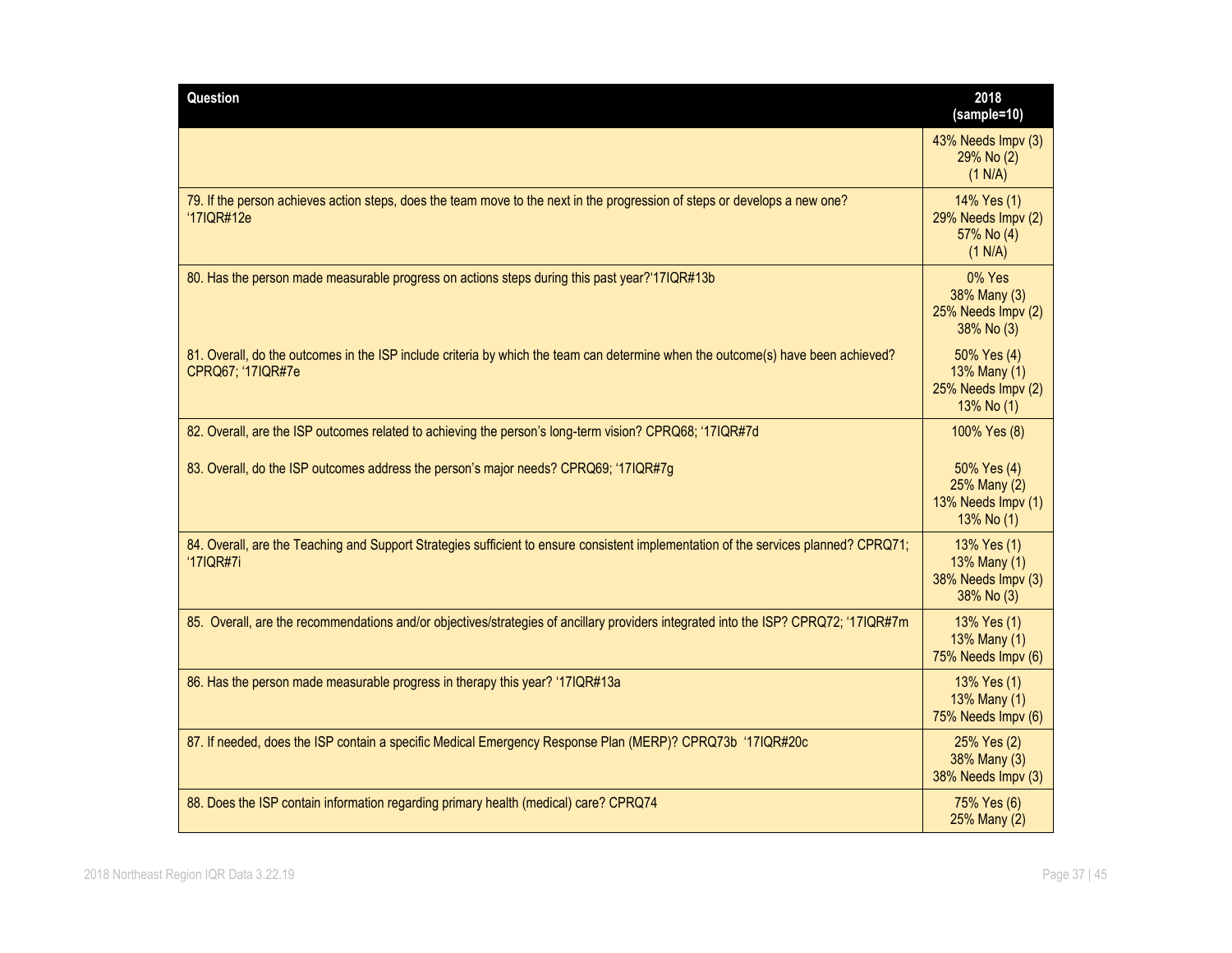| Question                                                                                                                                                                   | 2018<br>(sample=10)                                             |
|----------------------------------------------------------------------------------------------------------------------------------------------------------------------------|-----------------------------------------------------------------|
| 88a. Does the ISP face sheet contain contact information for the PCP? CPRQ74a                                                                                              | 88% Yes (7)<br>13% No (1)                                       |
| 88b. Is the Healthcare coordinator's name and contact information listed in the ISP? CPRO74b                                                                               | 88% Yes (7)<br>13% Many (1)                                     |
| 89. Does the ISP reflect how the person will obtain prescribed medications? CPRQ76                                                                                         | 88% Yes (7)<br>13% Many (1)                                     |
| 90. Does the ISP reflect how the person will get to work/day activities, shopping, and social activities? CPRQ75                                                           | 88% Yes (7)<br>13% No (1)                                       |
| 91. Does the ISP contain a list of adaptive equipment needed and who will provide it? CPRQ77; '17IQR#25a                                                                   | 38% Yes (3)<br>50% Many (4)<br>13% No (1)                       |
| 92. Overall, is the ISP adequate to meet the person's needs? CPRQ78; '17IQR#7                                                                                              | 13% Yes (1)<br>38% Many (3)<br>50% Needs Impv (4)               |
| 93. Is the ISP being implemented? (If 92 is "3")<br>CPRQ79 '17IQR#12                                                                                                       | (8 N/A)                                                         |
| 94a. Is the ISP being implemented? (If 92 is "0", "1", or "2") CPRQ80a '17IQR#12                                                                                           | 0% Yes<br>38% Many (3)<br>63% Needs Impv (5)                    |
| 94b. Are current services adequate to meet the person's needs? CPRQ80b '17IQR#11                                                                                           | 25% Yes (2)<br>38% Many (3)<br>25% Needs Impv (2)<br>13% No (1) |
| 95. Overall, was the direct service staff trained on the implementation of this person's ISP? CPRQ81                                                                       | 75% Yes (6)<br>25% Many (2)                                     |
| 96. Overall, were the direct service staff able to describe their responsibilities in providing daily care/supports to the person? CPRQ82;                                 | 50% Yes (4)<br>50% Many (4)                                     |
| 97. Overall, do the progress notes or other documentation in the record reflect the status of the outcomes and services of the key life<br>areas stated in the ISP? CPRQ83 | 13% Yes (1)<br>38% Many (3)<br>38% Needs Impv (3)<br>13% No (1) |
| EXPECTATION OF GROWTH AND QUALITY OF LIFE, SATISFACTION                                                                                                                    |                                                                 |
| 98. Based on all of the evidence, has the person achieved progress in the past year? CPRQ84; '17IQR#13                                                                     | 0% Yes<br>50% Many (4)                                          |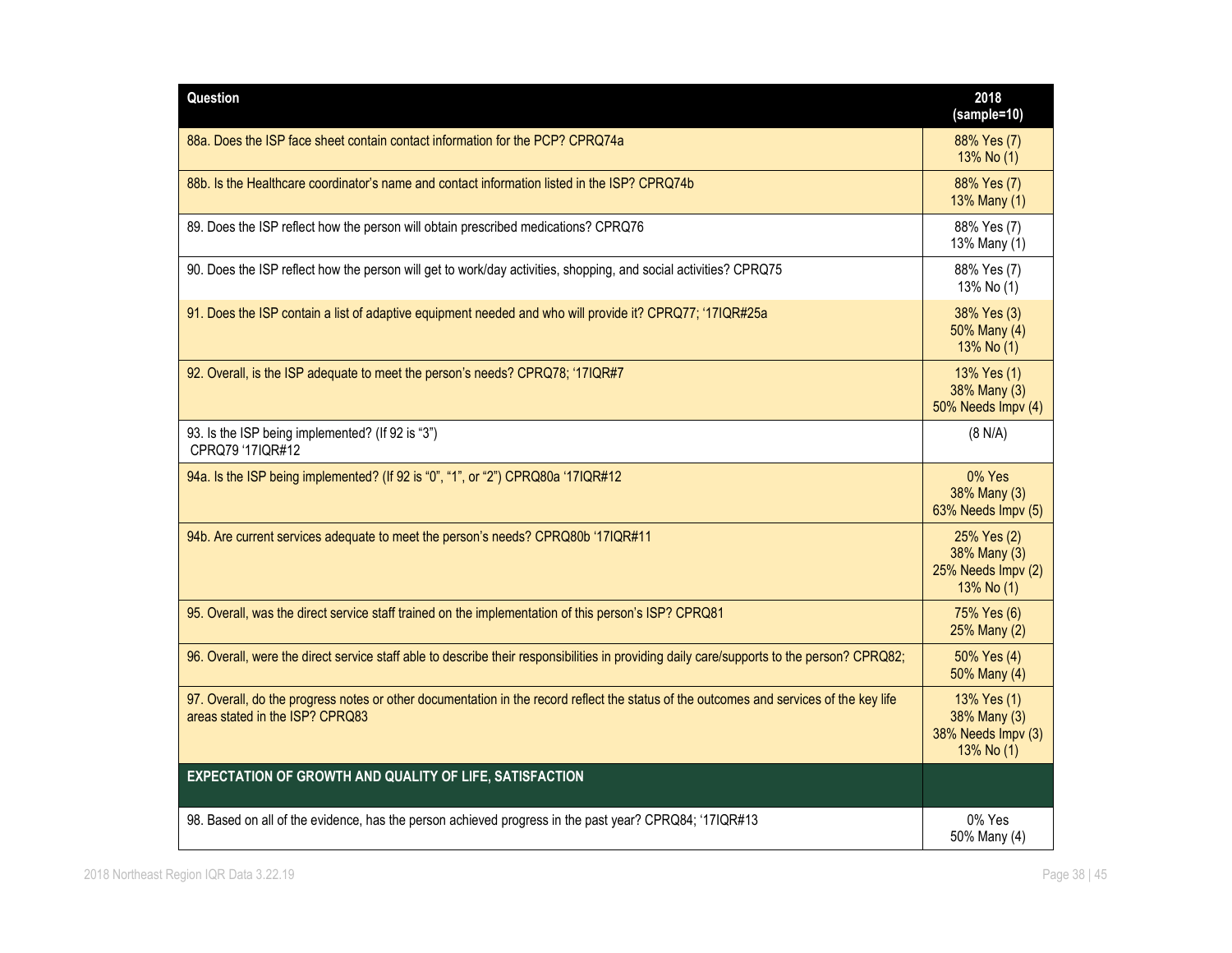| Question                                                                                                                                                                              | 2018<br>(sample=10)                                            |
|---------------------------------------------------------------------------------------------------------------------------------------------------------------------------------------|----------------------------------------------------------------|
|                                                                                                                                                                                       | 50% Needs Impv (4)                                             |
| 99. Overall, does the IDT have an appropriate expectation of growth for this person? CPRQ85; '17IQR#8d                                                                                | 75% Yes (6)<br>25% Many (2)                                    |
| 100. Was the person provided the assistance and support needed to participate meaningfully in the planning process? CPRQ86;<br>'17IQR#1b                                              | 38% Yes (3)<br>38% Many (3)<br>25% Needs Impv (2)              |
| 101. Is the person offered a range of opportunities for participation in each life area? CPRQ87                                                                                       | 50% Yes (4)<br>38% Many (3)<br>13% Needs Impv (1)              |
| 102. Does the person have the opportunity to make informed choices? CPRQ88; '17IQR#30                                                                                                 | 50% Yes (2)<br>25% Many (1)<br>25% Needs Impv (1)<br>$(4$ CND) |
| 102a. About where and with whom to live? CPRQ89; '17IQR#23c                                                                                                                           | $(8$ CND $)$                                                   |
| 102b. About where and with whom to work/spend his/her day? CPRQ90; '17IQR#23d                                                                                                         | 100% Yes (3)<br>$(5$ CND)                                      |
| 102c. About where and with whom to socialize/spend leisure time? CPRQ91                                                                                                               | 67% Yes (2)<br>33% Many (1)<br>$(5$ CND)                       |
| 103. Does the evidence support that providers do not prevent the person from pursuing relationships and are respecting the rights of<br>this person? CPRQ92; '17IQR#31f               | 88% Yes (7)<br>13% Needs Impv (1)                              |
| 104. Overall, were the direct service staff interviewed trained on the provider's complaint process? CPRQ93*                                                                          | 88% Yes (7)<br>13% Many (1)                                    |
| 105. Overall, were all team members interviewed trained or knowledgeable on how to report abuse, neglect and exploitation? CPR 93*;<br>'17IQR#35a                                     | 88% Yes (7)<br>13% Many (1)                                    |
| 106. Does this person and/or guardian have access to the complaint processes/procedures? CPRQ94                                                                                       | 50% Yes (4)<br>50% No (4)                                      |
| 107. Does the individual have restrictions that should be reviewed by a Human Rights Committee? '17IQR#34h                                                                            | 100% Yes (3)<br>$(5$ CND)                                      |
| 108. If there are restrictions that should be reviewed by HRC, have the restrictions been reviewed (quarterly) and approved (annually)<br>by the HRC? If no, describe why. '17IQR#34i | 50% Yes (2)<br>50% No (2)<br>(4 N/A)                           |
| 109. If there are restrictions that should be reviewed by HRC, is a plan to enable the individual to regain his/her rights and reduce or                                              | 50% Yes (2)                                                    |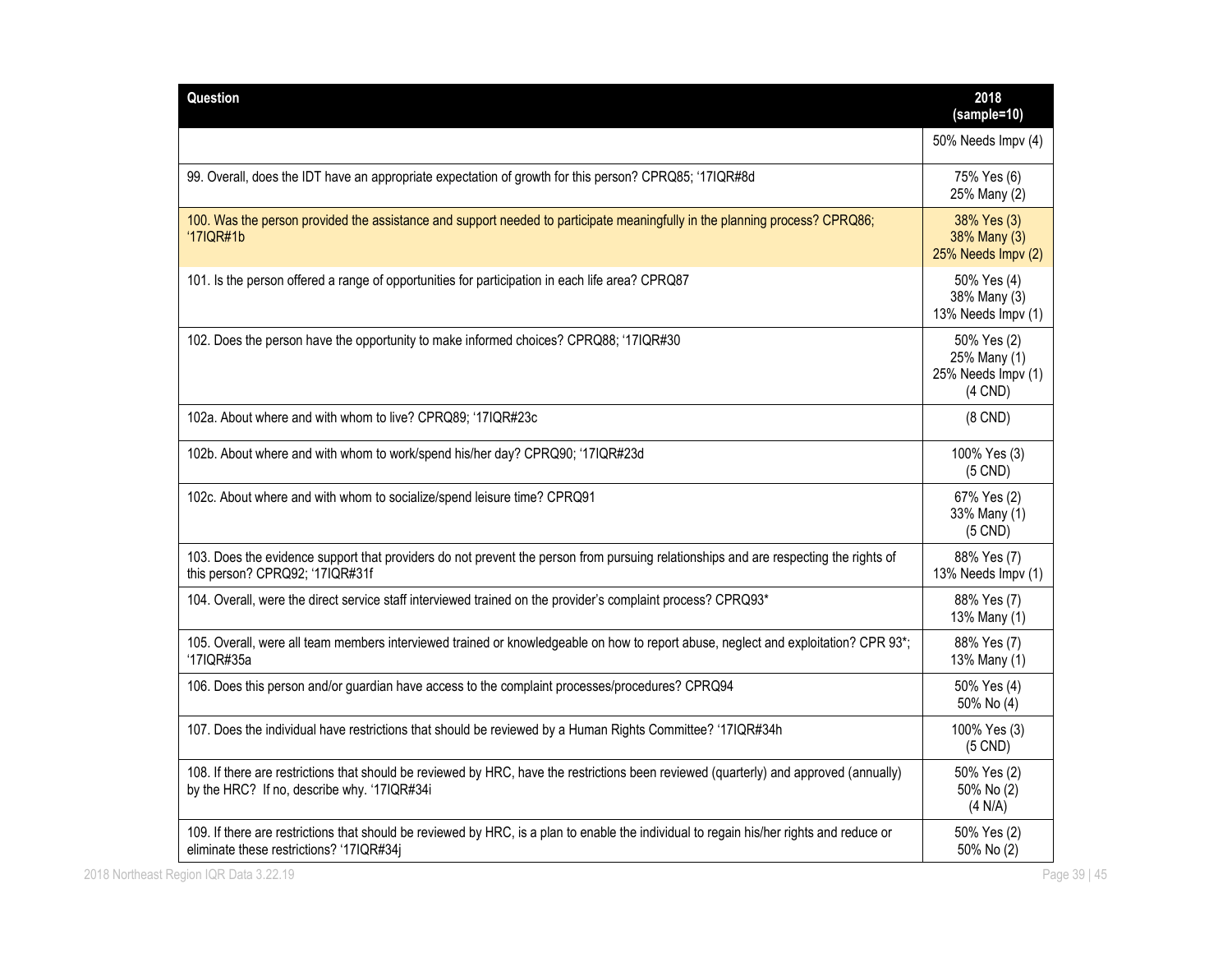| Question                                                                                 |                                                                                                                                        | 2018<br>(sample=10)                                          |
|------------------------------------------------------------------------------------------|----------------------------------------------------------------------------------------------------------------------------------------|--------------------------------------------------------------|
|                                                                                          |                                                                                                                                        | (4 N/A)                                                      |
| 110. Is the person protected from abuse, neglect and exploitation? '17IQR#35             |                                                                                                                                        | 63% Yes (5)<br>38% Needs Impv (3)                            |
|                                                                                          | 111. Have all incidents of suspected abuse, neglect and exploitation been reported and investigated? '17IQR#35b                        | 40% Yes (2)<br>60% Many (3)<br>(3 N/A)                       |
| 112. Is the individual safe? '17IQR#24                                                   |                                                                                                                                        | 75% Yes (6)<br>25% Many (2)                                  |
|                                                                                          | 113. What is the level of participation of the legal guardian in this person's life and service planning? CPRQ 97; '17IQR#15a          | 38% Yes (3)<br>38% Many (3)<br>25% Needs Impv (2)            |
|                                                                                          | 114. If the person is retired, does he/she have opportunities to engage in activities of interest during the day? CPRQ 100; '17IQR#29b | 33% Yes (2)<br>50% Many (3)<br>17% Needs Impv (1)<br>(2 N/A) |
|                                                                                          | 115. Does the person have daily choices/appropriate autonomy over his/her life? CPRQ101 '17IQR#30                                      | 75% Yes (6)<br>13% Many (1)<br>13% Needs Impv (1)            |
| 116. Have the person's cultural preferences been accommodated? CPRQ102; '17IQR#31e       |                                                                                                                                        | 88% Yes (7)<br>13% Needs Impy (1)                            |
| 117. Is the person treated with dignity and respect? CPRQ103; '17IQR#34c                 |                                                                                                                                        | 13% Yes (1)<br>38% Many (3)<br>50% Needs Impv (4)            |
| '17IQR#23e                                                                               | 118. Does the person have food and drink available according to their specific nutritional needs and recommendations? CPRQ108;         | 88% Yes (7)<br>13% Many (1)                                  |
| 119. Does the person have sufficient personal money? CPRQ110 '17IQR#34f                  |                                                                                                                                        | 88% Yes (7)<br>13% No (1)                                    |
| 120. Does the person get along with their day program/employment provider staff? CPRQ111 |                                                                                                                                        | 100% Yes (7)<br>(1 not scored)                               |
| 121. Does the person get along with their residential provider staff? CPRQ112            |                                                                                                                                        | 100% Yes (8)                                                 |
| <b>TEAM PROCESS</b>                                                                      |                                                                                                                                        |                                                              |
|                                                                                          | 122. Are the individual members of the IDT following up on their responsibilities? CPRQ 114; '17IQR#10                                 | 13% Yes (1)<br>63% Many (5)                                  |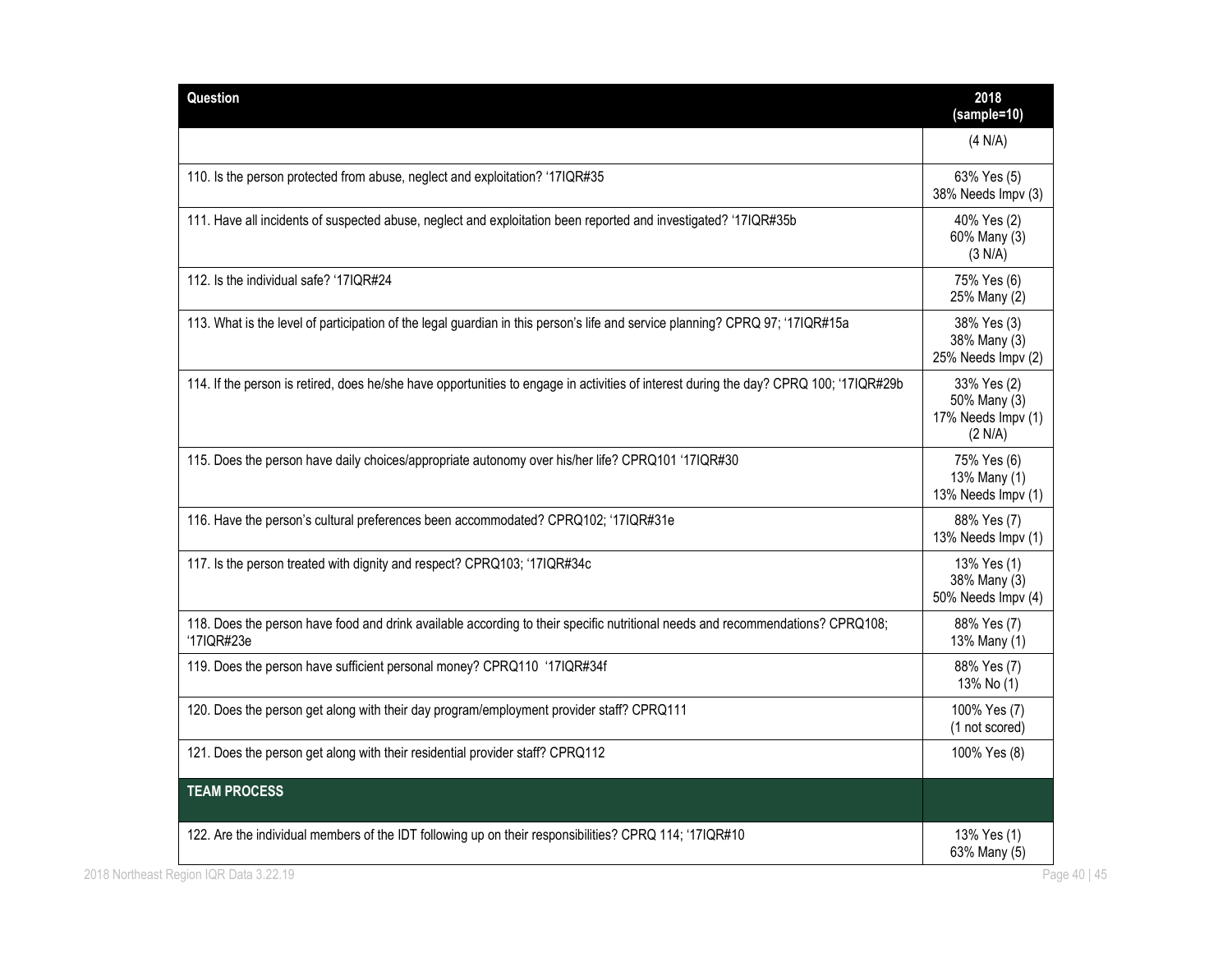| Question                                                                                                                                                                                               | 2018<br>(sample=10)                                             |
|--------------------------------------------------------------------------------------------------------------------------------------------------------------------------------------------------------|-----------------------------------------------------------------|
|                                                                                                                                                                                                        | 25% Needs Impv (2)                                              |
| 123. If there is evidence of situations in which the team failed to reach a consensus on the person's service and support needs, has the<br>team made efforts to build consensus? CPRQ 115; '17IQR#17c | 50% Yes (2)<br>25% Needs Impv (1)<br>25% No (1)<br>(4 N/A)      |
| 124. Do records or facts exist to indicate that the team convened meetings as needed due to changed circumstances and/or needs?<br>CPRQ 116; '17IQR#17d                                                | 13% Yes (1)<br>75% Many (6)<br>13% Needs Impv (1)               |
| 125. Is there adequate communication among team members between meetings to ensure the person's program can be/is being<br>implemented? CPRQ117                                                        | 50% Yes (4)<br>25% Many (2)<br>25% Needs Impv (2)               |
| 126. Do you recommend Dispute Resolution for this IDT? CPRQ118                                                                                                                                         | 13% Yes (1)<br>88% No (7)                                       |
| 127. Is there evidence or documentation of physical regression in the last year? CPRQ119 '17IQR#14a                                                                                                    | 38% Yes (3)<br>63% No (5)                                       |
| 128. Is there evidence or documentation of behavioral or functional regression in the last year? CPRQ120; '17IQR14c                                                                                    | 25% Yes (2)<br>75% No (6)                                       |
| 129. If #127 OR #128 is scored "Yes", is the IDT adequately addressing the regression? CPRQ121;                                                                                                        | 75% Yes (3)<br>25% No (1)<br>(4 N/A)                            |
| 130. Has the person changed residential/day services in the last year? CPRQ122                                                                                                                         | 13% Yes (1)<br>88% No (7)                                       |
| 131. If #130 is Yes, was the change Planned by the IDT? CPRQ122a                                                                                                                                       | 0% Yes<br>100% No (1)<br>(7 N/A)                                |
| 132. If #130 is Yes, did the change meet the person's needs and/or preferences? CPRQ122b                                                                                                               | 100% Yes (1)<br>(7 N/A)                                         |
| 133. Has the IDT process been adequate for assessing, planning, implementing and monitoring of services for this person? CPRQ123;<br>'17IQR#7n                                                         | 13% Yes (1)<br>38% Many (3)<br>38% Needs Impv (3)<br>13% No (1) |
| <b>SUPPORTED EMPLOYMENT</b>                                                                                                                                                                            |                                                                 |
| 134. Does (Name) have a current Person Centered Assessment?                                                                                                                                            | 25% Yes (2)<br>25% Many (2)                                     |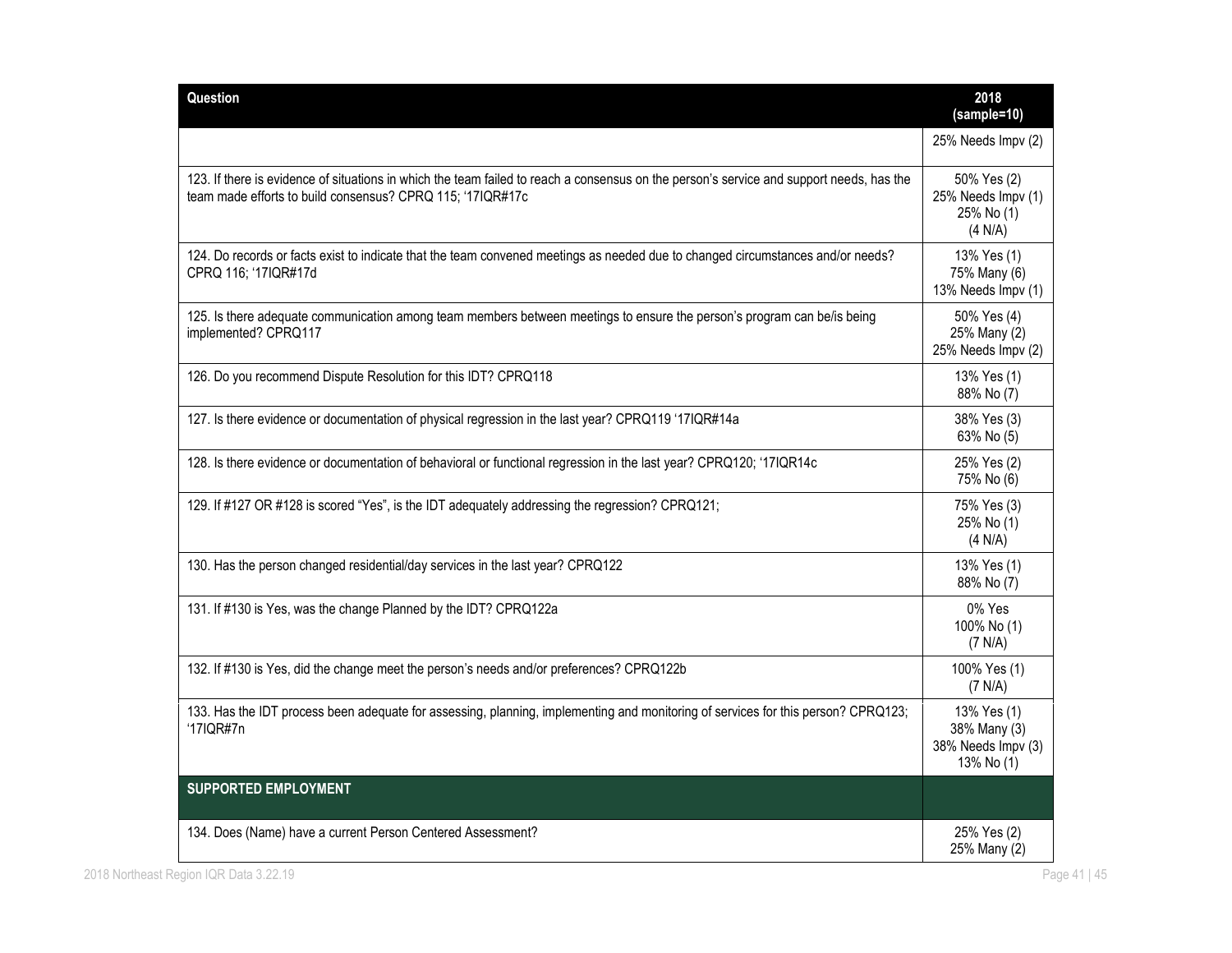| <b>Question</b>                                                                                                                                                                                                      | 2018<br>(sample=10)                                          |
|----------------------------------------------------------------------------------------------------------------------------------------------------------------------------------------------------------------------|--------------------------------------------------------------|
|                                                                                                                                                                                                                      | 38% Needs Impv (3)<br>13% No (1)                             |
| 135. Did this assessment address vocational interests, abilities and needs? CPRQ126; '17IQR#26a                                                                                                                      | 67% Yes (2)<br>33% Needs Impv (1)<br>(5 N/A)                 |
| 136. Did the individual participate personally in the Person Centered Assessment?                                                                                                                                    | 75% Yes (6)<br>25% No (2)                                    |
| 137. Did the Guardian participate in the Person Centered Assessment?                                                                                                                                                 | 50% Yes (4)<br>50% No (4)                                    |
| 138. Is the individual engaged in the Informed Choice Project?                                                                                                                                                       | 25% Yes (2)<br>75% No (6)                                    |
| 139. Has the individual been offered the opportunity to participate in work or job exploration including volunteer work and/or trial work<br>opportunities? '17IQR#26e                                               | 67% Yes (2)<br>33% No (1)<br>(5 N/A)                         |
| 140. If #139 is Yes, are these new experiences clearly documented in the ISP Work, Education and/or Volunteer History section?                                                                                       | 100% Yes (2)<br>(6 N/A)                                      |
| 141. If #139 is No, is the individual trying new discovery experiences in the community to determine interests, abilities, skills and<br>needs?                                                                      | 0% Yes<br>100% No (1)<br>(7 N/A)                             |
| 142. Has the Guardian had the opportunity to gain information on how the individual responded during job exploration activities such as<br>volunteering and/or trial work experiences?                               | 67% Yes (2)<br>33% No (1)<br>(5 N/A)                         |
| 143. Has the individual received information regarding the range of employment options available to him/her? '17IQR#26c                                                                                              | 33% Yes (1)<br>33% Many (1)<br>33% Needs Impv (1)<br>(5 N/A) |
| 144. Has the Guardian received information regarding the range of employment options available for the individual?                                                                                                   | 67% Yes (2)<br>33% Needs Impv (1)<br>(5 N/A)                 |
| 145. If there are barriers to employment, has the Team, including the individual, addressed how to overcome those barriers to<br>employment and integrating clinical info., AT, & therapies as necessary  '17IQR#27b | 67% Yes (2)<br>33% Many (1)<br>(5 N/A)                       |
| 146. If there are barriers to employment, has the Team addressed with the Guardian how to overcome those barriers to employment<br>and integrating clinical info., AT, & therapies as necessary ?                    | 67% Yes (2)<br>33% Needs Impv (1)<br>(5 N/A)                 |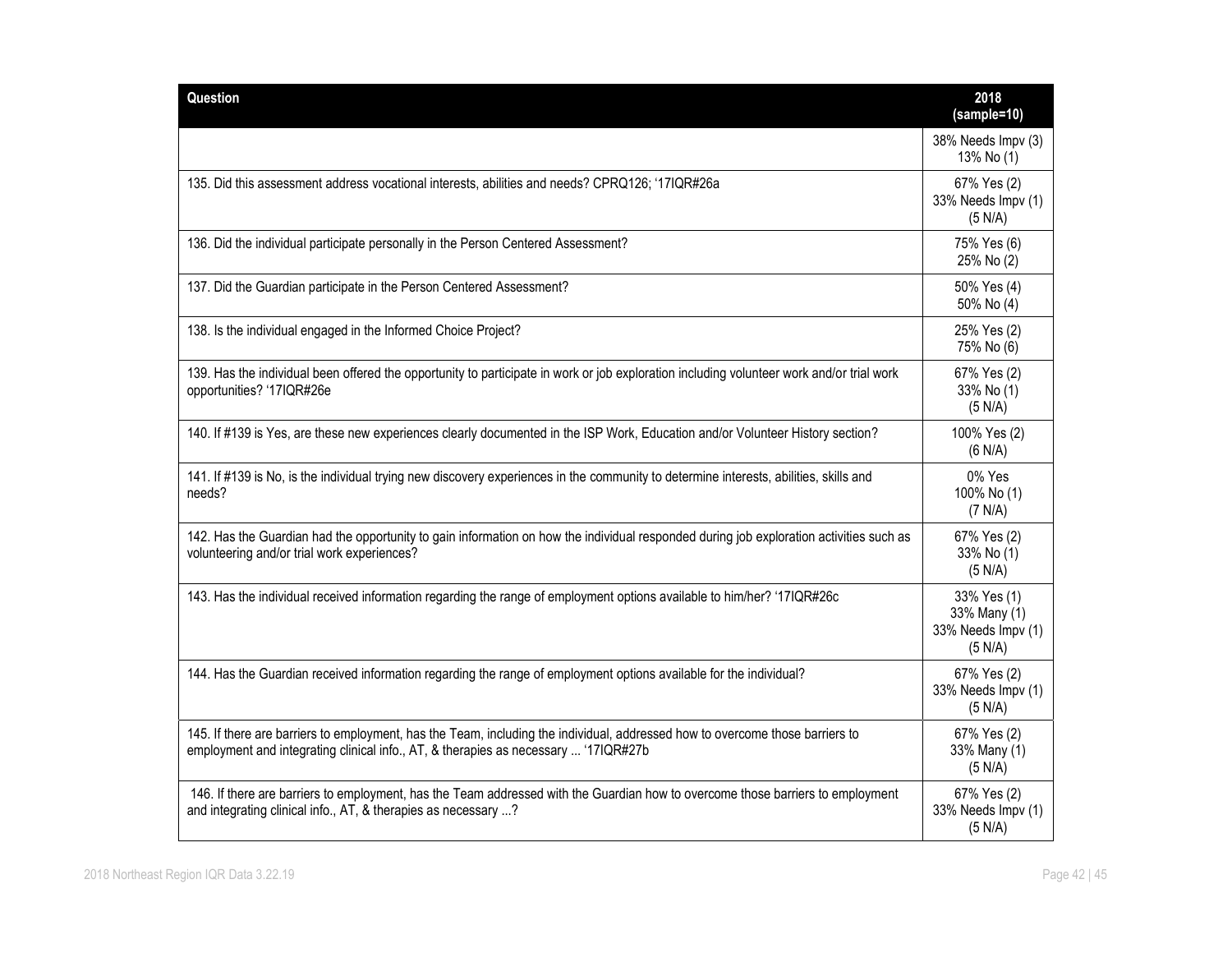| Question                                                                                                                                                 | 2018<br>(sample=10)                                                        |
|----------------------------------------------------------------------------------------------------------------------------------------------------------|----------------------------------------------------------------------------|
| 147. Has the individual participated in work or volunteer activities during the past year?                                                               | 33% Yes (1)<br>33% Many (1)<br>33% Needs Impv (1)<br>(5 N/A)               |
| 148. Has the individual identified what type of work or volunteer activities he/she would like to do?                                                    | 67% Yes (2)<br>33% No (1)<br>(5 N/A)                                       |
| 149. Does the Guardian support him/her working?                                                                                                          | 100% Yes (3)<br>(5 N/A)                                                    |
| 150. Is (Name) is involved in the DVR Outreach Project?                                                                                                  | 25% Yes (2)<br>75% No (6)                                                  |
| 151. Is the individual engaged in Supported Employment? CPRQ129                                                                                          | 67% Yes (2)<br>33% No (1)<br>(5 N/A)                                       |
| 152. Is the individual Working in accordance with the following: CPRQ 130 '17IQR#28                                                                      | 0% Yes<br>33% Many (1)<br>67% No (2)<br>(5 N/A)                            |
| 153. Does the person have a Career Development Plan? CPRQ128                                                                                             | 0% Yes<br>50% Many (1)<br>50% No (1)<br>(6 N/A)                            |
| <b>BEHAVIOR</b>                                                                                                                                          |                                                                            |
| 154. Is the person considered by the IDT to need behavior services now? CPRQ131; '17IQR#5d                                                               | 88% Yes (7)<br>13% No (1)                                                  |
| 155. Does the person need behavior services now? CPRQ132<br>'17IQR#11e                                                                                   | 88% Yes (7)<br>13% No (1)                                                  |
| 156. Have behavioral assessments been completed? CPRQ133                                                                                                 | 57% Yes (4)<br>14% Many (1)<br>14% Needs Impv (1)<br>14% No (1)<br>(1 N/A) |
| 157. Does the person have a positive behavior support plan developed out of the behavior assessments that meets the person's<br>needs? CPRQ134 '17IQR#5g | 71% Yes (5)<br>29% Needs Impv (2)<br>(1 N/A)                               |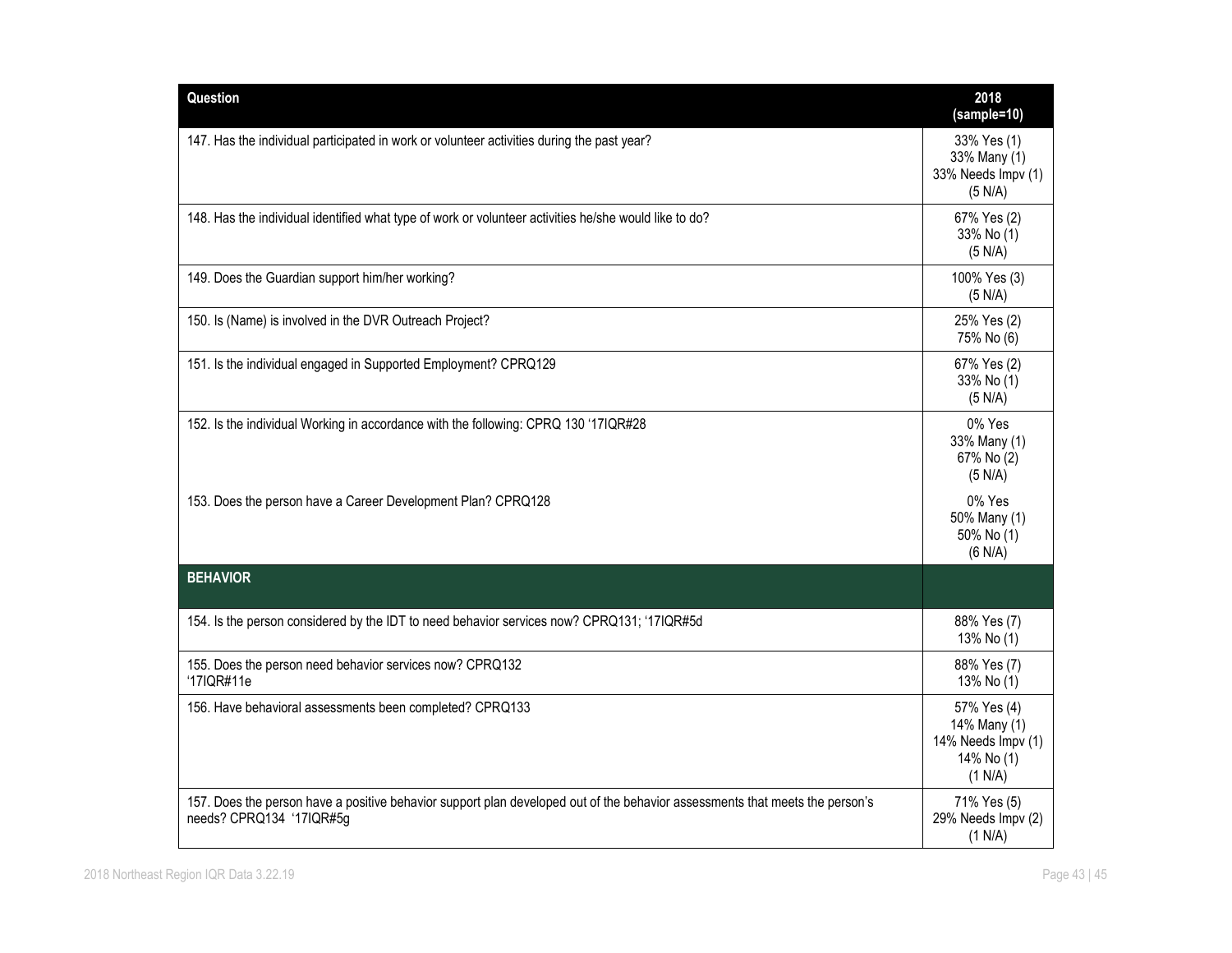| Question                                                                                                                    | 2018<br>(sample=10)                                                        |
|-----------------------------------------------------------------------------------------------------------------------------|----------------------------------------------------------------------------|
| 158. Has the staff been trained on the Positive Behavior Support Plan? CPRQ135; '17IQR#10d                                  | 100% Yes (7)<br>(1 N/A)                                                    |
| 159. If needed, does the person have a Behavior Crisis Intervention Plan that meets the person's needs? CPRQ 73a; '17IQR#5h | 0% Yes<br>100% Many (1)<br>(7 N/A)                                         |
| 160. Does the person receive behavioral services consistent with his/her needs? CPRQ 136 '17IQR#5i                          | 71% Yes (5)<br>14% Many (1)<br>14% Needs Impv (1)<br>(1 N/A)               |
| 161. Are behavior support services integrated into the ISP? CPRQ 137; '17IQR#11d                                            | 29% Yes (2)<br>29% Many (2)<br>29% Needs Impv (2)<br>14% No (1)<br>(1 N/A) |
| <b>ADAPTIVE EQUIPMENT / AUGMENTATIVE COMMUNICATION</b>                                                                      |                                                                            |
| 162. Has the person received all adaptive equipment needed? CPRQ138; '17IQR#25b                                             | 53% Yes (5)<br>38% Many (3)                                                |
| 163. Has the person received all assistive technology needed? CPRQ139; '17IQR#25c                                           | 60% Yes (3)<br>20% Many (1)<br>20% Needs Impv (1)<br>(3 N/A)               |
| 164. Do direct care staff know how to appropriately help the person use his/her equipment? '17IQR#25f                       | 88% Yes (7)<br>13% Many (1)                                                |
| 165. Is the person's equipment and technology in good repair?'17IQR#25d                                                     | 75% Yes (6)<br>25% Many (2)                                                |
| 166. Is the person's equipment/technology available in all appropriate environments? '17IQR#25e                             | 63% Yes (5)<br>25% Many (2)<br>13% Needs Impv (1)                          |
| 167. Has the person received all communication assessments and services? CPRQ140; '17IQR#10b                                | 57% Yes (4)<br>14% Many (1)<br>29% Needs Impv (2)<br>(1 N/A)               |
| <b>INDIVIDUAL SERVICE PLANNING</b>                                                                                          |                                                                            |